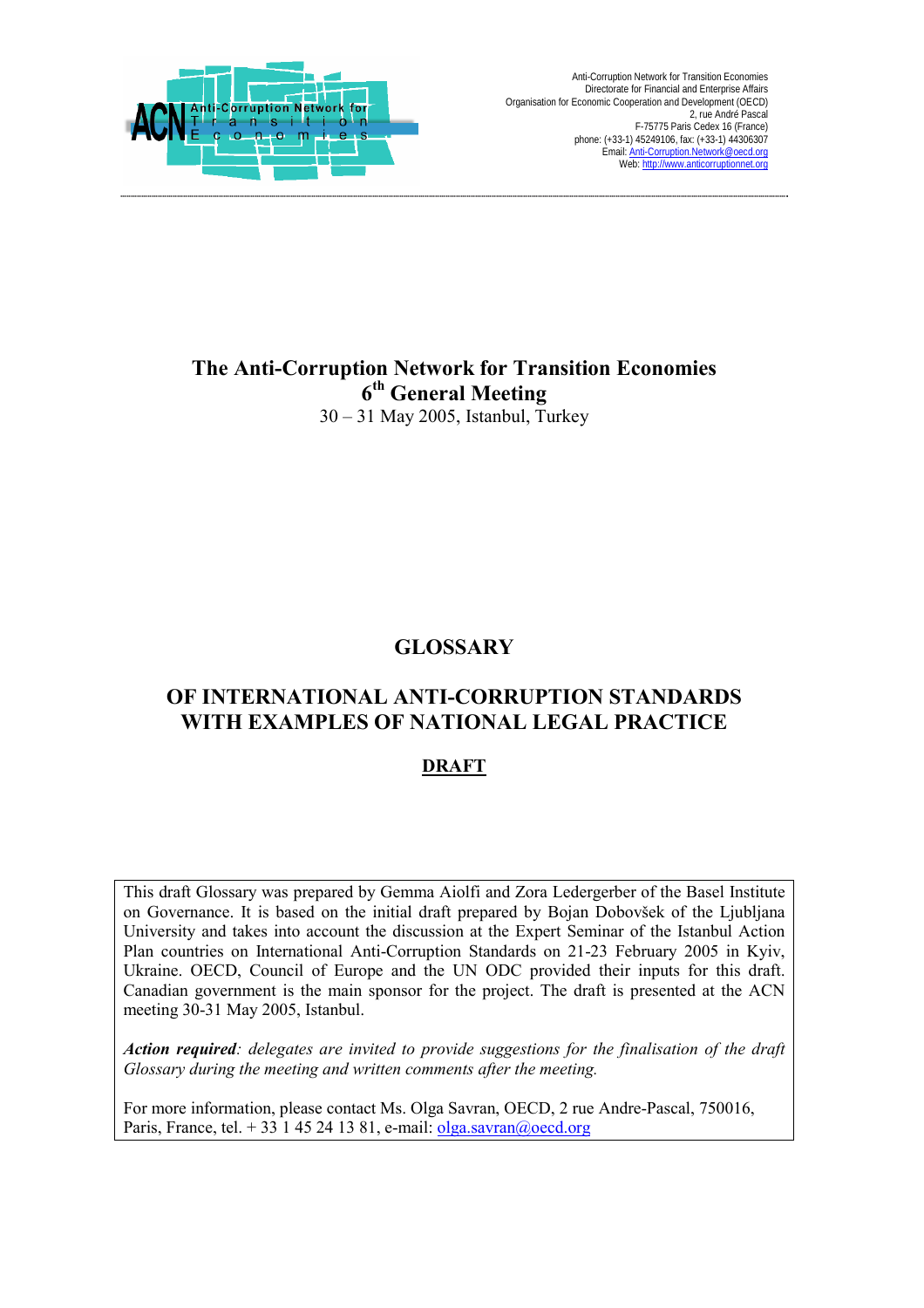# **Table of Contents**

| 1.               |                                                                     |  |
|------------------|---------------------------------------------------------------------|--|
| 1.1              | OECD Convention on Combating Bribery of Foreign Public Officials in |  |
| 1.2              |                                                                     |  |
| 1.3              |                                                                     |  |
| 1.4<br>1.5       |                                                                     |  |
|                  |                                                                     |  |
| 2.               |                                                                     |  |
| 3.               | ACTIVE AND PASSIVE BRIBERY AND OTHER CORRUPTION-RELATED             |  |
| 3.1              |                                                                     |  |
| 3.2              |                                                                     |  |
| 3.3              |                                                                     |  |
| 3.4              |                                                                     |  |
| 3.5              |                                                                     |  |
| $\overline{4}$ . |                                                                     |  |
| 4.1              |                                                                     |  |
| 4.2              |                                                                     |  |
| 4.3              |                                                                     |  |
| 4.4              |                                                                     |  |
| 4.5              |                                                                     |  |
| 5.               |                                                                     |  |
| 5.1              |                                                                     |  |
| 5.2              |                                                                     |  |
| 5.3<br>5.4       |                                                                     |  |
| 5.5              |                                                                     |  |
| 6.               |                                                                     |  |
| 6.1              |                                                                     |  |
| 6.2              |                                                                     |  |
| 6.3              |                                                                     |  |
| 6.4              |                                                                     |  |
| 7.               |                                                                     |  |
| 7.1              |                                                                     |  |
| 7.2              |                                                                     |  |
| 7.3              |                                                                     |  |
| 7.4              |                                                                     |  |
| 8.               |                                                                     |  |
| 8.1              |                                                                     |  |
| 8.2              |                                                                     |  |
| 8.3              |                                                                     |  |
| 8.4              |                                                                     |  |
| 8.5              |                                                                     |  |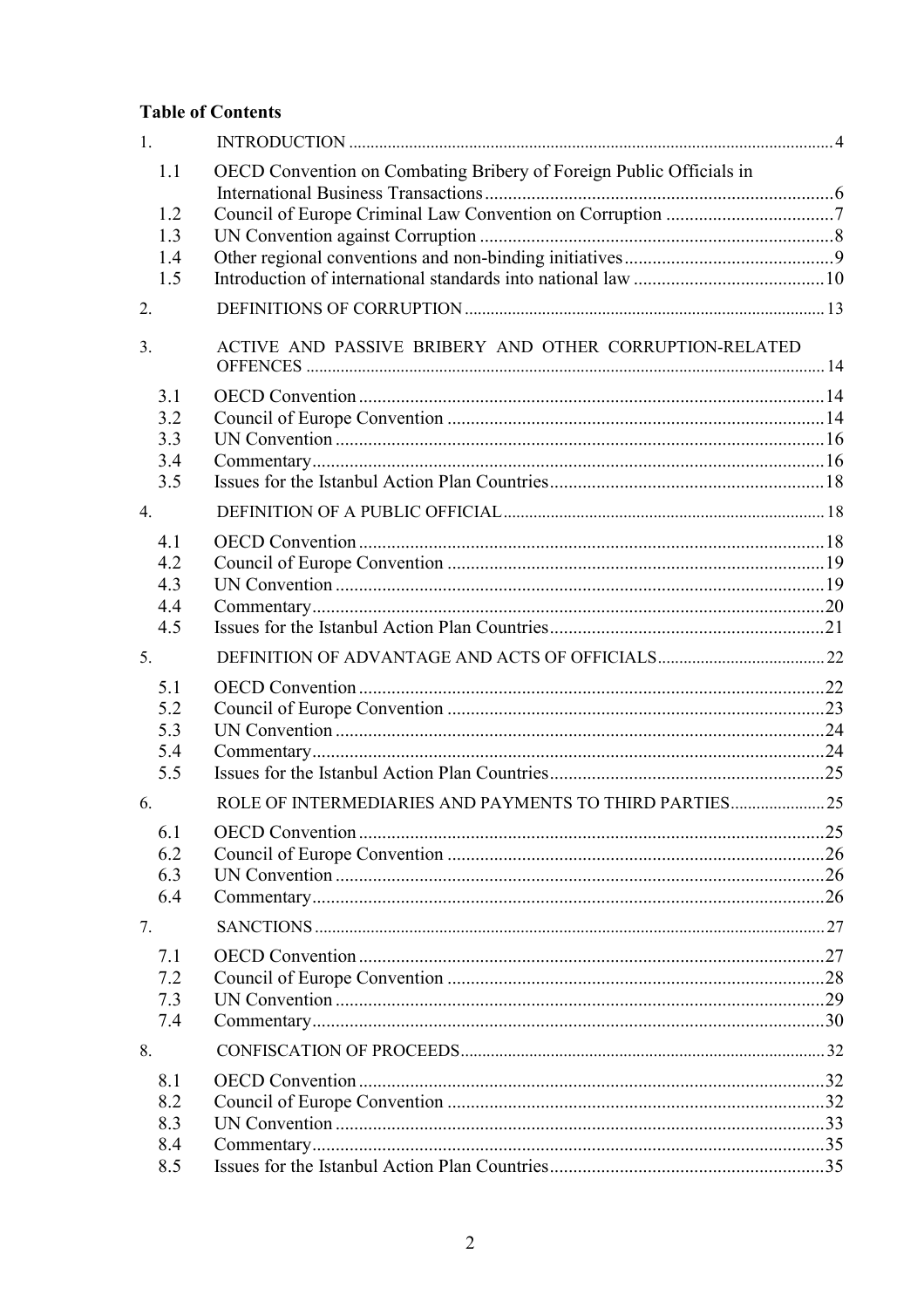| 9.                              |  |
|---------------------------------|--|
| 9.1<br>9.2<br>9.3<br>9.4<br>9.5 |  |
| 10.                             |  |
| 10.1<br>10.2<br>10.3<br>10.4    |  |
| 11.                             |  |
| 11.1<br>11.2<br>11.3            |  |
| 12 <sub>1</sub>                 |  |
| 12.1<br>12.2<br>12.3            |  |
| 12.4                            |  |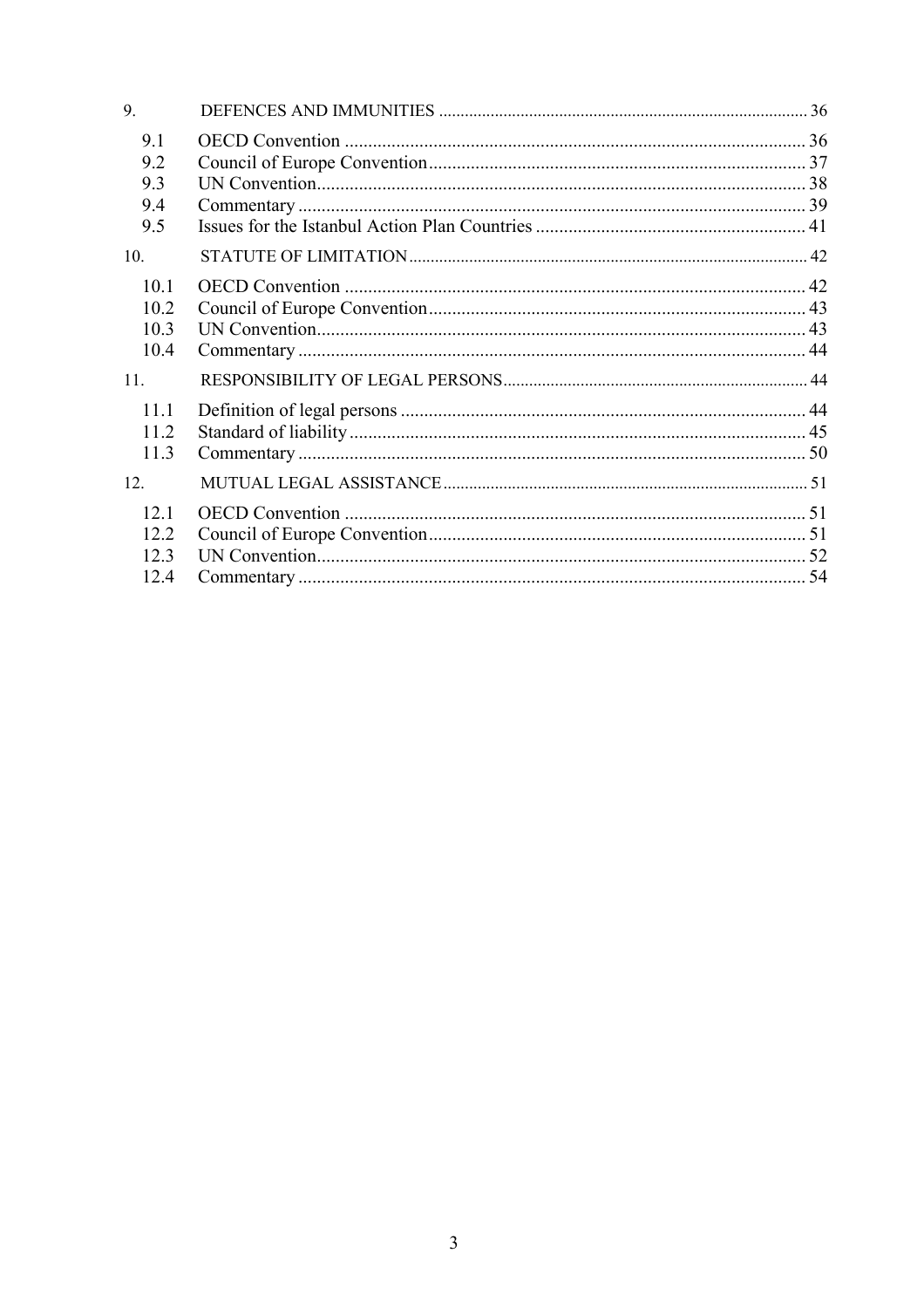#### **1. INTRODUCTION**

The Anti-Corruption Action Plan for Armenia, Azerbaijan, Georgia, Kazakhstan, the Kyrgyz Republic, the Russian Federation, Tajikistan and Ukraine was endorsed in September 2003 in Istanbul (these countries are hereafter referred to as the Istanbul Action Plan countries). During 2004 legal and institutional frameworks to fight corruption in the Istanbul Action Plan countries were reviewed. Recommendations endorsed in these reviews cover several aspects of the fight against corruption, including anti-corruption legislation. Country recommendations in this field require all countries to reform national legislation to meet the international standards in relation to the criminalisation of the offer and promise of a bribe, sanctions for active bribery, nonpecuniary benefits and bribery through intermediaries, responsibility of legal persons, rules for lifting immunities, and confiscation. In order to meet these commitments the Istanbul Action Plan countries have to undertake wide ranging legislative reforms as part of a sustained effort to reduce and prevent corruption, this is a major undertaking which requires **long term political will**.

In the light of the Action Plan's anti-corruption recommendations this Glossary aims to present the main provisions of three international anti-corruption conventions, namely, the OECD Convention on Bribery in International Business Transactions (hereafter the OECD Convention), the Council of Europe Criminal Law Convention on Corruption (hereafter Council of Europe Convention) and the UN Convention Against Corruption (hereafter UN Convention). Whilst not an exhaustive account of all the details in these conventions, the goal is to assist the Istanbul Action Plan countries to identify the **core legal principles** that are prerequisite when developing or amending legislation to combat corruption in line with international standards.

The three abovementioned conventions are not the only international or regional conventions dealing with corruption. For example, the EU originally addressed the topic in relation to protecting its financial interests<sup>1</sup>; the Inter-American Convention against Corruption<sup>2</sup> is an important **regional** treaty as is the African Union Convention on Preventing and Combating Corruption<sup>3</sup>. For the Istanbul Action Plan countries however, the OECD, Council of Europe and the UN Conventions are of **primary relevance**. The multitude of new legal instruments may appear to add complexity rather than clarity to an already complicated issue, however, when the conventions are set in the context of the institutions that spawned them and their histories, many of the reasons for their differences emerge. The conventions vary in scope, legal status, membership, implementation and monitoring methods.

 $\overline{a}$ 1 Protocol to the Convention on the Protection of the European Communities' Financial Interests, Official Journal Co 313, 23 October 1996. On 19 June 1997, a second Protocol [OJ 97/C 221/02 19.7.97] to the Convention was adopted, which has provisions for criminalization of money laundering of proceeds generated by corruption and introduced liability to legal persons in cases of fraud, active corruption and money laundering, and providing for the possibility of confiscation of these proceeds or the corresponding property.

<sup>&</sup>lt;sup>2</sup> Inter-American Convention against Corruption, 29 March 1996, 35 I.L.M. 724 (1996), in force since 20 March 1997.

<sup>&</sup>lt;sup>3</sup> African Union Convention Preventing and Combating Corruption, adopted in Maputo Mozambique, July 2003.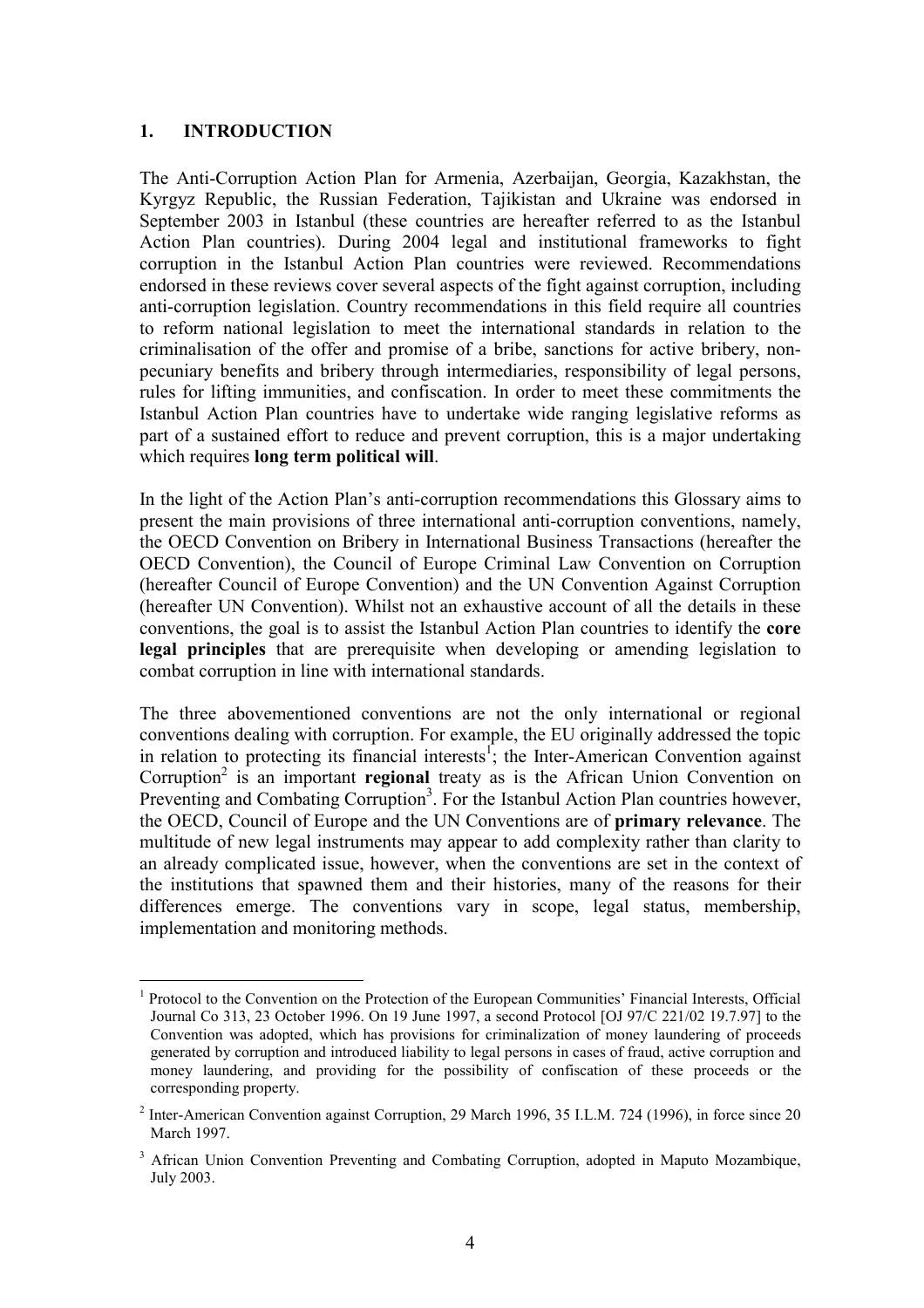Putting the differences between these conventions on one side, it is worth recalling that they all start from the premise that the serious problems and threats posed by corruption to the stability and security of society undermines the institutions and values of democracy as well as good governance and economic development which need to be tackled through a **combination of preventive and punitive measures**. Although the Conventions are diverse - particularly in identifying the acts that Sates Parties are required to criminalize - they also have much in common, for example: They all require criminalization of transnational bribery; they all envisage extensive preventive elements; and they all recognise the close connection between money laundering and bribery, to name but a few of the common elements.

This Glossary focuses on the legal provisions dealing with the criminalisation of bribery and corruption, which is not to discount the essential importance of *preventive measures*  or the *role of civil society* in its widest sense as being of vital importance when addressing the topic at the national level. The development of a coherent anti-corruption strategy must include all these elements and full use should be made of the toolkits, technical and other assistance that the international organisations can supply to make such a strategy a sustainable reality to engender change.

In relation to all three conventions outlined here, reference should be made to the accompanying **Commentaries** (for the OECD Convention)<sup>4</sup>, Explanatory Reports (for the Council of Europe Convention)<sup>5</sup>, and **Interpretive Notes** (for the UN Convention)<sup>6</sup>, which expand and offer explanations and examples to assist with understanding the texts of the conventions themselves. Also of relevance to the latter convention is the **legislative guide** for the Implementation of the UN Convention against Organized and Transnational Crime and Corruption and Protocols thereto, New York 2004. In addition, the UN is preparing a similar legislative guide for the Convention against Corruption, due for release by the UN in July 2005.

This Glossary starts with a brief introduction to each Convention before addressing the question of defining corruption, thereafter more detailed comparisons are made with respect to the specific criminal and other related provisions of each of the conventions. References to the Istanbul Action Plan Countries are incorporated where information is available and as appropriate.

 $\overline{a}$ 4 Commentaries on the Convention on Combating Bribery of Foreign Public Officials in International Business Transactions, adopted 21 November 1997.

 $<sup>5</sup>$  Explanatory Report to ETS 173 on www.conventions.coe.int/treaty/en/Reports/Html/173.htm.</sup>

<sup>&</sup>lt;sup>6</sup> Report of the Ad hoc Committee for the Negotiation of a Convention against Corruption on the work of its first to seventh sessions, Addendum, Interpretative Notes for the official records (*travaux préparatoires*), of the negotiation of the UN Convention Against Corruption, A/58/422/Add.1 October 2003.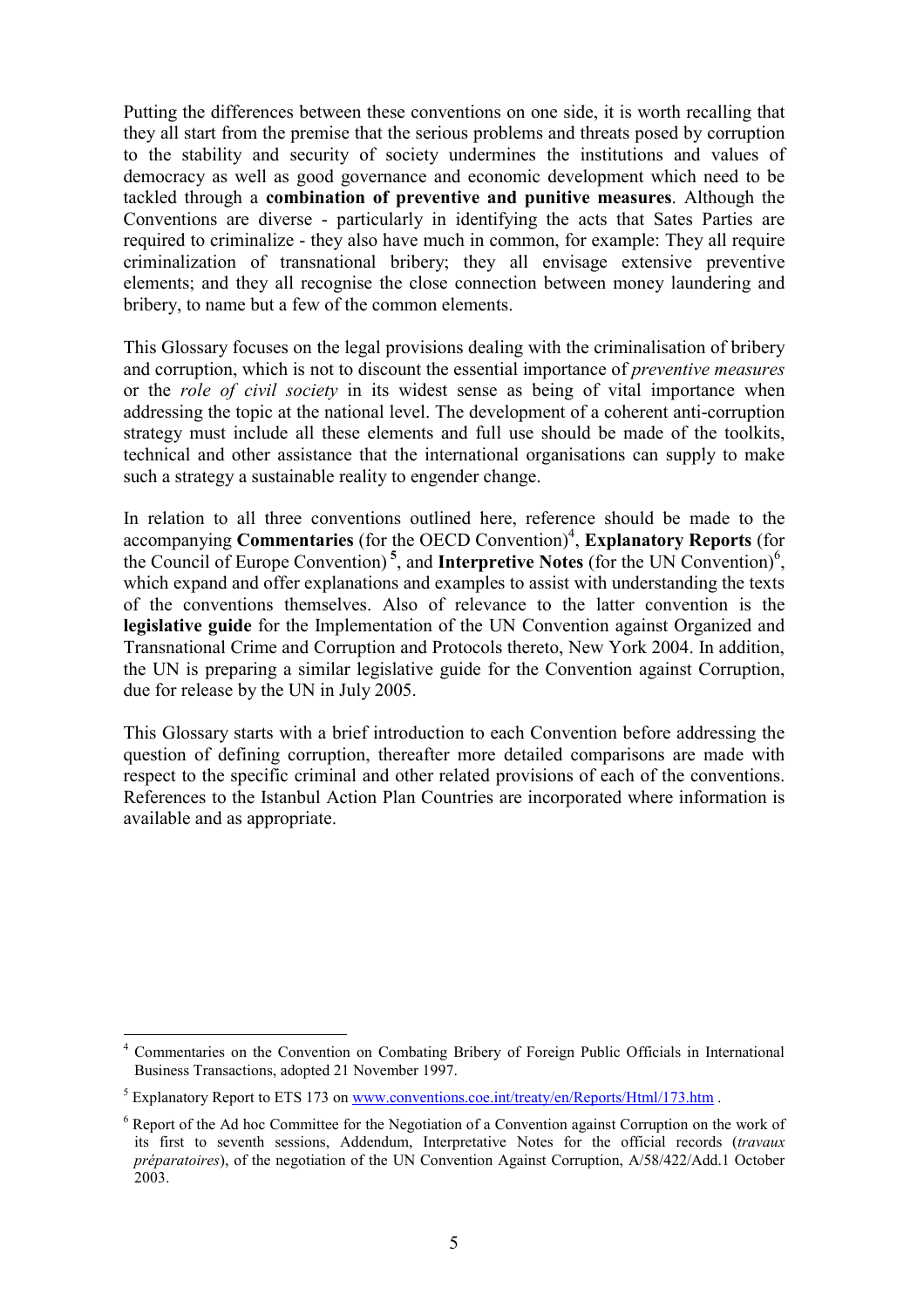#### **1.1 OECD Convention on Combating Bribery of Foreign Public Officials in International Business Transactions**

A confluence of events dating back to the Watergate scandal in the US in the  $1970s<sup>7</sup>$  and reaching their apex with the end of the Cold War in the early 1990s lead to a multilateral approach to combat the 'supply side' of bribery being taken up by the Organisation for Economic Cc-operation and Development. The OECD in Paris had been addressing the subjects from various perspectives since 1989<sup>8</sup>.

The outcome of these deliberations at the OECD was the first Recommendation in May 1994 on combating bribery in international business transactions<sup>9</sup>. This was followed by a Revised Recommendation in 1997 which, although a '**soft law**' instrument, provided for monitoring of the implementation of the Recommendation by Parties. The OECD Convention followed soon after in December  $1997<sup>10</sup>$ .

Consisting of only 17 articles, the OECD Convention is the **most focused in scope** of all the treaties examined here, and addresses the bribery of **foreign government officials**. The main aim of the Convention is to require countries to forbid the bribery of foreign public officials in the same way that countries prohibit the bribery of their domestic officials. So this means that the Parties should enact national laws criminalising the bribery of foreign public officials with the focus on the *supply* of funds – the person who promises or gives the bribe, in contrast to the offences committed by the official who receives the bribe, which is regarded as an area for states to address in their domestic laws.

The Convention seeks to ensure a '*functional equivalence*' among the measures taken by the parties to sanction bribery of foreign public officials, without requiring uniformity or changes in fundamental principles of a party's legal system, so national legislation can be broader, but not narrower than the Convention. In practice this should mean that if properly implemented, a minimum standard of conduct and 'functionally equivalent' norms will be developed at the national level.

The **monitoring** of the implementation of the Convention is carried out by the OECD Working Group on Bribery through mutual examination of countries, which is characterised by a *peer-review* mechanism conducted by two other States Parties and

 7 The result of which was the passing of the Foreign Corrupt Practices Act 1977, amended 1988, USC Title 15, chap. 2B, making the USA the first country to address the issue of bribery by companies engaged in international business through national legislation.

<sup>&</sup>lt;sup>8</sup> Early attempts to address the topic at the UN had failed, see John Brademas and Fritz Heimann, *Tackling International Corruption - No Longer Taboo,* International Trade Corruption Monitor, p.1- 1005-1012, April 1999.

<sup>9</sup> Recommendation of the Council on Bribery in International Business Transactions, 27 May 1994.

<sup>&</sup>lt;sup>10</sup> The OECD entered into force 15 February 1999 and has been ratified by 35 countries, of which 30 are OECD member states: Australia, Austria, Belgium, Canada, the Czech Republic, Denmark, France, Finland, Germany, Greece, Hungary, Iceland, Ireland, Italy, Japan, Korea, Luxembourg, Mexico, New Zealand, the Netherlands, Norway, Poland, Portugal, the Slovak Republic, Spain, Sweden, Switzerland, Turkey, the United Kingdom, the United States; non-members, who have joined the OECD Convention: Argentina, Brazil, Bulgaria, Chile, Slovenia; Estonia is expected to ratify the Convention in 2005.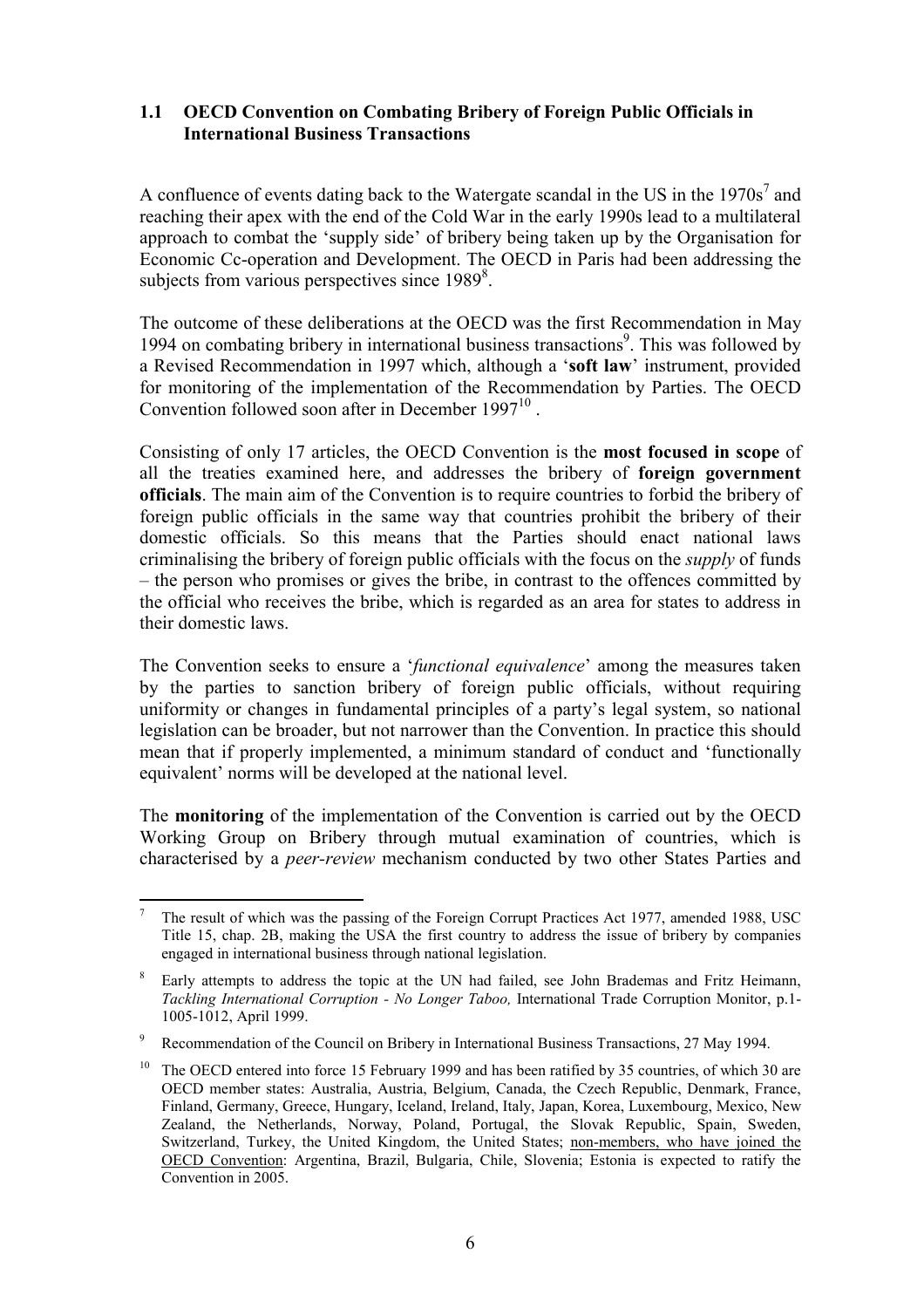personnel from the OECD secretariat. The Phase 1 examinations are complete and have examined the compliance of the national legislation with the requirements of the Convention. Phase 2 is a more searching process and examines how the laws and rules are actually enforced to implement the Convention. These examinations have sometimes resulted in countries being subjected to further reviews, as may be necessary on specific topics; in the Phase 1 *bis* reviews (UK, Japan). There is a follow up mechanism to the Phase 2 reviews whereby countries report on the progress made to implement the recommendations made in the Phase  $2$  report.<sup>11</sup> In both Phase 1 and 2 the countries conducting the review submit detailed written questionnaires to appropriate authorities of the country under review and receive written responses. Phase 2 also includes an onsite visit to the country being reviewed, and under both Phase 1 and Phase 2 procedures a draft report is submitted to the OECD Working Group on Bribery for discussion, the country under review is given an opportunity to make its observations to the whole group, after sometimes extensive discussions the final report and recommendations are published in their entirety on the OECD Internet website.

#### **1.2 Council of Europe Criminal Law Convention on Corruption**

The Council of Europe's approach to preventing and punishing corruption derives from its mandate to facilitate transnational cooperation in criminal matters through harmonisation of economic criminal law. The aim of promoting judicial cooperation in Europe covers all forms of mutual legal assistance, extradition and the confiscation of the proceeds of crime. Against this background, a series of measures were taken by the Council of Europe to address this issue: In November 1996 the Committee of Ministers adopted a Programme of Action against Corruption. A resolution adopted by the European Ministers of Justice in 1997 recommended the Programme be quickly implemented and called for the early adoption of a criminal law convention. The Committee of Ministers of the Council of Europe adopted a resolution on 4 May 1998 authorizing the establishment of the Group of States against Corruption (GRECO), whilst the text of the Criminal Law Convention on Corruption was agreed in November 1998, and opened for signature by the member states of the Council of Europe and the non-member states that had participated in its negotiation, on 27 January 1999.

The Council of Europe Convention entered into force in  $2003<sup>12</sup>$  and the monitoring of the implementation of the Convention is carried out by GRECO through **mutual evaluations**. GRECO includes 38 member-states<sup>13</sup>, and is currently engaged in the second round of evaluations, at each round the country is examined against several of the 'Twenty Guiding Principles for Fight against Corruption'14 and the implementation of the legal instruments, namely the Council of Europe Convention and the Civil Law Convention on Corruption and Recommendation R(2000) 10 on codes of conduct for public officials.

<sup>11</sup> For all Phase 1 Reports and Phase 2 Reports to date see www.oecd.org .

<sup>&</sup>lt;sup>12</sup> For references see www.conventions.coe.int/treaty/en/Treaties/Html/173.htm.

<sup>&</sup>lt;sup>13</sup> GRECO member-states: Albania, Armenia, Azerbaijan, Belgium, Bosnia-and-Herzegovina, Bulgaria, Croatia, Cyprus, Czech Republic, Denmark, Estonia, Finland, France, Georgia, Germany, Greece, Hungary, Iceland, Ireland, Latvia, Lithuania, Luxembourg, Malta, Moldova, Netherlands, Norway, Poland, Portugal, Romania, Serbia and Montenegro, Slovak Republic, Slovenia, Spain, Sweden, FYR of Macedonia, Turkey , United Kingdom, United States.

<sup>&</sup>lt;sup>14</sup> Adonted 6 November 1997. For more information see www.greco.coe.int/Default.htm.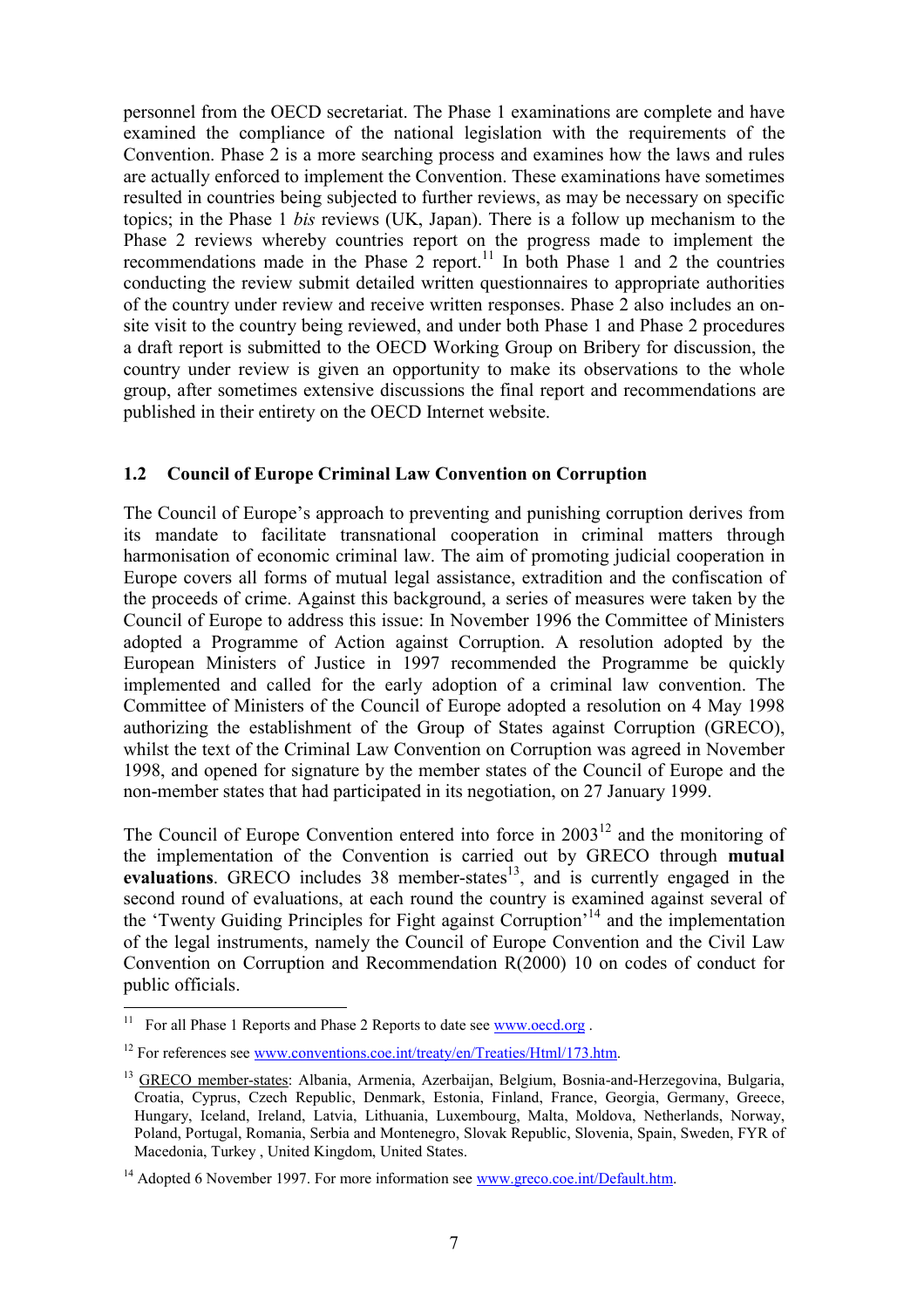The mutual evaluations are conducted by *ad hoc* teams of experts who are appointed on the basis of lists of experts proposed by GRECO members, to evaluate each member in each evaluation round. Evaluation teams examine replies to questionnaires, request and examine additional information to be submitted either orally or in writing, visit member countries for the purpose of seeking additional information of relevance to the evaluation and prepare draft evaluation reports for discussion and adoption at the plenary sessions.15 Many of the country reports of the first and second evaluation rounds are available on the Internet<sup>16</sup>

The Criminal Law Convention is complemented by the Council of Europe's Civil Law Convention, which was the first attempt to define common international rules in the field of civil law and corruption. This Convention requires each party to provide in its domestic law for effective remedies for persons who have suffered damage as a result of corruption, to enable them to defend their rights and interests, including the possibility of obtaining compensation for damage. This somewhat neglected area but of growing importance encompasses the practical aspects of the enforceability of contracts tainted by bribery and the remedies and relief that may be available in these circumstances. It will enter into force after fourteen ratifications.

The Criminal Law Convention, like the other Conventions discussed here, is a non-selfexecuting instrument, so countries will have to pass criminal and other laws to implement the Convention's requirements, which are set out in 42 articles in five chapters. The Council of Europe Convention includes a broad range of offences and addresses *both the active and passive sides* of bribery of a public official, it also broke new ground at the time with its provisions on private commercial bribery and trading in influence.

#### **1.3 UN Convention against Corruption**

The recognition that a UN Convention against Corruption was needed came about after the topic had been addressed in the UN Convention against Transnational Organized Crime of 12 December 2000: The international community recognized the need for a global legally binding instrument *specifically* dealing with corruption. The resulting UN Convention was opened for signature at Merida on 9 December 2003. As at April 2005, 119 countries have signed and 22 countries have ratified, and it will enter into force 90 days after the 30<sup>th</sup> ratification.<sup>17</sup> A conference of the States Parties to the Convention will be convened within one year of the entry into force of the Convention for the purpose of promoting and reviewing its implementation.

The UN Convention comprising 71 articles divided into 8 chapters is the broadest in scope, most detailed and arguably the most complex international anti-corruption convention to date. It is similar to other treaties on the topic in that many of its provisions are not self-executing, but have to be implemented and enforced through national laws of participating states, although this is not the case for the international

<sup>&</sup>lt;sup>15</sup> See Articles 10-16 of the GRECO Statute, and title II of the rules of procedure.

<sup>16</sup> See footnote 10 supra.

 $17$  For references see www.unodc.org/unodc/en/crime\_convention\_corruption.html.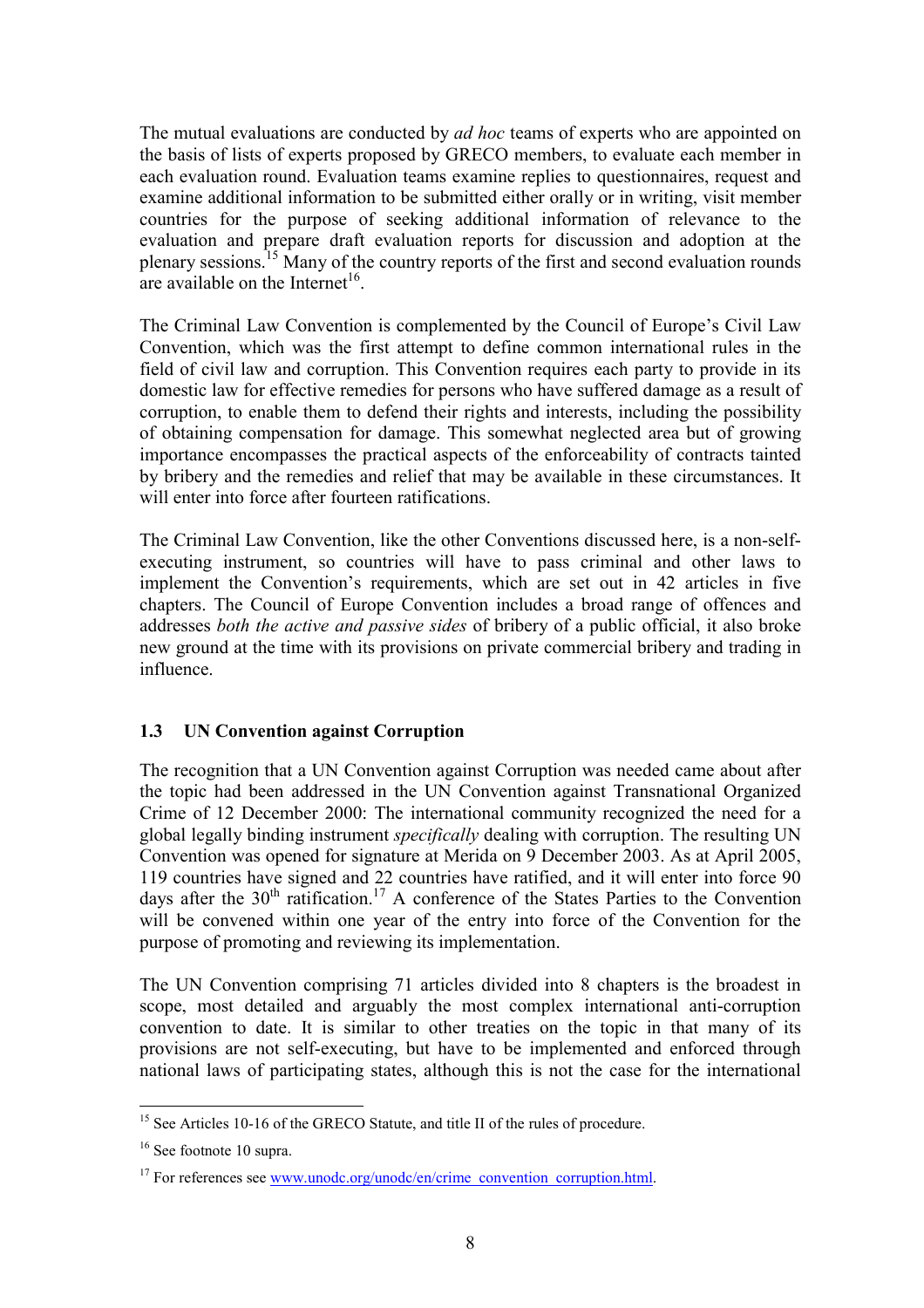cooperation provisions which are mostly self-executing and are attuned to existing conventions that deal with extradition and mutual legal assistance. The UN Convention places emphasis on the **prevention of corruption** and focuses on measures in relation to the *private sector* (for example, measures to enhance the promotion of corporate codes of conduct, accounting standards, corporate transparency and so on), and also the *public sector* (for example measures to enhance transparency in public administration, freedom of information, establishment of dedicated anti-corruption institutions and so on.).

One of the most notable and original features of the UN Convention is its Chapter V on **Asset Recovery** which is explicitly stated as being 'a fundamental principle of the Convention…'. The rationale for the asset recovery provisions is that their implementation will support the efforts of countries to redress the worst effects of corruption, whilst sending a message to corrupt officials that there will be no place to hide their illicit assets. Several provisions specify how co-operation and assistance will be rendered, for example in the case of embezzlement of public funds, the confiscated property would be returned to the state requesting it.

This Glossary focuses mainly on the provisions in Chapter III, Criminalization and Law Enforcement (Article 15-42) and with further brief references to relevant provisions in Chapters I and II of the Convention.

#### **1.4 Other regional conventions and non-binding initiatives**

As mentioned in the Introduction, there are several other regional conventions dealing with the topic of corruption and as an example the Inter-America Convention is briefly outlined below, as are the more recent developments by the European Union.

The first international treaty dealing with transnational bribery was the **Inter-America Convention**18which entered into force on 20 March 1997. It seeks to promote the development and strengthening of legal mechanisms in signatory countries to 'prevent, detect, punish and eradicate' official corruption and to facilitate cooperation amongst the signatories to combat corruption. Its 28 articles can be divided between the national measures States Parties have to adopt to combat corruption and those articles that aim to improve multilateral cooperation to enforce the domestic measures. Similar to the UN Convention in its range of language, some of the obligations are binding, others only conditional, whilst some simply exhort action.

The **EU**'s entry point in the fight against corruption was the protection of its economic interests in relation to fraud against its budget<sup>19</sup>. This focus was expanded when criminal justice policy became part of the remit of the EU. The EU adopted the **Convention on the Fight against Corruption** on 26 May 1997 which made active and passive corruption of officials punishable offences, even where financial damage to the EU is not affected. It covers the criminal liability for heads of businesses and contains provisions on jurisdiction, extradition and international cooperation.

 $18\,$ Footnote 2 supra.

<sup>19</sup> Convention on the Protection of the European Communities' Financial Interests [OJ 95/C 316/03 27.11.95], adopted on 27 September 1996. The Convention draws on the basis of Article K.3 of the Treaty of the European Union.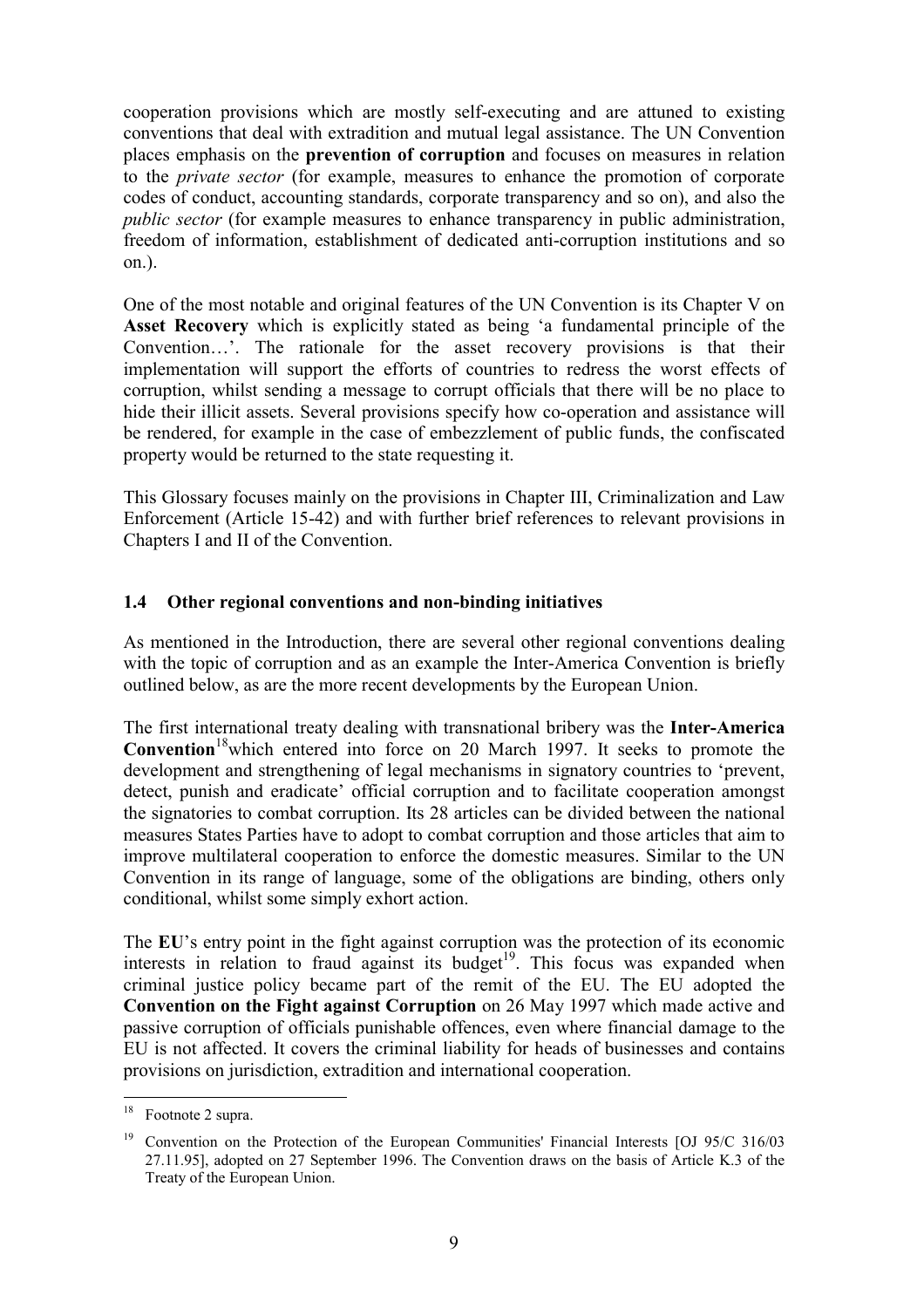In June 2003, the Commission adopted a **Communication**<sup>20</sup> on a coherent and comprehensive EU policy against corruption. It appeals to EU leaders to undertake more efforts against this form of crime. The Commission, in its Communication, calls for the detection and punishment of all acts of corruption, confiscation of illicit proceeds and reduction of the opportunities for corrupt practices through the establishment of transparent and accountable public administration standards. It appeals to Member States to enact swiftly all relevant supranational and international anti-corruption instruments, in particular the Conventions of the EU, the OECD and the Council of Europe.

A **framework decision**21 criminalising corruption in the *private sector* was adopted by the Council on 22 July 2003. The Framework Decision requires Member States to criminalise active and passive corruption in the private sector as well as instigating, aiding and abetting such conduct. It also provides for Member States to apply effective, proportionate and dissuasive criminal penalties, with a maximum penalty of at least 1 to 3 years of imprisonment for active and passive corruption. Member States are also required to provide for liability of and penalties for legal persons, which shall include fines and may include temporary or permanent disqualification.

One of the first initiatives by a non-state actor to address bribery by corporations was the Paris based **International Chamber of Commerce**, with its Rules of Conduct on Extortion and Bribery in International Business Transactions, the first edition published in 1977. The ICC's Rules of Conduct were updated in 1996 and again in 1999, and focus on improving *corporate self regulation* programmes which should go beyond the first step of developing a code of conduct to making them fully effective with training and compliance programmes $^{22}$ .

#### **1.5 Introduction of international standards into national law**

None of the conventions examined in this Glossary are self-executing; they require actions by states to implement appropriate legislation and measures to prevent and combat corruption. The standards set by these conventions often embody stricter approaches than those currently in force in many Istanbul Action Plan countries, recognizing this fact and initiating and sustaining change at the national level requires long-term political commitment. Whilst each international instrument permits some flexibility in implementation, the standards that have been set will not be lowered to accommodate national laws that are deficient.

Four models used by countries when criminalising the bribery of public officials and related corruption offences have been identified by the OECD, they are:

<sup>20</sup> COM(2003) 317 final.

<sup>&</sup>lt;sup>21</sup> Framework Decision OJ L 192/54 31.7.2003.

<sup>22</sup> ICC Rules on Bribery and Extortion in *Fighting Corruption, A Corporate Practices Manual*, edited by Francois Vincke and Fritz Heimann, ICC, 1999.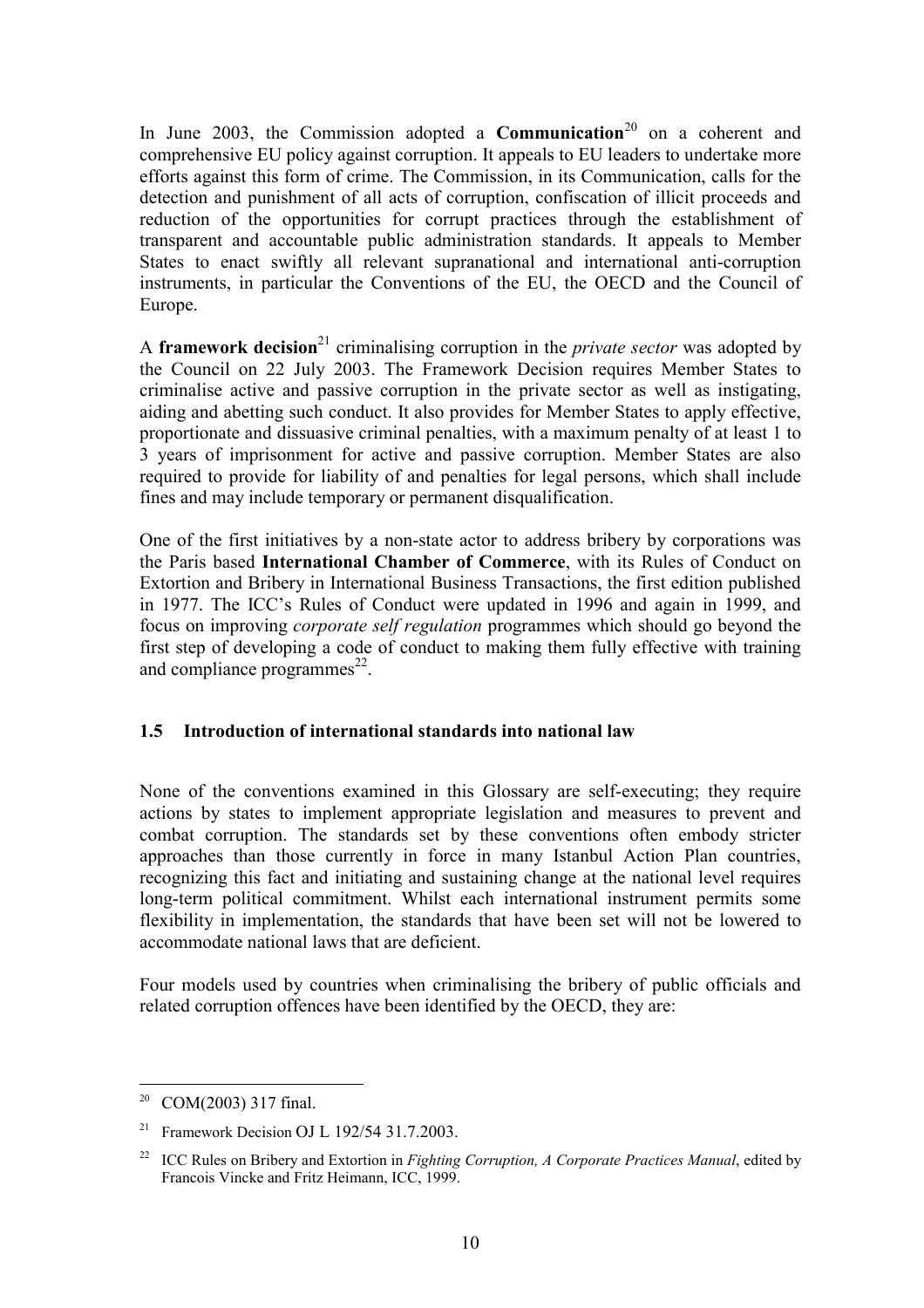- (i) reliance on existing legislation
- (ii) extension of existing laws on domestic offences to cover offences committed abroad
- (iii) amendments to domestic legislation to accommodate new offences
- (iv) entirely new legislation

With respect to the first model, the OECD Working Group has noted that this has not been a common approach. One issue cited as problematic with this approach was that it may be difficult to be certain that the current legislation really does cover the offences envisaged under the international standards, particularly if there is little by way of existing case law.

In many countries laws addressing corruption of public officials already exist; it would therefore seem a logical and predictable method to extend them to the new offences as envisaged by the second model, particularly where they relate to offences committed abroad. This model has the advantage of permitting the judiciary to rely on existing case law developed in relation to domestic offences and offers a basis on which to establish the new offences. This method has been used by several countries. The most commonly identified risk attached to this approach is that certain *key elements of the offences* may be missing in domestic legislation making it difficult simply to extend them to offences committed abroad.

The third model has also been used by many countries when seeking to meet the international standards, with varying degrees of success. The rationale to this approach is similar to that of the second model: It is a logical approach which permits the judiciary to rely on established case law, may be quicker to implement than the fourth model and offers predictability. The caveats to this approach are the same as those mentioned above in relation to the second model

The fourth model envisages drafting an entirely new legislation, entailing all the advantages and disadvantages that this approach will always involve. Nevertheless, several countries have taken this route, one issue that the OECD Working Group has focused on in its monitoring of these countries is the background and rationale for the new legislation. In the case of Japan for example, the law relating to implementation of the OECD Convention was adopted under the unfair competition law because bribery of foreign public officials was regarded as an economic rather than a criminal matter  $23$ . Poland took a combined approach, and established the administrative liability of legal entities under its Act on Combating Unfair Competition whilst the criminal offence of foreign bribery was dealt with by amendments to its domestic legislation under its Penal Code. Greece is an example of a country that has adopted specific laws for each anti corruption instrument it has ratified, in adopting this method, care needs to be taken to avoid duplication or inconsistencies.

In the light of the reviews of implementation of the OECD Convention, it appears that the most successful method - at least for the provisions of that Convention - has been the fourth model described here. This may be the most time consuming approach involving drafting a bill and getting it passed into law, but it offers the advantages of a clear and hopefully more accurate transposition of the international standards. If this approach is

<sup>&</sup>lt;sup>23</sup> See Japan Phase 2 Report www.oecd.org/dataoecd/34/7/34554382.pdf.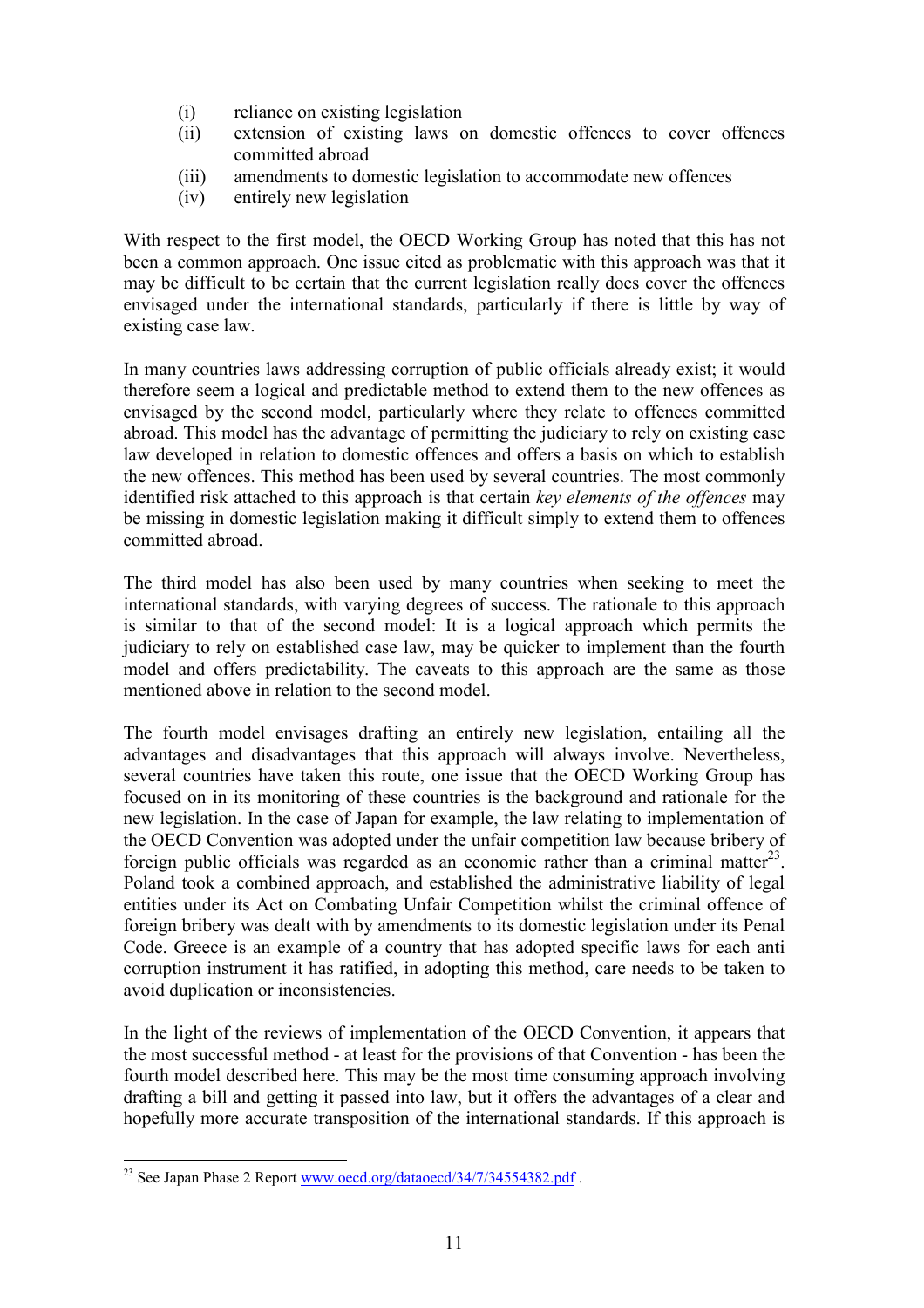taken then it needs to be coupled with awareness raising so that new laws are fully understood by the prosecutors, law enforcement, the business community, and the population at large.

| <b>International</b><br><b>Conventions</b>                                                                                                    | <b>Armenia</b>                                                      | Azerbai-<br>jan                                                          | Georgia                                                               | Kazakh-<br>stan                | Kyrgyz<br>Republic                                          | <b>Russian</b><br>Federa-<br>tion                                | <b>Tajikistan</b>                                            | <b><i>Ukraine</i></b>                                                 |
|-----------------------------------------------------------------------------------------------------------------------------------------------|---------------------------------------------------------------------|--------------------------------------------------------------------------|-----------------------------------------------------------------------|--------------------------------|-------------------------------------------------------------|------------------------------------------------------------------|--------------------------------------------------------------|-----------------------------------------------------------------------|
| <b>OECD</b><br>Convention on<br>Combating<br>Bribery of<br>Foreign Public<br>Officials in<br>International<br><b>Business</b><br>Transactions |                                                                     |                                                                          |                                                                       |                                |                                                             | Applied<br>to join in<br>2000                                    |                                                              |                                                                       |
| Criminal Law<br>Convention on<br>Corruption<br>Council of<br>Europe                                                                           | Signed<br>on<br>15/5/200<br>3                                       | Ratified<br>on<br>11/2/200<br>4 Entry<br>into<br>force on<br>1/6/2004    | Signed<br>on<br>27/1/199<br>9                                         |                                |                                                             | Signed<br>on<br>27/1/99                                          |                                                              | Signed<br>on<br>27/1/199<br>9                                         |
| Convention on<br>Laundering,<br>Search,<br>Seizure and<br>Confiscation<br>of Proceeds of<br>Crime Council<br>of Europe                        | Ratified<br>on<br>24/11/03<br>Entry<br>into<br>force on<br>1/3/2004 | Ratified<br>on<br>4/7/2003<br>Entry<br>into<br>force on<br>1/11/200<br>3 | Ratified<br>on<br>13/5/200<br>4 Entry<br>into<br>force on<br>1/9/2004 |                                |                                                             | Ratified<br>on<br>2/8/01<br>Entry<br>into<br>force on<br>1/12/01 |                                                              | Ratified<br>on<br>26/1/199<br>8 Entry<br>into<br>force on<br>1/5/1998 |
| <b>United Nations</b><br>Convention<br>Against<br>Corruption                                                                                  |                                                                     | Signed<br>on<br>27/2/200<br>4                                            |                                                                       |                                | Signed<br>on<br>10/12/03                                    | Signed<br>on<br>9/12/03                                          |                                                              | Signed<br>on<br>11/12/03                                              |
| <b>United Nations</b><br>Convention on<br>Transnational<br>Organized<br>Crime                                                                 | Signaed<br>on<br>15/11/01<br>Ratified<br>on<br>1/7/2003             | Signed<br>on<br>12/12/00<br>Ratified<br>on<br>30/10/03                   | Signed<br>on<br>13/12/00                                              | Signed<br>on<br>13/12/20<br>00 | Signed<br>on<br>13/12/00<br>Ratified<br>on<br>2/10/200<br>3 | Signed<br>on<br>12/12/<br>2000<br>Ratified<br>on<br>26/5/04      | Signed<br>on<br>12/12/20<br>00<br>Ratified<br>on<br>8/7/2002 | Signed<br>on<br>12/12/00<br>Ratified<br>on<br>21/5/200<br>4           |

# **Summary of Istanbul Action Plan countries participation in international conventions** (as of April 2005)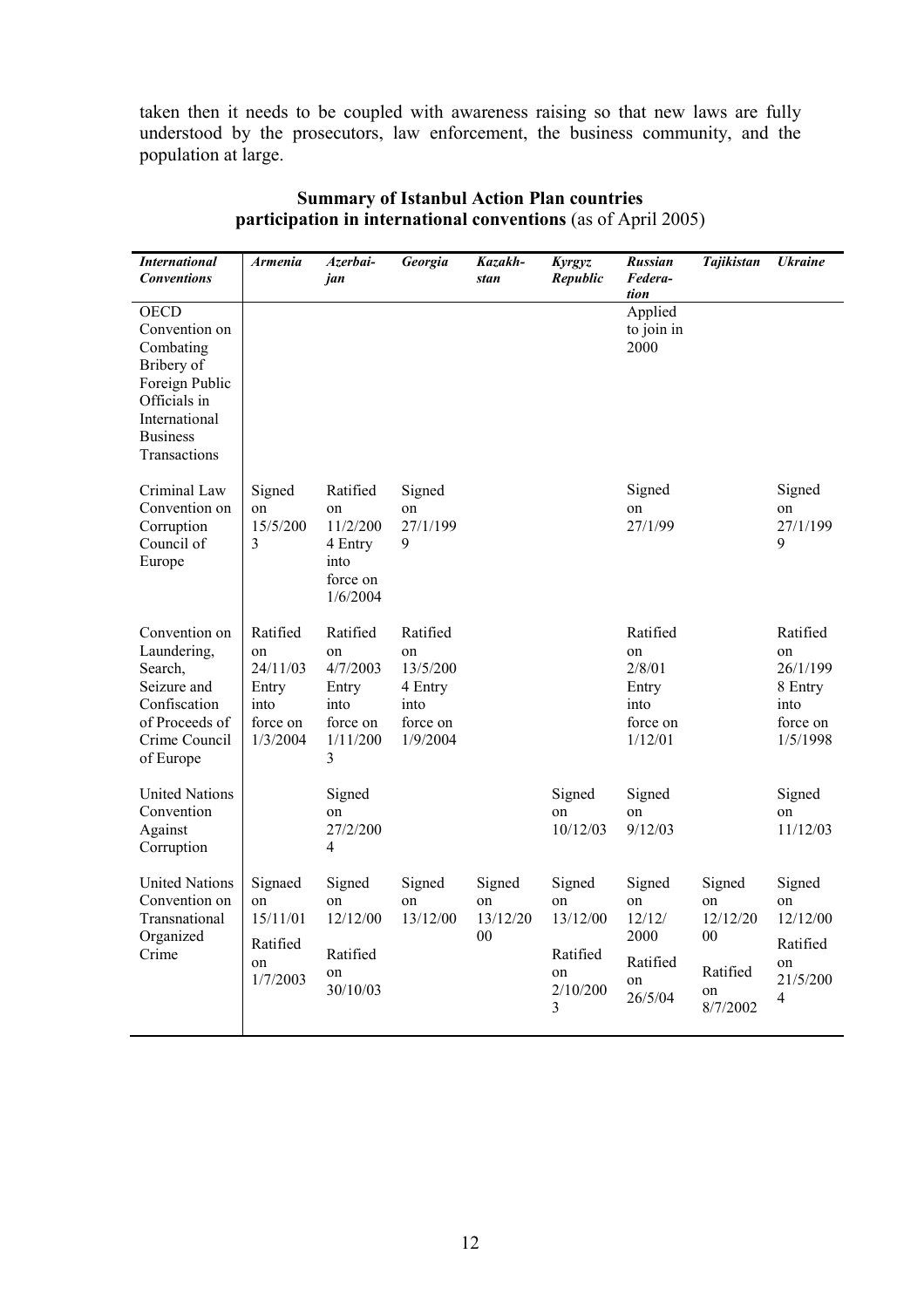# **2. DEFINITIONS OF CORRUPTION**

There are as many different definitions of corruption as there are manifestations of the problem itself, which has been described as a 'collection of phenomena<sup>24</sup>, these definitions vary according to cultural, legal or other factors and even within the scope of these definitions there is no consensus about what specific acts should be included or excluded, particularly in developing criminal laws. Nevertheless the term 'corruption' is used as a shorthand reference for a large range of illicit activities and whilst there is no universal or comprehensive definition as to what constitutes corrupt behaviour, the most prominent definitions share a common emphasis upon the **abuse of public power or position for personal advantage**. A commonly quoted definition is that used by the anti-corruption NGO, Transparency International (TI):

'Corruption involves behaviour on the part of officials in the public sector, whether politicians or civil servants, in which they improperly and unlawfully enrich themselves, or those close to them, by the misuse of the public power entrusted to them.'

This definition does not adequately address the problem of corruption in the private sector or to the role of the private sector in fostering corruption in the public sector, so some organisations use the shorthand definition of corruption as "the abuse of public or private office for personal gain." A more comprehensive definition offered by the Asian Development Bank is as follows:

'Corruption involves behaviour on the part of officials in the public and private sectors, in which they improperly and unlawfully enrich themselves and/or those close to them, or induce others to do so, by misusing the position in which they are placed.'

Narrower definitions may be appropriate to address specific behaviour as for example in the World Bank's definition in the area of procurement fraud; "the offering, giving, receiving, or soliciting of any thing of value to influence the action of a public official in the procurement process or in contract execution." Fraudulent practice is defined as "a misrepresentation of facts in or to influence a procurement process or the execution of a contract to the detriment of the Borrower, and includes collusive practices among bidders ... designed to establish bid prices at artificial, non-competitive levels and to deprive the Borrower of the benefits of free and open competition.<sup>725</sup>

Legal definitions differ from those used by social scientists, aid agencies or international organisations and **criminal law definitions** require particular care so that they are both clear and certain. Most countries have not opted for attempting to criminalise the general phenomenon of corruption but rather focus on specific types of conduct such as bribery, embezzlement, fraud and extortion. However, some states have used a broad definition of corruption to help raise awareness of the problem, or to assist in the detection of crime (for example the Korean Independent Commission against Corruption promotes reporting about "any public official involving an abuse of position

 $24$ See UN Guide for Anti-Corruption Policies, UNODC, November 2003.

<sup>25</sup> See World Bank. 1997. *Helping Countries Combat Corruption: The Role of the World Bank*, Washington DC.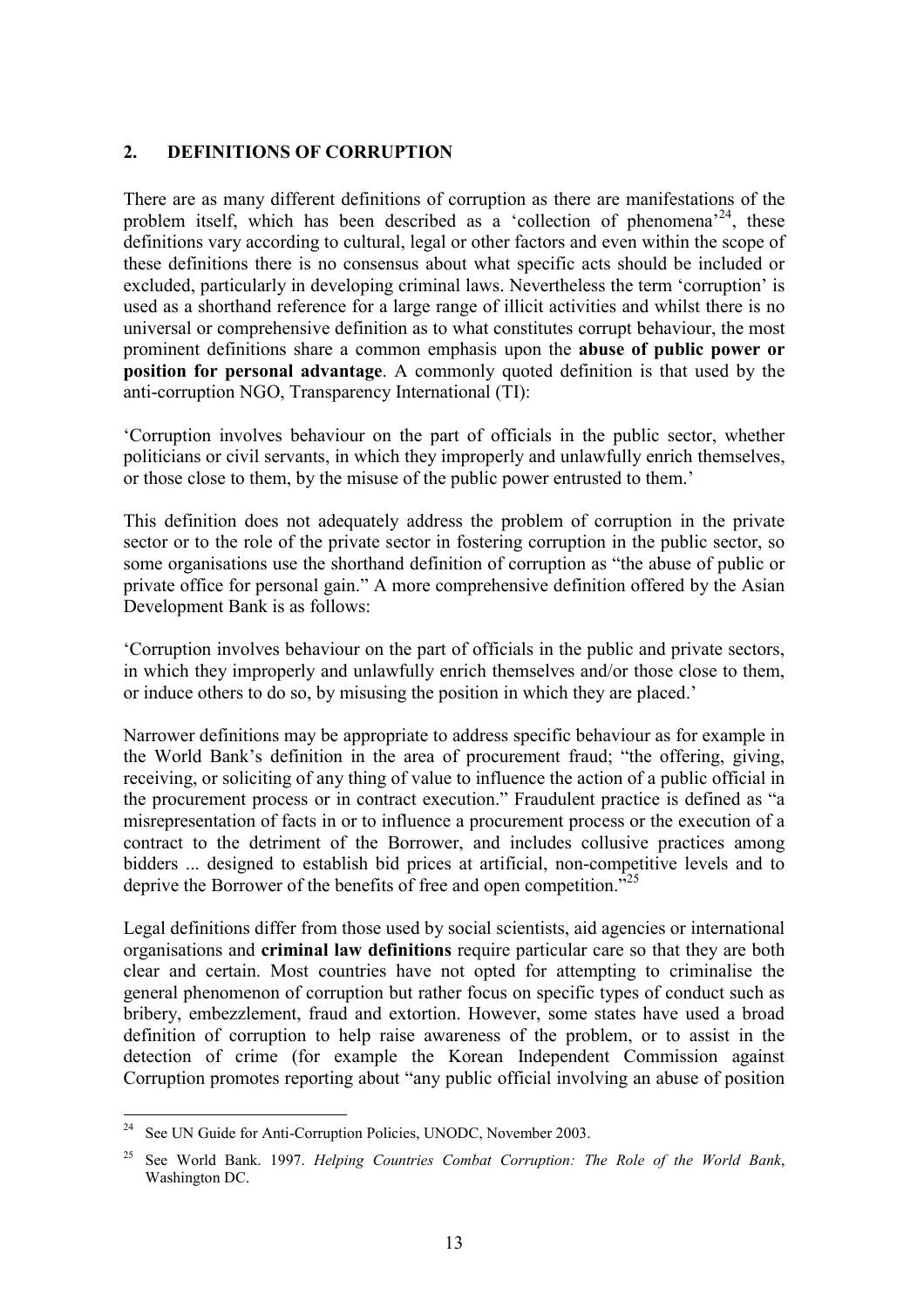or authority of violation of the law in connection with official duties for the purpose of seeking grants for himself or a third party").

None of the Conventions examined here define corruption, instead they establish the parameters for offences for a range of behaviour. The Council of Europe Convention for example, establishes 14 offences including bribery offences, money laundering and book-keeping offences. Notwithstanding the lack of definitions in these conventions, there are however instances of definitions within international treaties on this topic, such as that found in Article 2 of the Council of Europe Civil Law Convention, the definition of 'corruption' which is applicable to that Convention is however, essentially a definition of bribery only.

### **3. ACTIVE AND PASSIVE BRIBERY AND OTHER CORRUPTION-RELATED OFFENCES**

#### **3.1 OECD Convention**

As mentioned above, the OECD Convention is the most focused of all the conventions and addresses the bribery of a **foreign public official** in international business transactions, also referred to as the **active or supply side of bribery**. The elements of the criminal offence which Parties are required to adopt are set out in the following terms:

#### **Article 1(1)**:

'Each Party shall take such measures as may be necessary to establish that it is a criminal offence under its law for any person intentionally to offer, promise or give any undue pecuniary or other advantage, whether directly or through intermediaries, to a foreign public official, for that official or for a third party, in order that the official act or refrain from acting in relation to the performance of official duties, in order to obtain or retain business or other improper advantage in the conduct of international business.' Where a Party has made **money laundering** a predicate offence in relation to domestic public officials, **Article 7** states that it is to be applied to foreign public officials in the same terms.

# **3.2 Council of Europe Convention**

The Council of Europe Convention establishes a range of offences of which many crossreference to the requirement to criminalise the **active and passive bribery of domestic public officials**, set out in **Articles 2 and 3:** 

#### **Article 2**

'Each Party shall adopt such legislative and other measures as may be necessary to establish as criminal offences under its domestic law, when committed intentionally, the promising, offering or giving by any person, directly or indirectly, of any undue advantage to any of its public officials, for himself or herself or for anyone else, for him or her to act or refrain from acting in the exercise of his or her functions.'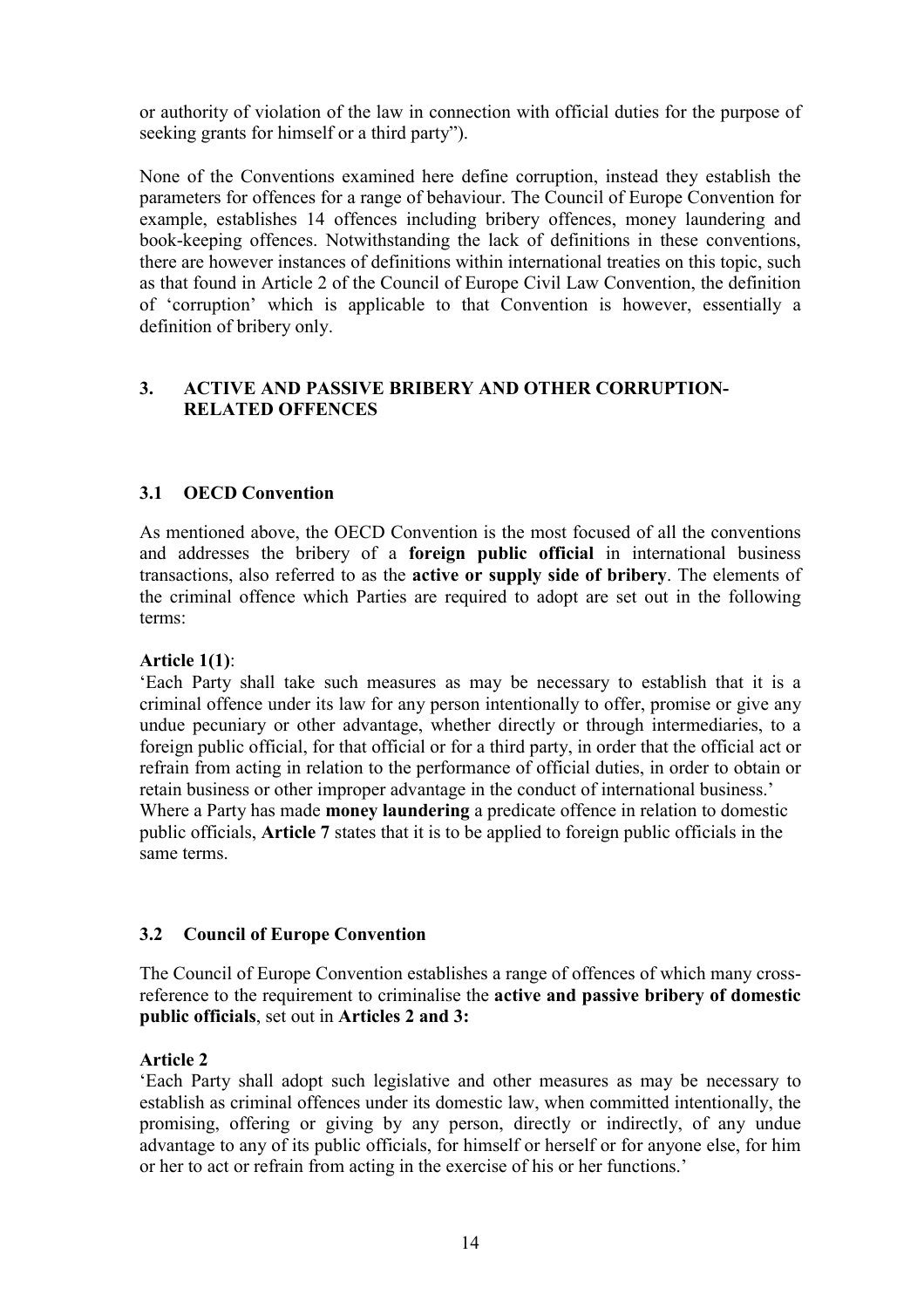**Article 3** is similarly worded as Article 2, but addresses **passive bribery** of domestic public officials with the phrase, 'the request or receipt by any of its public officials…'

**Article 4** refers back to both Articles 2 and 3 (so covers both active and passive bribery), and goes on to establish the offence of the bribery of members of domestic members of parliament (or legislatures) with the phrase, '…any person who is a member of any domestic public assembly exercising legislative or administrative powers.' This offence is extended to the international level by **Article 10**, 'any members of parliamentary assemblies of international or supranational organisations of which the Party is a member.'

**Article 11** adds the offence of bribing judges and officials of international courts; 'any holders of judicial office or officials of any international court whose jurisdiction is accepted by the Party.'

Similar to the OECD Convention, the Council of Europe Convention also addresses the bribery of foreign public officials; **Article 5** extends the domestic offence to **'a public official of any other State'**, but is broader in approach than the OECD as it covers both active and passive bribery.

Whilst **Article 6** extends the basic offence to the bribery of members of foreign public assemblies: '…any person who is a member of any public assembly exercising legislative or administrative powers in any other State.' Here too the Council of Europe is broader in scope covering active and passive bribery and this is also the case with respect to **Article 9**, which states:

'any official or other contracted employee, within the meaning of the staff regulations, of any public international or supranational organisation or body of which the Party is a member, and any person, whether seconded or not, carrying out functions corresponding to those performed by such officials or agents.'

The Council of Europe Convention also establishes criminal offences in relation to **active (Art. 7) and passive bribery (Art. 8)** in the **private sector** (using the phrase 'in the course of business activity'), accordingly, Article 7: '…any persons who direct or work for, in any capacity, private sector entities, for themselves or for anyone else, for them to act, or refrain from acting, in breach of their duties.'

The offence of **trading in influence** draws on the preceding articles and establishes the criminal offence as follows:

#### **Article 12**:

'…the promising, giving or offering, directly or indirectly, of any undue advantage to anyone who asserts or confirms that he or she is able to exert an improper influence over the decision-making of any person referred to in Articles 2, 4 to 6 and 9 to 11 in consideration thereof, whether the undue advantage is for himself or herself or for anyone else, as well as the request, receipt or the acceptance of the offer or the promise of such an advantage, in consideration of that influence, whether or not the influence is exerted or whether or not the supposed influence leads to the intended result.'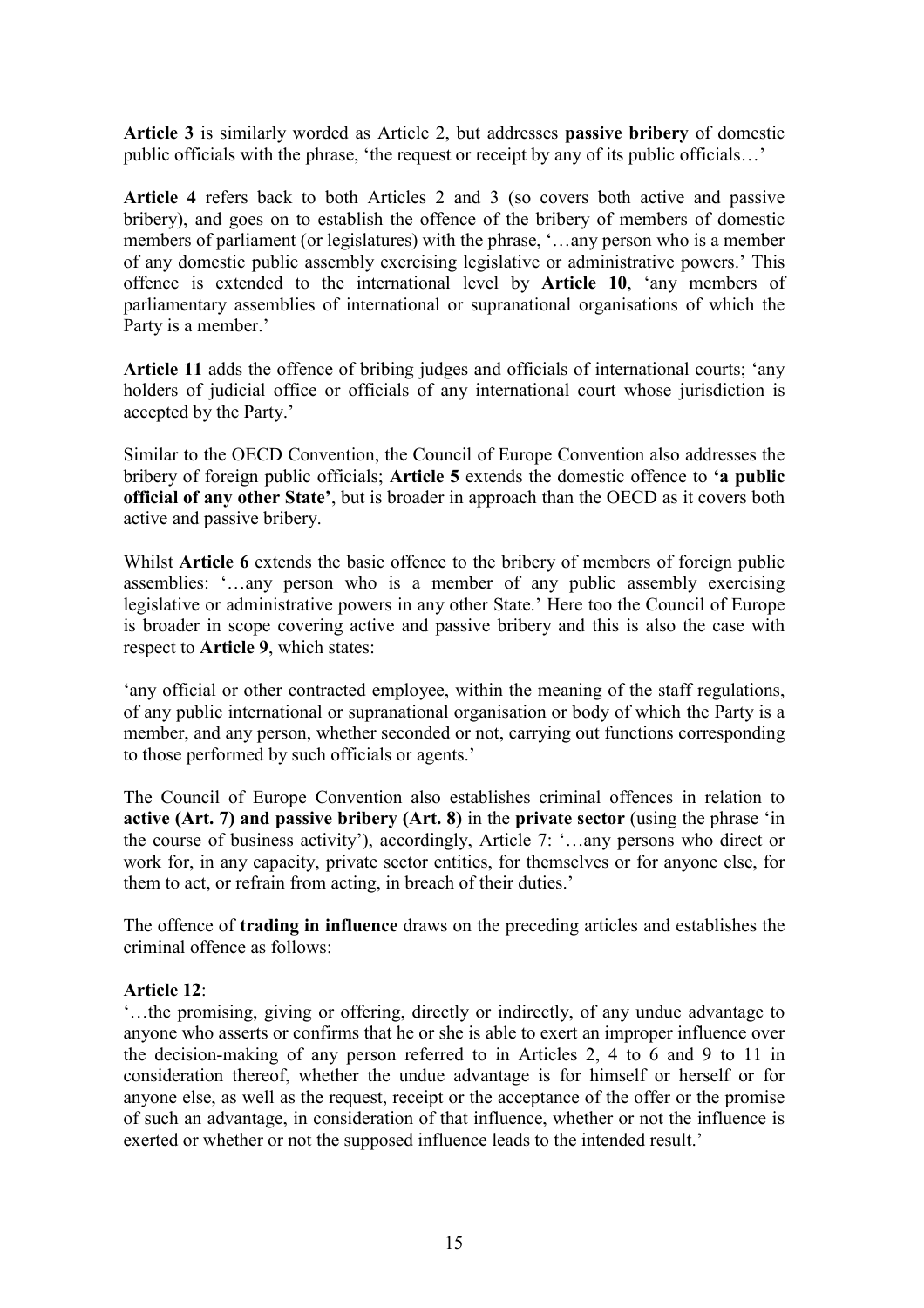**Article 13** establishes the crime of money laundering the proceeds from corruption offences.

# **3.3 UN Convention**

**Chapter III** of the UN Convention contains the criminalization and law enforcement articles, and these include the requirement to establish a broad category of criminal offences, comparable in many respects to those covered by the Council of Europe Convention. The active and passive aspects of the bribery of national public officials are set out in **Article 15**:

'(a) The promise, offering or giving, to a public official, directly or indirectly, of an undue advantage, for the official himself or herself or another person or entity, in order that the official act or refrain from acting in the exercise of his or her official duties (b) The solicitation or acceptance by a public official, directly or indirectly, of an undue advantage, for the official himself or herself or another person or entity, in order that the official act or refrain from acting in the exercise of his or her official duties.'

The active bribery of foreign public officials and officials of public international organizations is addressed in **Article 16(1)** and the language mirrors that of the OECD Convention. The passive side of this offence in **Article 16(2)** is couched in less directive language and states that Parties 'shall consider adopting' legislation.

In **Article 17** the UN Convention also requires Parties to criminalise the misuse of property by a public official:

'…the embezzlement, misappropriation or other diversion by a public official for his or her benefit of another person or entity, of any property, public or private funds or securities or any thing of value entrusted to the public official by virtue of his or her position.'

**Article 23** on the laundering of proceeds of crime is a mandatory provision, as is **Article 25** which criminalises the obstruction of justice.

The language mentioned above in relation to **Article 16 (2),** *('State Party shall consider adopting'*) is also to be found in the UN Convention's article on trading in influence (**Article 18**); abuse of functions (**Article 19**); illicit enrichment (**Article 20**); bribery in the private sector (**Article 21**); and embezzlement of property in private sector (**Article 22**).

# **3.4 Commentary**

It is clear that OECD Convention has the narrowest range of offences, but reservations with regard to the core offence are not possible. The Council of Europe Convention on the other hand, not only has a much broader scope of criminal offences, but also notably includes the passive side of the offence, but **reservations** are also possible. Thus under **Article 37 para.1,** a Party is able to: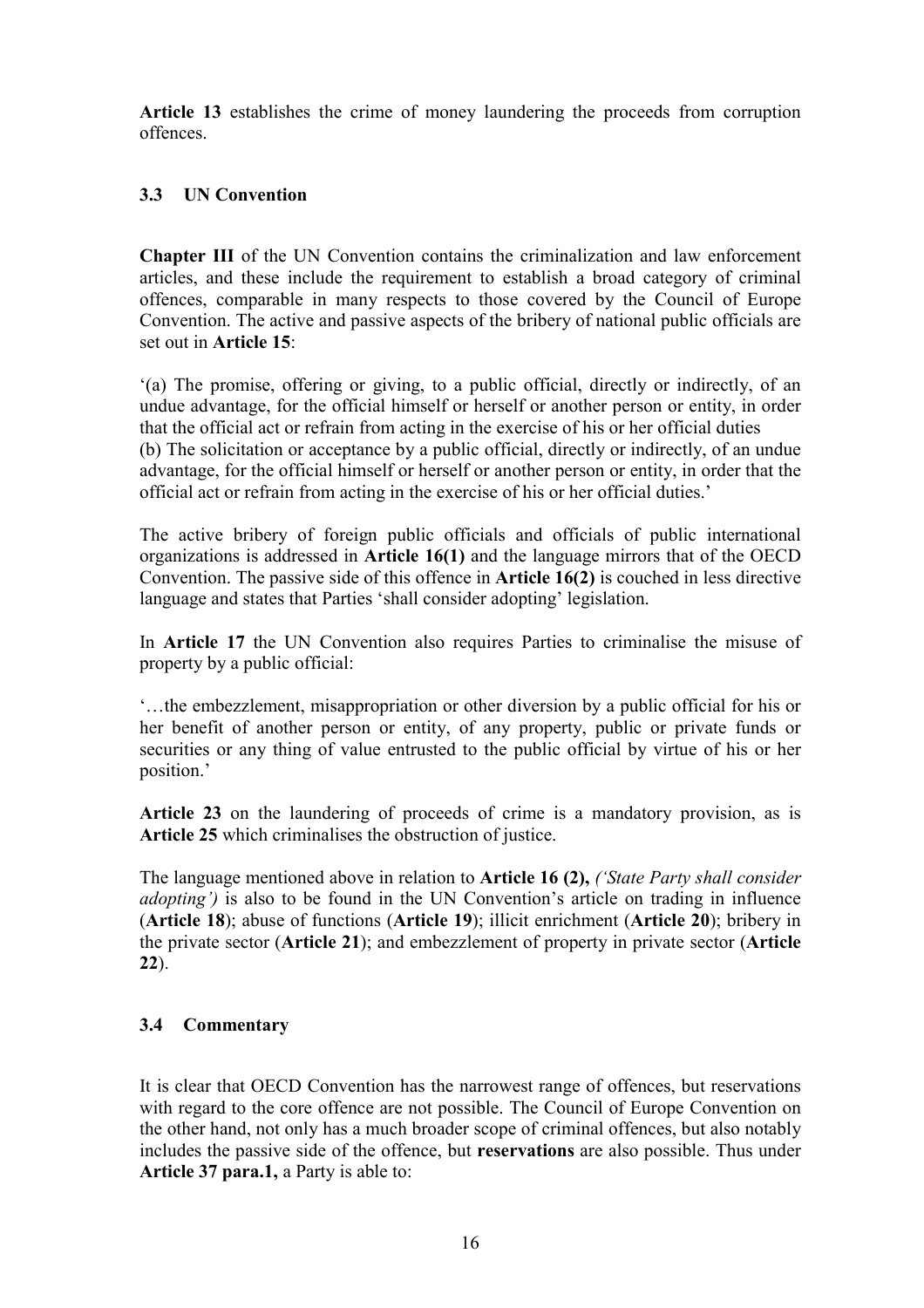'reserve its right not to establish as a criminal offence under its domestic law, in part or in whole, the conduct referred to in Articles 4, 6 to 8, 10 and 12 or the passive bribery offences defined in Article 5.'

Reservations are also possible in respect of **Articles 5, 9 and 11** Council of Europe Convention, which can be restricted to bribery related to acts 'in breach of duties' under **Article 36**. However, the active and passive bribery of domestic public officials (**Articles 2 and 3**) are binding and no declaration or reservation is possible. Member States of the Council of Europe Convention are limited overall to 5 reservations (**Article 37(4**)). Bulgaria, Czech Republic, Portugal and Poland have taken reservations to the offence of active bribery in the private sector under **Article 7**, as well as to the offence of passive bribery in the private sector under Article 8 (also Slovenia). Many countries have made a reservation to **Article 12** (trading in influence) not to make it a criminal offence (Denmark, Estonia, Finland, Poland and Slovenia).

Reservations to the UN Convention are in effect made possible through permissive language which enables Parties' to limit their obligations to implement the Convention. Thus, whilst some obligations are mandatory, others are softened by the use of phrases such as; '*where appropriate', 'shall consider adopting', as may be necessary'* and so on. The result may be that this Convention will produce an even more diverse assortment of national obligations than already exists within the international community. The Convention will not necessarily harmonise international standards, rather the UN Convention has laid the foundation for national measures without prescribing the precise approach to be taken to implement, giving states the freedom to adopt measures that may, or may not turn out to be consistent with those adopted by other states.

All the Conventions use the words '**offering', 'promising' or 'giving'**, each contemplating a slightly different action, or stage in the payment of a bribe. 'Offering' relates to the case where the public official has not solicited the bribe; the briber offers an advantage on his own initiative. 'Promising' indicates that an agreement has been made between the bribe payer and the recipient. In other words, the public official requests a bribe and the briber agrees to give it. 'Giving' covers the situation where the briber actually transfers the undue advantage, which could occur without there ever having been either an offer or promise.

In all three Conventions the offence of active bribery is conceived as an **intentional** offence, although where a person acts on the supposition that bribery is involved or 'wilful ignorance' this will also suffice (Austria, Spain, Germany, Switzerland, Belgium). **Article 28** of the UN Convention addresses this point: "Knowledge, intent or purpose (…) may be inferred from **objective factual circumstances**", this is a new provision in anti-corruption conventions and could be of great practical importance once it is implemented. The intent has to cover all the substantive elements of the offence (Italy, Argentina) and must be related to a future outcome; with the public official acting or refraining from acting according to the briber's intention. The offence is perpetrated whether or not the public official actually acted or refrained from acting as the briber intended (in other words, the actions of the briber recipient do not affect the criminal liability of the bribe payer). The Council of Europe Convention in **Article 18 (2)** also covers **corporate liability** that arises through **negligence** (due to lack of supervision),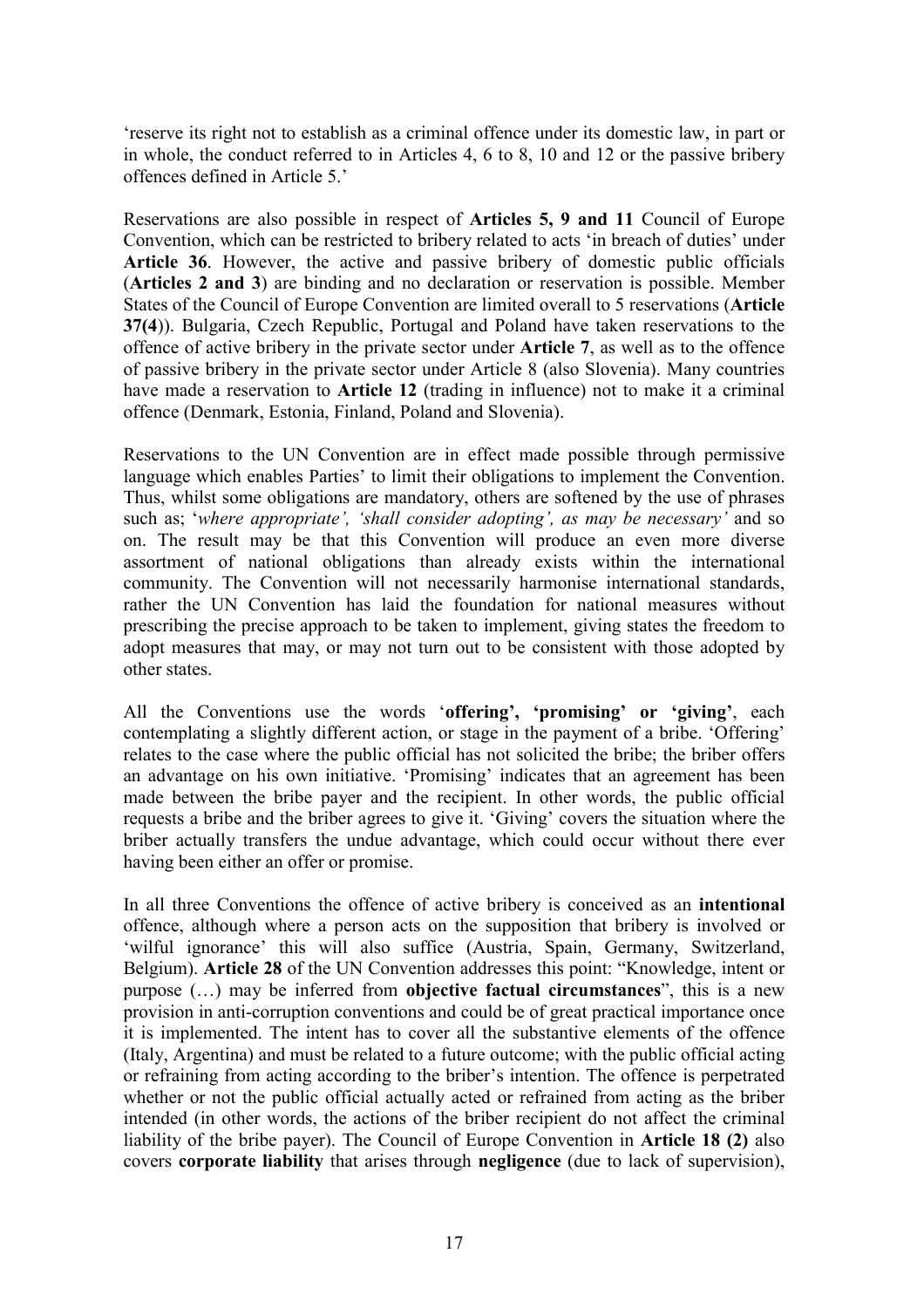whilst the question of indirect liability generally is left to domestic laws - not only those laws implementing the various conventions but also general criminal law principles.

# **3.5 Issues for the Istanbul Action Plan Countries**

Differentiating between an offer and promise of a bribe as separate offences and the criminal law principles relating to the preparation of a crime or attempt are areas that the Istanbul Action Plan countries have to distinguish when developing their anti-corruption laws.

The difficulties of gathering evidence sufficient for a criminal prosecution, especially of offer of promise of bribe as separate offences, are cited as major obstacles for countries in the region. In this connection the measures foreseen in the UN and Council of Europe Conventions on witness protection (a mandatory provision under **Article 32** in the UN Convention), laws to protect whilstleblowers, and mitigation for persons who cooperate with law enforcement are all important, practical, and supportive measures that will assist in the task of prosecuting corruption cases and should also be implemented with appropriate legislation.

# **4. DEFINITION OF A PUBLIC OFFICIAL**

# **4.1 OECD Convention**

**Article 1** of the OECD Convention defines foreign officials broadly to include **any person 'holding legislative, administrative, or judicial office of a foreign country' or 'exercising a public function' as well as 'any official or agent of a public international organisation**.<sup>26</sup> Bribes to employees and officers of state owned enterprises are covered by the OECD Convention<sup>27</sup>. This is an **autonomous definition** of foreign public official which means it does not rely on local law in the foreign public official's country, or on the domestic definition under the national law, or on a combination of the two approaches. Three categories of persons have to be covered:

- Any person holding a legislative, administrative or judicial office of a foreign country, whether appointed or elected;
- Any person exercising a "public function" "including for a public agency or public enterprise". "Public function" is defined further in Commentary 12 as including "any activity in the public interest, delegated by a foreign country, such as the performance of a task delegated by it in connection with public procurement";
- Any official or agent of a public international organisation, covering all public international organisations, not just ones to which the State Party is a member.

 $\overline{a}$ <sup>26</sup> OECD Convention Art.  $1(4)(a)$ .

<sup>&</sup>lt;sup>27</sup> Commentary 14 states: 'A 'public enterprise' is any enterprise, regardless of its legal form, over which a government, or governments, may, directly or indirectly, exercise a dominant influence...'.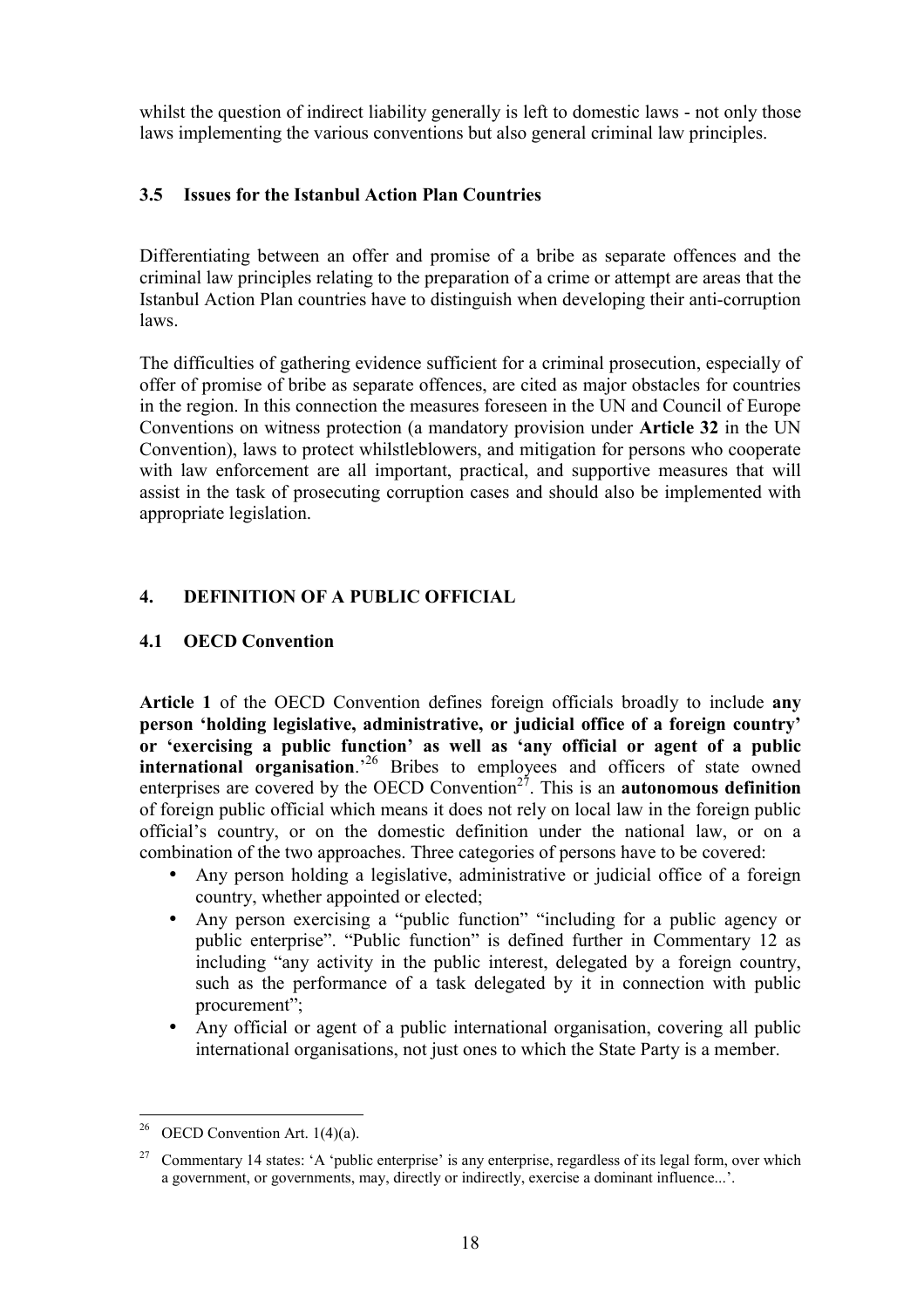"Foreign country" refers to all levels and subdivisions of government, from national to local, and is not limited to nation states, but includes any organised foreign area or entity, such as an autonomous territory or a separate customs territory.

# **4.2 Council of Europe Convention**

The Council of Europe Convention is in sharp contrast to the OECD Convention when it comes to defining a public official, as here it is the **domestic law** which is to be applied, accordingly under **Article 1 (a)**;

'the national law of the State in which the person in question performs that function and as applied in its criminal law;'

Whilst **Article 1 (c)** permits restrictions to be made:

'in the case of proceedings involving a public official of another State, the prosecuting State may apply the definition of public official only insofar as that definition is compatible with its national law;'

The state prosecuting bribery of a foreign public official may restrict the definition of the "foreign public official" provided by the law of the foreign country, if the foreign law goes further than the domestic law of the prosecuting state. This means, if a country excludes from its national definition of "public officials" parliamentarians or military personnel, then this country can use for its offence of bribery of public officials this narrower definition. If on the other side, the notion of "public official" in the case of bribery of foreign public officials (Art. 5 of the Convention) is broader in the foreign State than in the law of the prosecuting state, the prosecuting country is not obliged to use this broader definition for the formulation of its own foreign bribery offence.

#### **4.3 UN Convention**

The UN Convention combines the OECD and the Council of Europe Convention approaches. It provides for an **autonomous definition** of public official combined with a reference to the definition under **domestic law** of the State Party. **Article 2**  provides that "Public official" shall mean:

'any person holding a legislative, executive (interpretative note: includes the military branch), administrative or judicial office (interpretative note: office includes offices at all levels and subdivisions of government from national to local), whether appointed or elected, permanent or temporary, paid or unpaid, irrespective of that person's seniority;

any other person who performs a public function, including for a public agency or public enterprise, or provides a public service, as defined in the domestic law of the State Party and as applied in the pertinent area of law of that State Party;

any other person defined as a "public official" in the domestic law of a State Party;'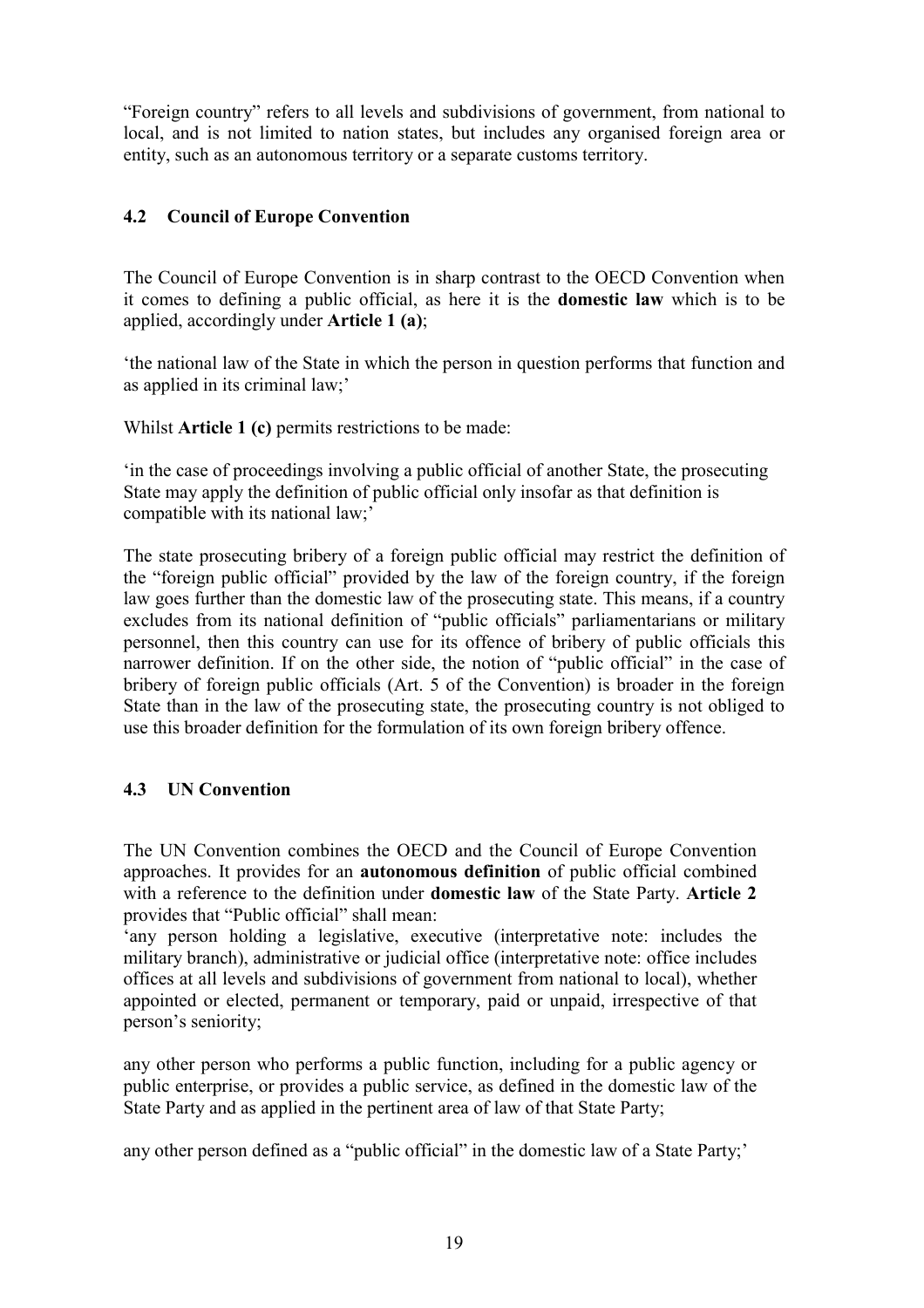However, for the purpose of some specific measures contained in **Chapter II** '(on preventive measures), 'public official' may mean any person who performs a public function or provides a public service as defined in the domestic law of the State Party and as applied in the pertinent area of law of that State Party; and any person exercising a public function for a foreign country, including for a public agency or public enterprise.

**Article 2** also defines "foreign public official" in the same terms as the OECD Convention with an **autonomous definition**: any person holding a legislative, executive, administrative or judicial office of a foreign country, whether appointed or elected and "official of a public international organization" as an international civil servant or any person who is authorized by such an organization to act on behalf of that organization.

# **4.4 Commentary**

An important question here is the extent to which local law definitions of public officials correspond to the requirements at the international level. An autonomous definition means that it is self-contained in legislation and does not refer to other definitions in the domestic law or to the laws of a foreign country. Using a domestic law definition does not promote harmonization, whilst using an autonomous definition both simplifies compliance and promotes a harmonized approach. But even here care needs to be taken as the OECD country monitoring of this topic reveals: Some Parties have developed definitions analogous to the OECD's whilst others state they would apply it directly, or have adapted it through reference to state institutions or public functions, or by more general terminology, with the risk that precision is lost.

The Council of Europe Convention has a uniform definition of 'public official' for both the domestic and foreign offences that apply to public bribery and refers to the 'national law of the State in which the person in question performs that function and as applied in its criminal law' to determine the scope of the term (Article 1(a)). However, in relation to bribery of foreign public officials, the definitions are hedged so that a State prosecuting such a case that has a narrower definition than the country where the offence occurred, can apply its own definition thereby giving scope for discrepancies with the risk of rendering a prosecution ineffective.

The provisions in **Articles 9-11** of the Council of Europe Convention do not require the introduction of bribery offences for officials, parliamentarians or judges of international organisations unless the Member State has joined these international organisations or recognises the court's jurisdiction, this restriction is not the case for either the OECD or UN Conventions.

Another example of the difference the application of local law may make is with regard to officials of **state owned enterprises**. The OECD Convention covers officers or employees of state owned enterprises where the state exercises '**dominant influence**' over the decision making of the enterprises (see Commentary 14) which effectively acts as a control standard. The UN Convention does not define 'public enterprise' and this could lead to problems because some national laws will only treat companies as state owned enterprises when the State owns a majority of the equity, which may exclude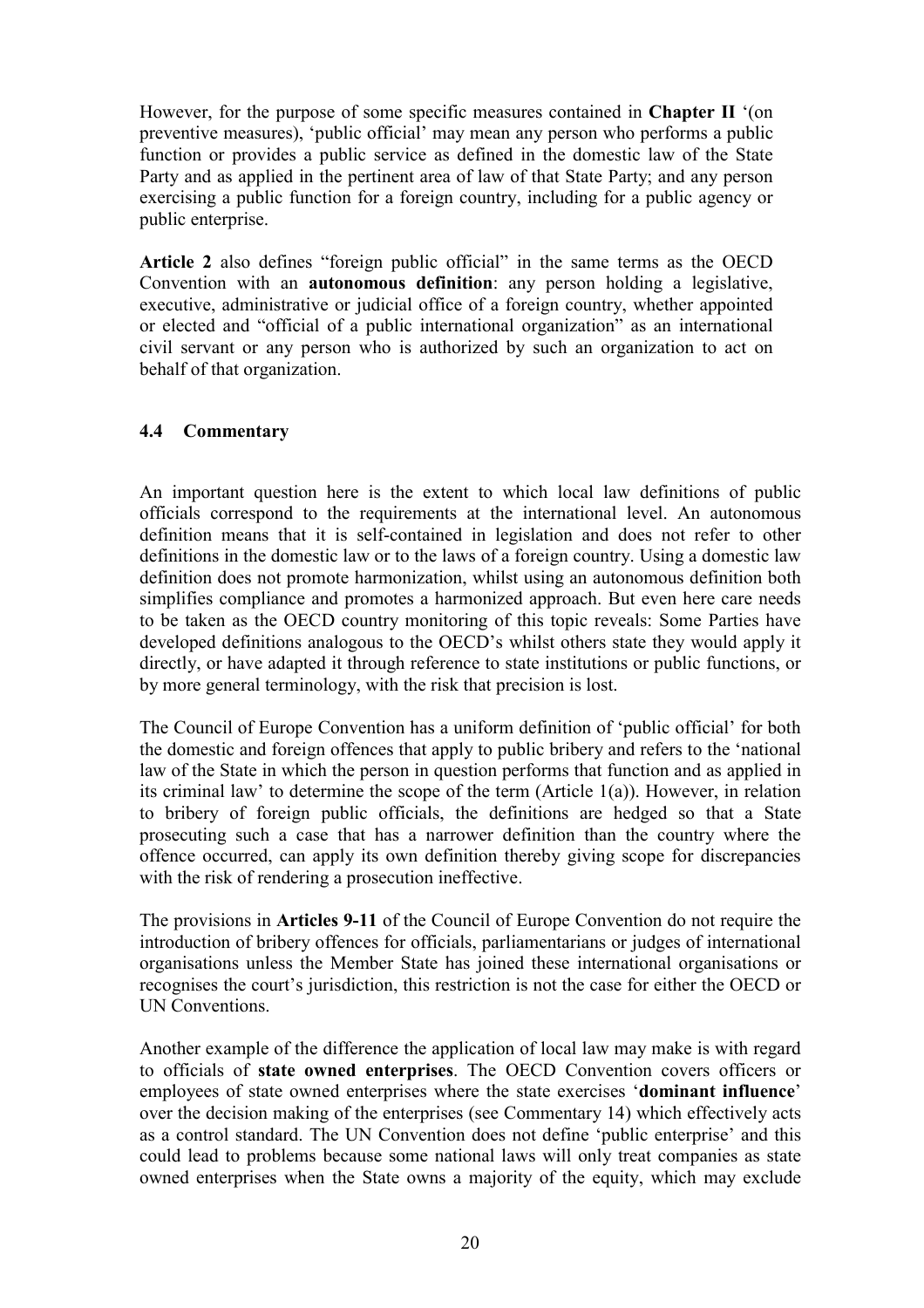partially privatized entities where the State nevertheless still exercises control or has a significant influence in the management of the company.

Loopholes have been left by the conventions in that payments to **political parties**, **party officials** or **candidates** are not covered, although the private bribery provisions would extend to these categories under the Council of Europe Convention. In relation to the OECD Convention, this is an area that the Working Group on Bribery at the OECD is committed to reviewing in the future.

The mixed approach of the UN Convention whereby part of the definition is autonomous and part left to the national level may result in unevenness: The definition of foreign public official in national law may be broader than the definition of a domestic public official, because in following the OECD Convention for the definition of the foreign public official an autonomous definition has to be adopted, whilst the country can determine its own definition for its national public officials.

# **4.5 Issues for the Istanbul Action Plan Countries**

In all the Istanbul Action Plan countries, the definition of foreign and international officials is not addressed adequately. For example, in Russia foreign and international officials may be covered by the article on 'commercial bribery', treating them as 'other organisers'. Whilst Georgia is preparing amendments to its Criminal Code to comply with the requirements of the UN Convention and will introduce a definition of foreign and international public official as a commentary to the national legislation (this is similar to the approach chosen by Lithuania - the definitions of foreign and international officials are introduced by a commentary to the national definition in the law on the civil service as persons who have equal responsibilities in another state, foreign organizations and court; or applicants for such posts); this approach should be used with caution, as a judge in one country cannot apply a foreign law in the prosecutions of a foreign official; thus a definition of a foreign public official has to be added into the Criminal Code.

The treatment of officials of public enterprises is also insufficiently specific and does not correspond to best international practice, taking Russia as an example, directors of state enterprises are treated as directors of private companies. There are discrepancies in the definition of public official when it comes to different types of work; such as the delivery of services as oppose to performing public functions, with the result that state employees such as teachers are not considered public officials in Tajikistan and state employed medical doctors not considered public officials in Lithuania.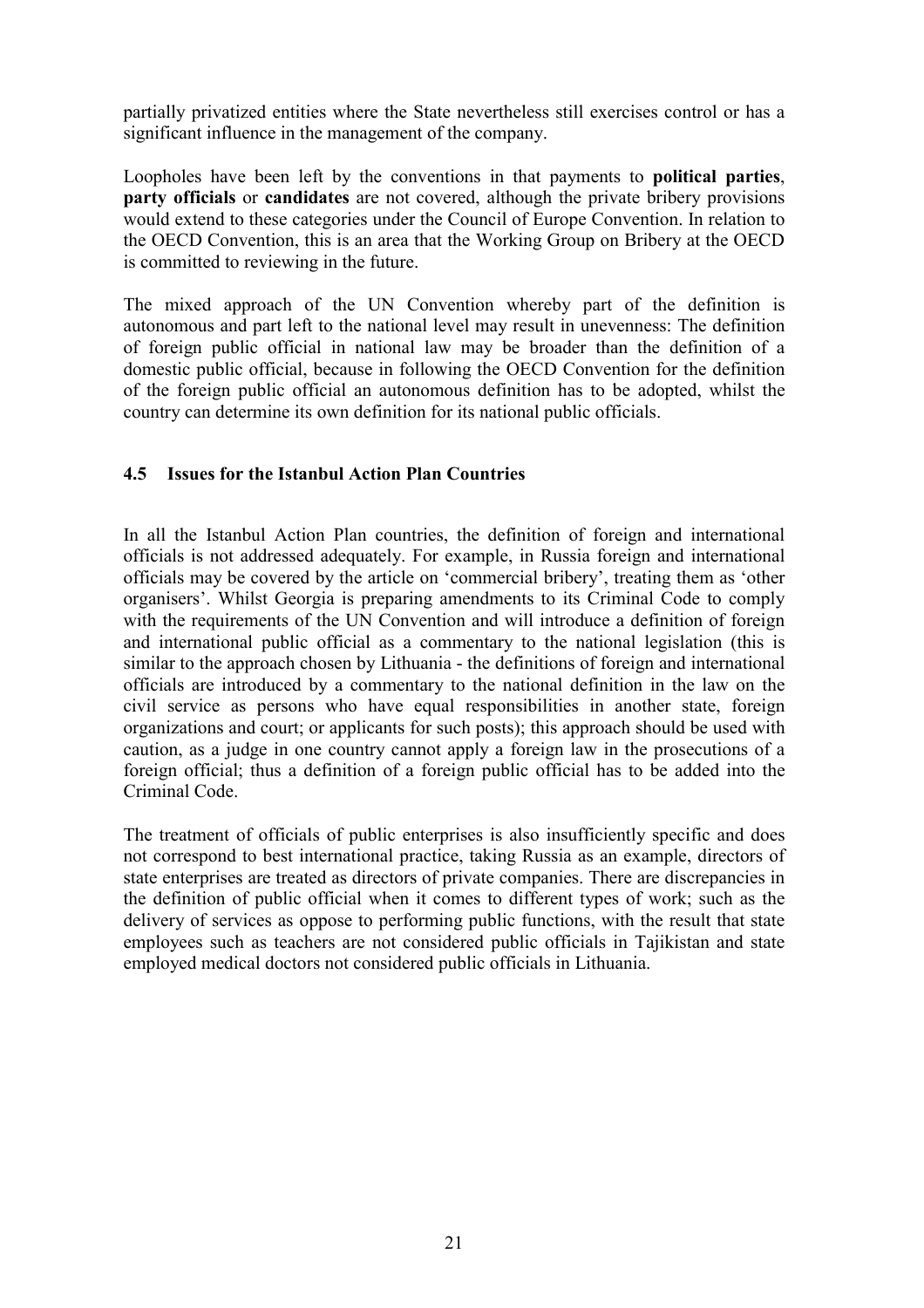### **5. DEFINITION OF ADVANTAGE AND ACTS OF OFFICIALS**

#### **5.1 OECD Convention**

**Article 1** (see 2 above for full text) requires that the offering, promising or giving of "any undue pecuniary or other advantage" is criminalised in national legislation. This phrase is not defined within the Convention but the OECD Commentaries explain that; '**Other improper advantage**' refers to something to which the company concerned was not clearly entitled, for example, an operating permit for a factory which fails to meet the statutory requirements.<sup>28</sup> Further guidance is to be found in Commentary 7; 'It is also an offence irrespective of, *inter alia*, the value of the advantage, its results, perceptions of local custom, the tolerance of such payments by local authorities or the alleged necessity in order to obtain or retain business…'. The offence also applies regardless if the company concerned was the best qualified bidder or was otherwise a company that could properly have been awarded the business (Commentary 4).

The OECD Convention makes an exception (which the Parties are not obliged to follow), for 'small facilitation payments' (Commentary 9), many Parties have not done so (UK, Germany), those that do (USA) must demonstrate that the exception is strictly limited in application and cannot be abused. These payments must be small and aimed at inducing a public official to perform his/her functions, such as issuing licenses or permits. The Commentary notes that this action is generally illegal in the foreign country concerned and urges that this 'corrosive phenomenon' be addressed by that country.

Commentary 8 also makes an exception for advantages, 'permitted or required by the written law or regulation of the foreign public official's country, including case law.' Many countries have interpreted this more generously than the wording of this Commentary might suggest, and tolerate small gifts or courtesies of minimal value, so called socially acceptable gifts.

The OECD Convention further defines an act of the foreign public official: In order that the official act or refrain from acting in relation to the performance of official duties, in order to retain business or other improper advantage in the conduct of international business. The use of the words "in relation to" ensure that even acts outside the official's competence are covered (Also note that **Article 1.4(c**) of the Convention confirms that "in relation to the performance of official duties" includes "any use of the public official's position, whether or not within the official's authorised competence"); the OECD Convention also covers the case where the bribe is for the purpose of influencing the discretion of the official in a decision-making process (such as in public procurement). The offence must clearly cover omissions by the official.

A form of offence that has been widely adopted is one that differentiates between nonaggravated cases and aggravated cases. The aim of this dual approach is to impose more severe sanctions where the object of the bribe is to obtain an act of an official that

<sup>&</sup>lt;sup>28</sup> OECD Commentary 5.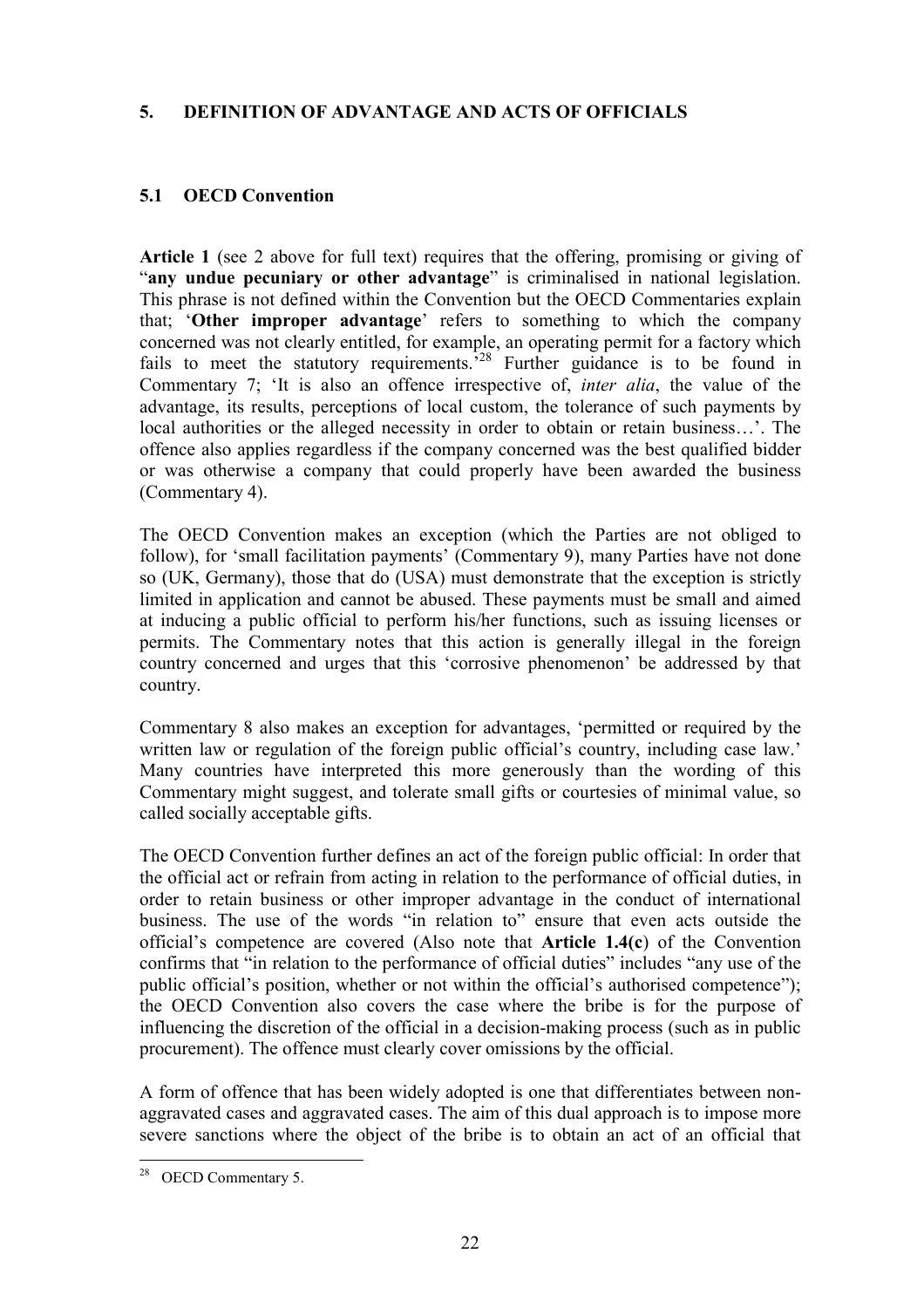constitutes a breach of law or a duty. However, where foreign bribery is covered by two offences in this manner, one of the offences must cover non-impartial exercises of discretion, and the sanctions for both offences must be sufficiently "effective, proportionate and dissuasive". <sup>29</sup>

### **5.2 Council of Europe Convention**

The Council of Europe Convention does not define the term "**advantage**" either, but it is addressed in the Explanatory Report,  $N^{\circ}$  37:

'The undue advantages given are usually of an economic nature but may also be of a non-material nature. What is important is that the offender (or any other person, for instance a relative) is placed in a better position than he was before the commission of the offence and that he is not entitled to the benefit. Such advantages may consist in, for instance, money, holidays, loan, food and drink, a case handled within a swifter time, better career prospects, etc.'

The Explanatory Report is not an exhaustive list and it is accepted that there can be other forms of undue advantages, such as sexual favours, the granting of honorary titles, etc. However, according to the Explanatory Report, minimal gifts, gifts of very low value or socially acceptable gifts, as they are not considered as "undue" advantages, are not included.

Under the Council of Europe Convention an offence should cover not only actions but also omissions by an official related to his official duties, including legal and illegal actions; in all business transactions. International offences related to foreign officials can be limited by declaration (**under Art. 36**), to cases of breach of duties and acts in within the discretion of the public official.

In relation to the offence of trading in influence, the difference between this offence and bribery is that the influence peddler is not required to "act or refrain from acting" as would a public official. The recipient of the undue advantage assists the person providing the undue advantage by exerting or proposing to exert an **improper influence over the third person** who may perform (or abstain from performing) the requested act. The Explanatory Report explicitly excludes accepted forms of lobbying from this offence (in some jurisdictions regulated by statute, such as the USA's Lobbying Disclosure Act  $1995^{30}$ ).

<sup>29</sup> Commentary 3 states; 'a [national] statute which defined the offence in terms of payments 'to induce a breach of the official's duty' could meet the standard provided that it was understood that every public official had a duty to exercise judgement or discretion impartially and this was an 'autonomous' definition not requiring proof of the law of the particular official's country.'

The Interpretive Notes to the UN Convention are couched in similar terms to Commentary 3.

<sup>&</sup>lt;sup>30</sup> Codified at 2 U.S.C. §1601 et seq.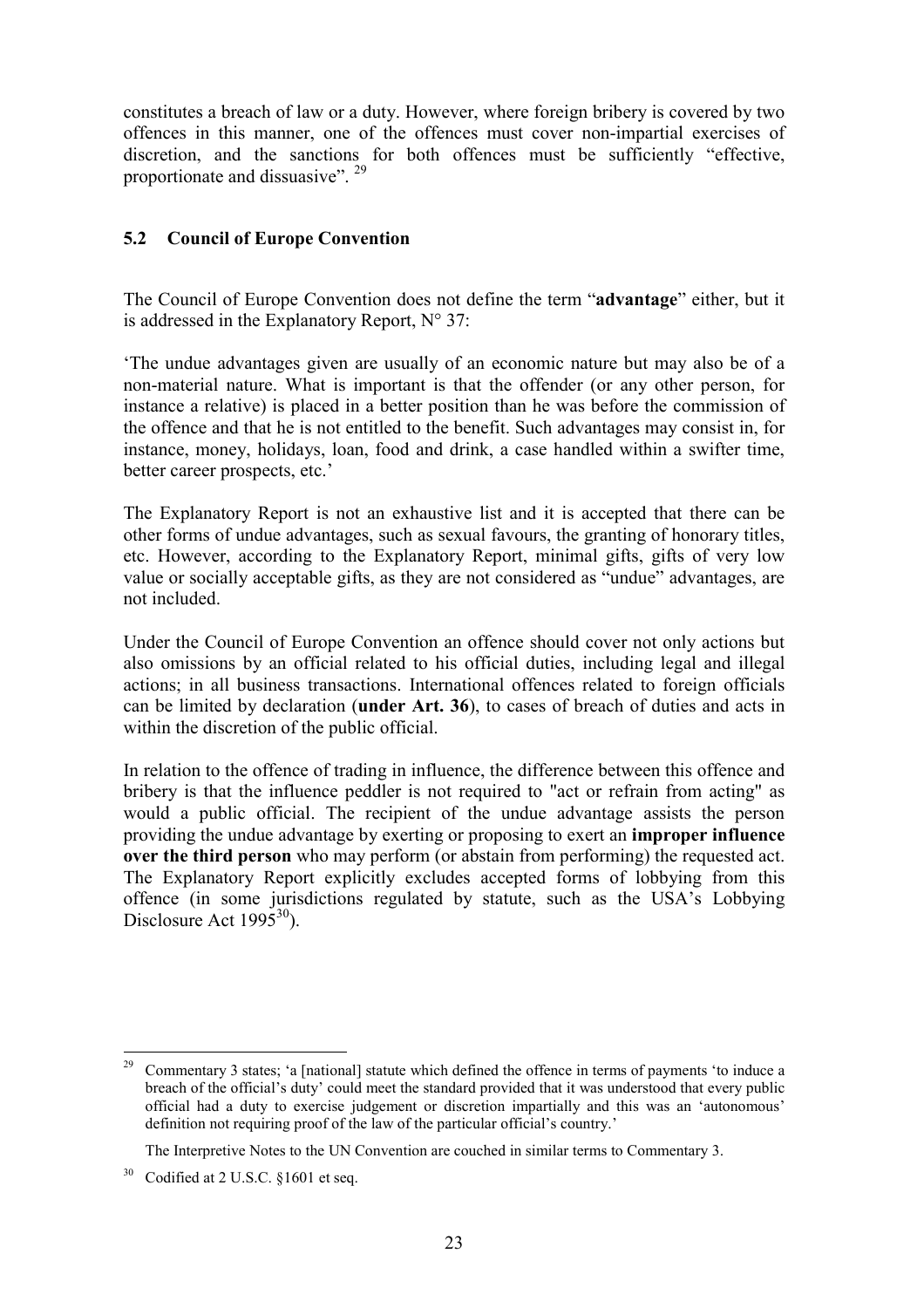# **5.3 UN Convention**

In the Articles dealing with bribery, trading in influence and abuse of functions (**Articles 15, 16, 18, 19, and 21**) the UN Convention whilst referring to the notion of "undue advantage", does not however define it. However, the Legislative Guide to the corruption offence in the UN Transnational Organized Crime Convention states that an 'undue advantage may be something tangible or intangible'.

Although the UN Convention contains a wider range of offences than the other conventions concerning acts of officials, the requirements of the offences are often directly comparable to the other conventions. For instance, **Articles 15 and 16**, (bribery of national and foreign public officials (passive and active)) correspond to the comments on the OECD Convention, (except of course the UN Convention extends to passive bribery).

With respect to international business, the Interpretative Note indicates that the conduct of international business includes the provision of **international aid**.

The provision on trading in influence is basically similar to that of the Council of Europe Convention but it should be noted that **Article 18** of the UN Convention is broader in that applies not only to direct transactions with public officials but also to dealings with *any other person.*

The acts of officials under **Articles 19** (abuse of functions) and **Article 21** (bribery in the private sector) cover both acts and omissions and refer to the breach of duties concept $3<sup>1</sup>$ .

# **5.4 Commentary**

None of the conventions define 'undue advantage'. However, from the guidance that is available and in order to give effect to the goals of the offences it is clear that **all types of advantages** are to be covered. This means not only **money** and other benefits that can be **assigned a monetary value**, but also **non-pecuniary advantages,** for example, an object that has no intrinsic worth, but is valued by the recipient for other reasons. Intangible benefits must also be covered, such as property that has rights attached to it like a patent, copyright, trademark, or property that has no intrinsic or marketable value but represents, or is evidence of value, such as certificates of stocks, bearer bonds, promissory notes and the like.

The exception outlined in Commentary 8 of the OECD Convention (which permits exceptions for advantages allowed by written law etc.) and the discrepancy in practice in many countries is an area that poses real problems for many transition and Istanbul Action Plan countries as they seek to combat **widespread petty corruption**. The routine giving of relatively low value gifts to public officials on a regular basis in order to develop 'goodwill' for the day when a favour may be needed is a well known phenomena in many developing and transition countries. This topic highlights the

<sup>&</sup>lt;sup>31</sup> See footnote 29 supra.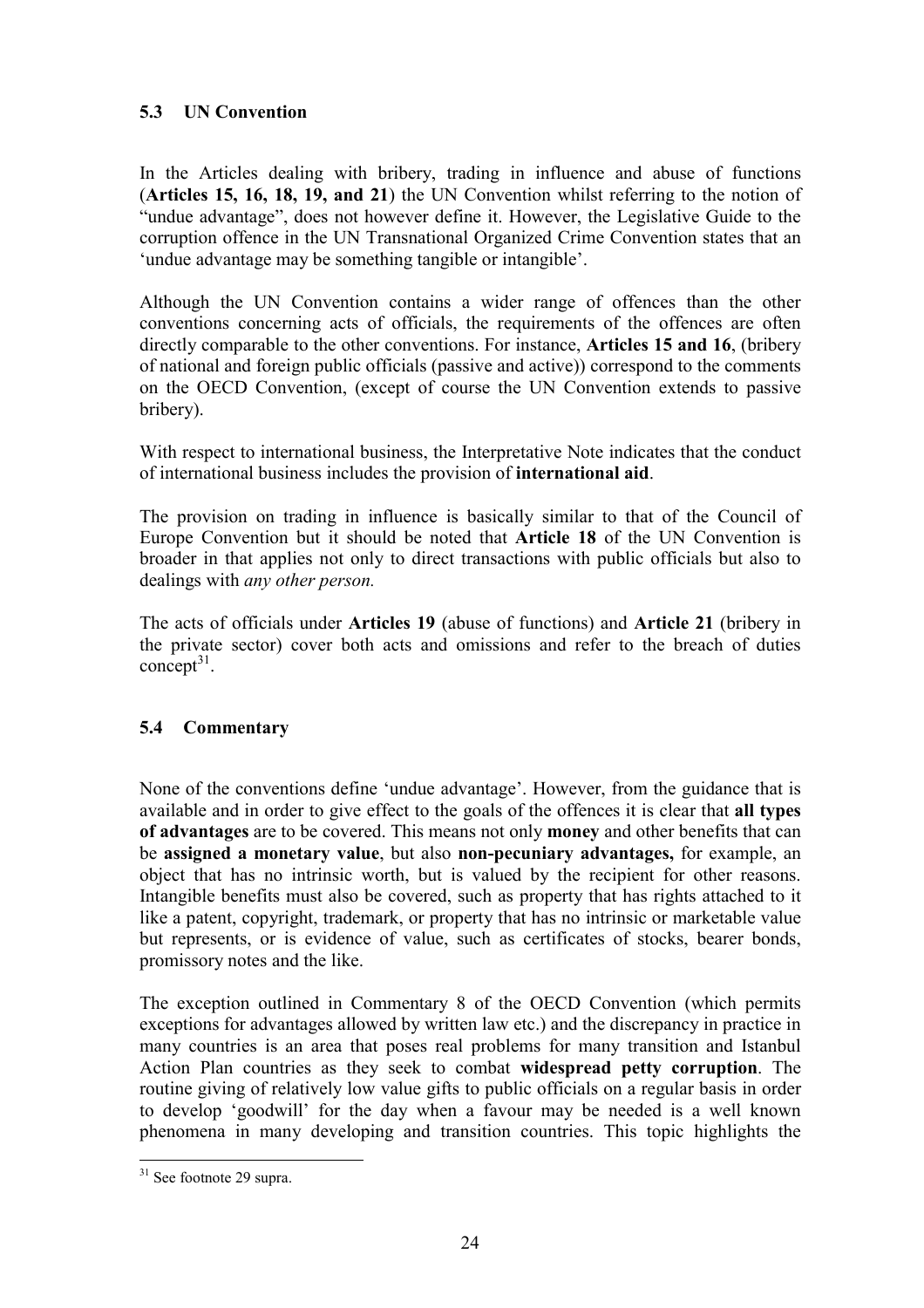problem of changing deep rooted social mores which are long held, and which may need to be tackled by a combination of sustained efforts such as awareness raising in the population, implementing codes of conduct for public officials and improved salaries, criminal law alone will not suffice.

As a counterbalance to criminalisation, the UN Convention recognizes the need for a multi-pronged approach and envisages preventive measures which include adequate remuneration for public officials, as well as measures to enhance transparency in public administration, and the adoption of codes of conduct for officials.

#### **5.5 Issues for the Istanbul Action Plan Countries**

In developing legal provisions that will conform to international standards, countries need to ensure that both **pecuniary and non-pecuniary benefits** are covered.

In some countries the *law* covers bribes in any form, but the *practice* covers only material bribes (Lithuania and Ukraine). The Criminal Code of Ukraine, for example, contains provisions for any form of bribe, but a resolution of the Supreme Court says that "only an object or its value" can be a subject of an economic crime like bribery. The Criminal Code of Kyrgyz Republic contains the offence of corruption for any form of bribery, but this offence has never been used in practice.

In several countries the law covers the public official through the offence of abuse of power, but the act of the bribe payer is not addressed (Azerbaijan, Georgia, Kyrgyz Republic, Tajikistan). In Russia an advantage is evaluated when it can be measured in monetary terms.

There are cases when the subject of the bribe was admission to a university, a licence for a specific type of activity, or another form which can be valued (Armenia); the challenge here is to establish a monetary value for legal acts, other examples cited included a positive article in a newspaper, or valuing an illegal act or service, such as bribing using illicit drugs or sexual favours as consideration.

The act of the official also presents issues for consideration, including distinguishing between the consequences of legal and illegal acts and acts within and beyond the duties or competence of an official. In some countries the acts must be illegal and against the interest of the public service (Armenia).

#### **6. ROLE OF INTERMEDIARIES AND PAYMENTS TO THIRD PARTIES**

#### **6.1 OECD Convention**

**Article 1** states that the criminal offence at the domestic level must also cover the offering, promising or giving of a bribe when it is carried out through '**intermediaries**'. An intermediary means a middle-man, such as an agent but it could also be a legal entity such as a financial institution, or a subsidiary of a company.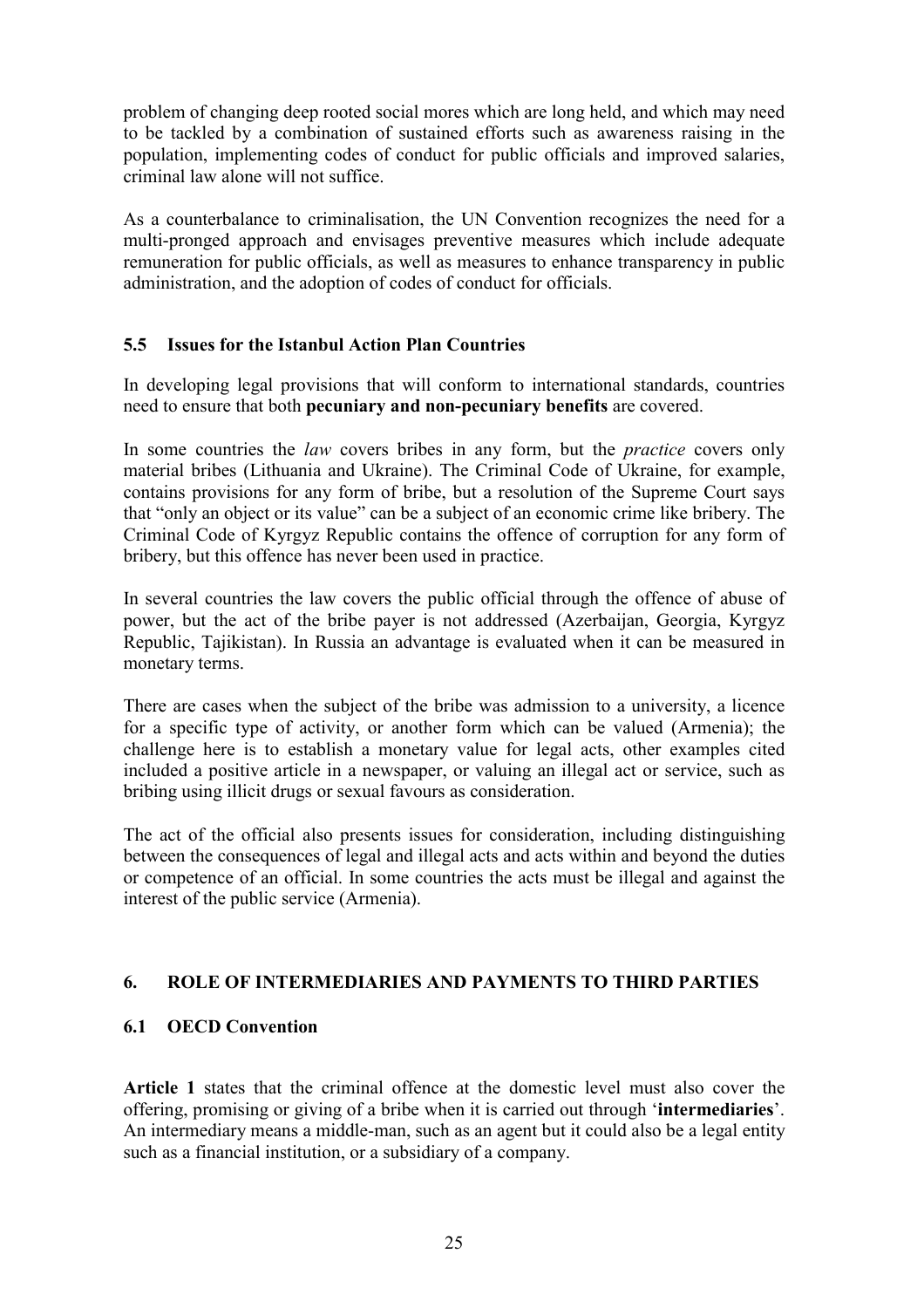It is important to distinguish between the liability of the bribe payer who uses an intermediary and the separate and distinct liability of the intermediary him or herself. The culpability of the intermediary and the other person should be investigated separately, in order to differentiate between the use of an unwitting person who is simply used to pay the bribe but who lacks the knowledge or intent to commit the offence, as against the intermediary who has knowledge and is an active player in the bribe payment who may also be a perpetrator or accomplice.

The use of an intermediary is payment *through* a third a party and not to be confused with payment *to or for* a third party. In the latter case the OECD Convention does not require the benefit to be paid directly to the public official but it can, as an alternative, be made to another natural or legal person.

# **6.2 Council of Europe Convention**

The use of intermediaries in the commission of bribery offences is not expressly mentioned in **Articles 2 – 11** of the Council of Europe Convention, but it is covered by the express notion that the acts of bribery (promising, offering, giving, request, receipt) are committed '**directly or indirectly**'. This is clarified in N° 37 of the Explanatory Report: 'Irrespective of whether the recipient or the beneficiary of the undue advantage is the public official himself or a third party, the transaction may be performed through intermediaries'.

The Explanatory Report goes on to state that; 'the undue advantage need not necessarily be given to the public official himself: it can be given also to a third party, such as a relative, an organisation to which the official belongs, the political party of which he is a member. When the offer, promise or gift is addressed to a third party, the public official must at least have knowledge thereof at some point.'

# **6.3 UN Convention**

Regarding the use of intermediaries, articles dealing with offences of bribery and trading in influence include the phrase "**directly or indirectly**". This issue is not discussed in the Interpretive Notes but the Legislative Guide to the corruption offences of the UN Transnational Organized Crime Convention expressly refers to it at No. 185 in relation to passive bribery.

Regarding **third party beneficiaries**, the UN Convention provides that the undue advantage may be for the public official or instigator of the act or for another person or entity.

# **6.4 Commentary**

It is important to distinguish between the intermediary who is used as an unwitting tool and the intermediary who is complicit to bribery when formulating the offence. The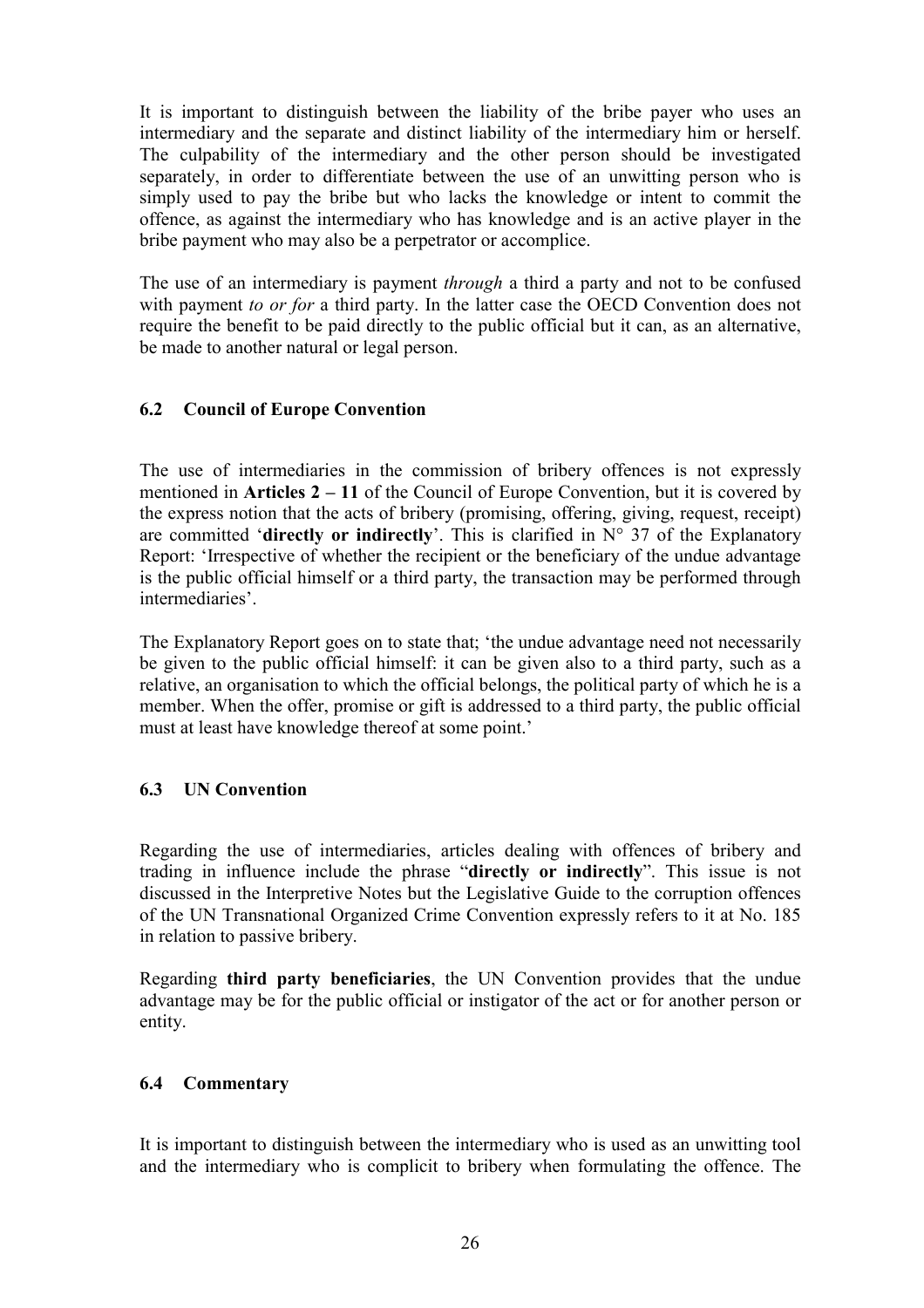intermediary can be anyone and does not have to be someone connected with the public official. Many Istanbul Action Plan countries treat the role of the intermediary in bribery offences as that of an accomplice (Kyrgyz Republic), whilst there are often provisions covering bribery 'directly or indirectly' (Lithuania);

The third party beneficiary is a limitless group – and when implementing legislation the offence should *not* be confined to family members of the official, or to other direct connections he or she might have. The undue advantage could be conferred to a charity, a trade union, a business association, political party, or a friend and so on. Some countries (for example Germany, Switzerland, Sweden, Australia) have addressed this issue by using conditional language; payment 'may' be made to a public official or 'to another person', but many countries do not address the topic at all as it is taken for granted that this is covered by the main offence itself, regardless of where the undue advantage flows.

Where a country's laws make reference to an undue advantage as being given *directly* to a third party without it passing through the hands of the public official, the OECD Working Group examines the laws carefully to ensure the criminal offence requirements in relation to the public official are not being circumvented.

The effectiveness of the foreign bribery offence is enhanced if it covers cases where the foreign public official agrees or requests that the advantage be transferred to a third party, in other words the public official must at some point have knowledge of the transaction.

# **7. SANCTIONS**

# **7.1 OECD Convention**

# **Article 3 (1)** of the OECD Convention states;

'The bribery of a foreign public official shall be punishable by effective, proportionate and dissuasive criminal penalties.'

In monitoring the States Parties' penalties it appears that the "average" sentence of imprisonment under domestic laws for foreign bribery is five years. In determining whether the sanctions are "**effective, proportionate and dissuasive**", the OECD Working Group looks at the Parties sanctions for fraud, extortion and embezzlement. Since the bribery of a foreign public official is an economic crime, the possibility for **monetary sanctions** should also exist, either concurrently with a sanction of imprisonment, or independently where imprisonment is not appropriate.

The OECD Convention further specifies in **Article 1** that the penalties for foreign bribery should be comparable to the sanctions for bribery of domestic public officials:

'The range of penalties shall be comparable to that applicable to the bribery of the Party's own public officials and shall, in the case of natural persons, include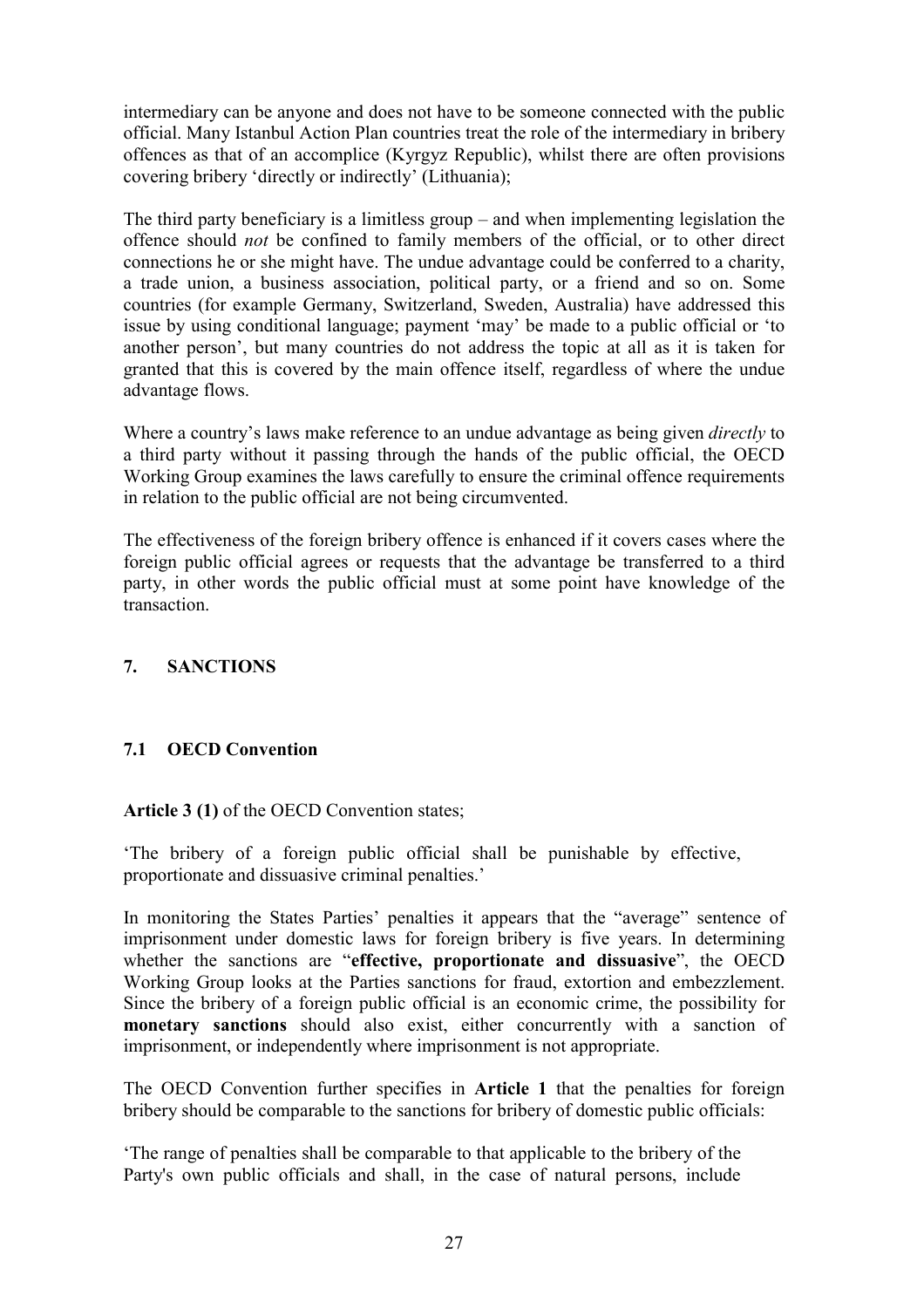deprivation of liberty sufficient to enable effective mutual legal assistance and extradition<sup>'</sup>

Where extradition is concerned, the minimum sentencing threshold is usually set at one year's deprivation of liberty. This is the standard required by the Council of Europe Convention on Extradition, which all the European members of the OECD Working Group have adopted. Other State Parties not party to these European instruments apply a similar standard (for example Argentina, USA, Korea).

In the case that the legal system of a Party to the OECD Convention has not introduced criminal responsibility for legal persons, effective, proportionate and dissuasive noncriminal sanctions as monetary sanctions shall be applicable for legal entities (**Article. 3(2)**)

'In the event that, under the legal system of a Party, criminal responsibility is not applicable to legal persons, that Party shall ensure that legal persons shall be subject to effective, proportionate and dissuasive non-criminal sanctions, including monetary sanctions, for bribery of foreign public officials.'

In addition to criminal or non-criminal pecuniary sanctions, the Convention foresees the application of civil or administrative sanctions upon legal persons for an act of bribery of a foreign public official (**Article 3 (4)**).

'Each Party shall consider the imposition of additional civil or administrative sanctions upon a person subject to sanctions for the bribery of a foreign public official.'

These sanctions may be exclusion from entitlement to public benefits or aid, temporary or permanent disqualification from participation in public procurement or from the practice of other commercial activities, placing under judicial supervision, or a judicial winding-up order.

With regard to public benefit and aid, it may be noted that the OECD export credit agencies and export credit insurance agencies decided in 2000 to demand henceforth written statements from all companies applying for coverage, stating they have not, and will not, engage in bribery. If the offence of bribery is established, the agency will deny coverage or reject indemnity claims and may refer the case to the judicial authorities.

# **7.2 Council of Europe Convention**

**Article 19** of the Convention establishes Sanctions and Measures, which are to a great extent similar to the OECD Convention:

'Having regard to the serious nature of the criminal offences established in accordance with this Convention, each Party shall provide, in respect of those criminal offences established in accordance with Articles 2 to 14, effective, proportionate and dissuasive sanctions and measures, including, when committed by natural persons, penalties involving deprivation of liberty which can give rise to extradition.'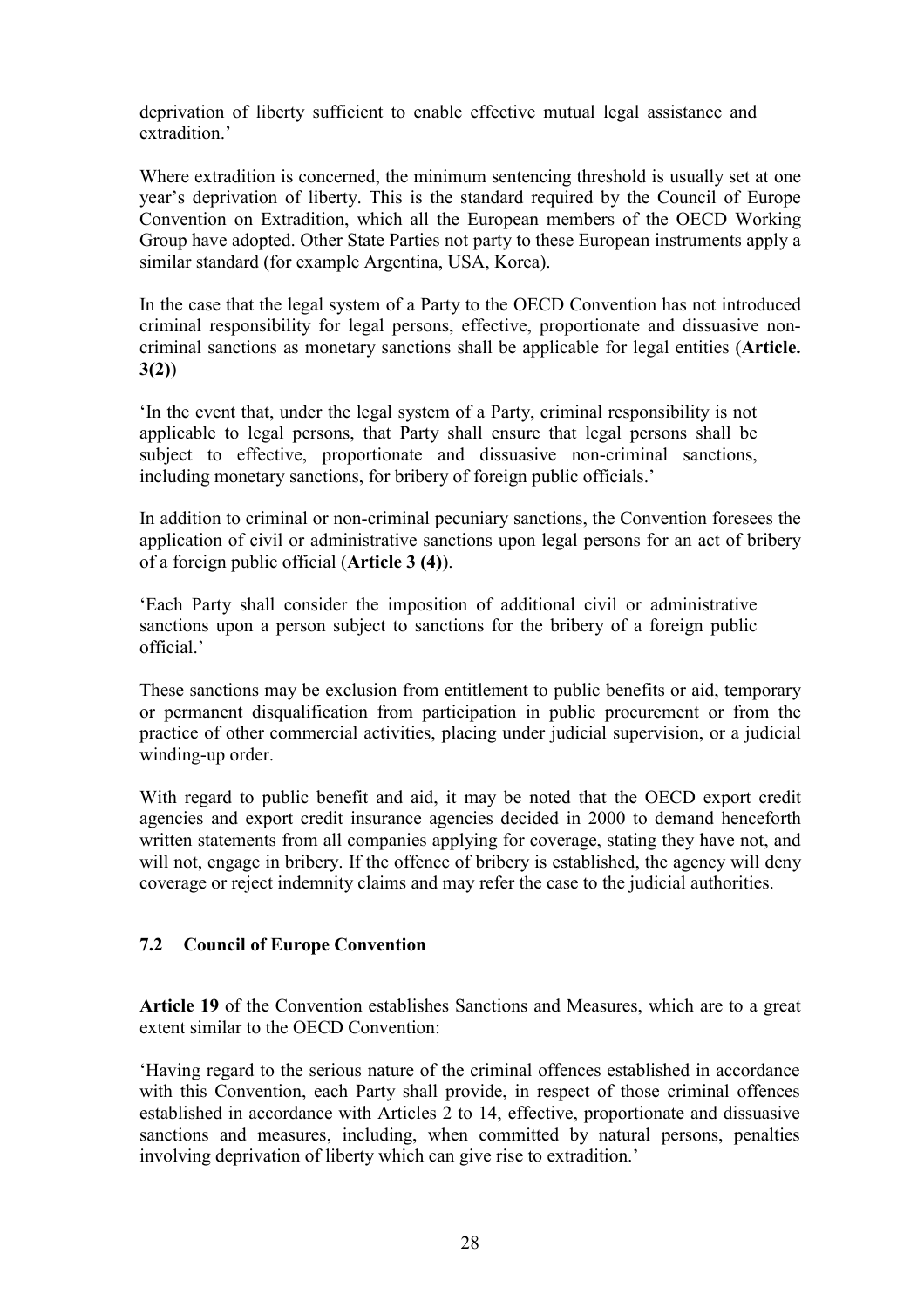This qualification serves the purpose of providing **extradition** even if the relevant extradition laws or treaties allow the imposition of a minimum level of imprisonment. This provision does not mean that a prison sentence must be imposed every time that a person is found guilty of having committed a corruption offence established in accordance with this Convention, but that the Criminal Code should provide for the *possibility of imposing prison sentences* of a certain level in such cases.

Legal persons, whose liability is to be established in accordance with **Article 18** shall also be subject to sanctions that are "effective, proportionate and dissuasive", which can be **penal, administrative** or **civil** in nature. Paragraph 2 compels Contracting Parties to provide for the possibility of imposing monetary sanctions of a certain level to legal persons found guilty of a corruption offence:

'Each Party shall ensure that legal persons held liable in accordance with Article 18, paragraphs 1 and 2, shall be subject to effective, proportionate and dissuasive criminal or non-criminal sanctions, including monetary sanctions.'

While prescribing that imprisonment and pecuniary sanctions should be imposed for the relevant offences, the Article leaves open the possibility that other sanctions reflecting the seriousness of the offences may be provided for. The Council of Europe Convention leaves it to the discretionary power of each State to create a system of criminal offences and sanctions that is coherent with its existing national legal system.

# **7.3 UN Convention**

The UN Convention envisages a wide range of sanctions, including disciplinary, administrative, civil and **criminal penalties**. Public officials are to be sanctioned for violating the code or standard established in accordance with the UN Convention with disciplinary or other measures, **Article 8 (6)** (entitled Codes of Conduct for Public Officials):

'Each State Party shall consider taking, in accordance with the fundamental principles of its domestic law, disciplinary or other measures against public officials who violate the codes or standards established in accordance with this article<sup>'</sup>

Whereas in the private sector, **Article 12 (1)** states that the State Parties have to provide effective, proportionate and dissuasive civil, administrative or criminal penalties for failure to comply with measures for preventing private to private corruption, and the wording corresponds to that used in the Council of Europe and OECD Conventions:

'Each State Party shall take measures, in accordance with the fundamental principles of its domestic law, to prevent corruption involving the private sector, enhance accounting and auditing standards in the private sector and, where appropriate, provide effective, proportionate and dissuasive civil, administrative or criminal penalties for failure to comply with such measures.'

The UN Convention's main provision on sanctions in **Article 30** is different to the other two conventions. **Article 30 (1)** emphasizes that parties must ensure that the sanctions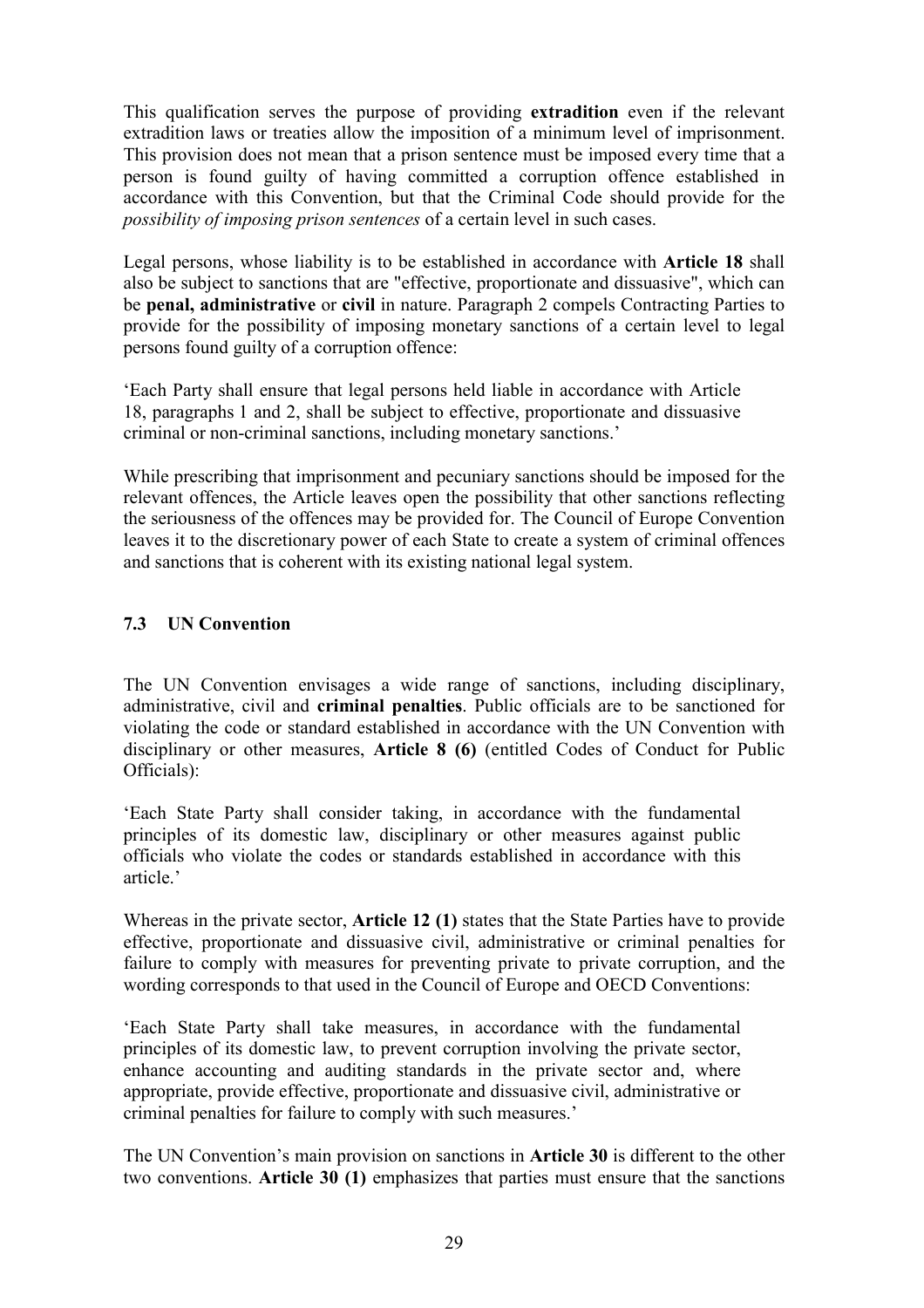imposed take into account the **gravity** of the respective offence. The type or level of sanctions is left to the State Parties to determine.

'Each State Party shall make the commission of an offence established in accordance with this Convention liable to sanctions that take into account the gravity of that offence.'

The gravity of the offence should also be taken into account when considering early release or parole of convicted offenders (**Article 30 (5)**).

**Article 30 (6)** *et seq*. again refers to the non-criminal sanctions of the UN Convention which can be applied:

'Each State Party, to the extent consistent with the fundamental principles of its legal system, shall consider establishing procedures through which a public official accused of an offence established in accordance with this Convention may, where appropriate, be removed, suspended or reassigned by the appropriate authority, bearing in mind respect for the principle of the presumption of innocence.'

In addition, under **Article 30 (7)** procedures through which a criminal public official can be disqualified from holding office should also be considered:

'Where warranted by the gravity of the offence, each State Party, to the extent consistent with the fundamental principles of its legal system, shall consider establishing procedures for the disqualification, by court order or any other appropriate means, for a period of time determined by its domestic law, of persons convicted of offences established in accordance with this Convention from:

- (a) Holding public office; and
- (b) Holding office in an enterprise owned in whole or in part by the State.'

As has already been mentioned (see section 3.4 above) it is one of the predominant characteristics of the UN Convention that many of its provisions are not mandatory but leave a wide margin for State Parties regarding implementation. In relation to sanctions, all the provisions containing the term "**shall consider**", "**in accordance with the fundamental principles of its domestic law" or "where appropriate**" and are thus not mandatory. Hence, in relation to sanctions, the signatories of the Convention are only obliged to establish sanctions that take into account the gravity of the offence and to take into account the **gravity of the offence** when considering early release or parole of convicted offenders (**Article 30 (1) and (5)**). Measures against public officials who violate their code of conduct or, in the private sector, penalties for failure to comply with anti-corruption measures are not mandatory.

#### **7.4 Commentary**

The OECD and the Council of Europe Conventions take a similar approach to the topic of sanctions, with the stated aim of establishing effective, proportionate and dissuasive sanctions (this phrase is an also to be found in Article 5 of the European Union Convention of 26 May 1997), to include deprivation of liberty, to be sufficient for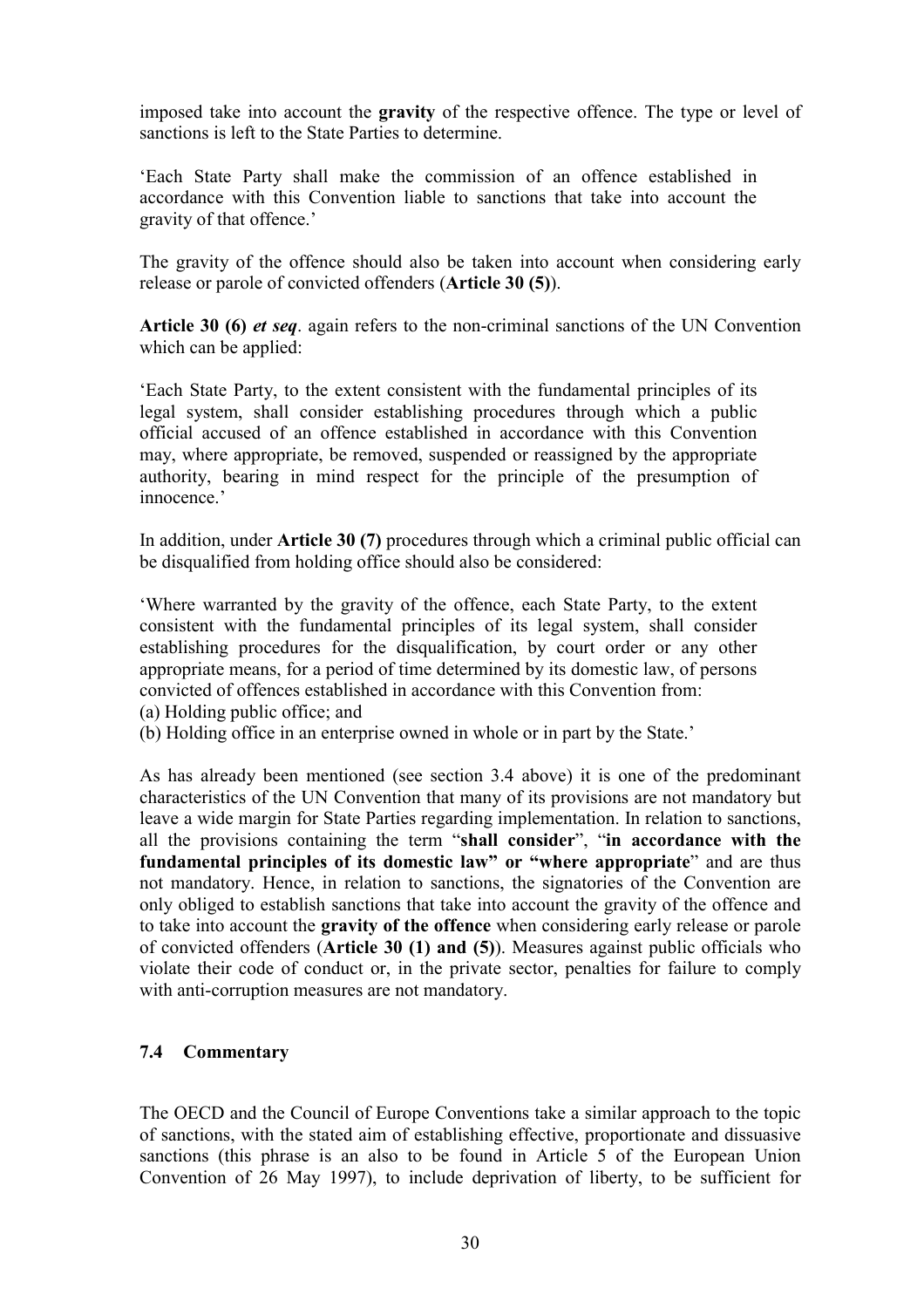mutual legal assistance and extradition and to cover legal persons (if not with criminal sanctions, then at least with non-criminal penalties, including monetary sanctions). The UN Convention on the other hand, calls for sanctions that take into account the gravity of the offence, which is narrower than the other conventions and is more focused on specific (or individual) deterrence rather than general deterrence, as may be suggested by 'dissuasive' sanctions. In addition, it should be noted that the UN Convention does not require sanctions to be severe enough to make mutual legal assistance and extradition possible, and does not stipulate deprivation of liberty. In the case of legal entities, sanctions only have to be imposed "where appropriate".

In many transition countries, crimes are classified by their gravity with corresponding maximum sanctions. In Lithuania, a bribe of less than US\$ 50 is treated as a minor infraction and can be punished by a fine, a bribe higher than US\$ 50 is a crime, which may be punished by dismissal, fine or imprisonment of 2-8 years, depending upon the sum involved and other factors, with the result that the average sentence is 5 years imprisonment. In Georgia recent practice shows higher levels of sentencing for corruption whereas in some countries there is a trend to 'soften' sanctions against economic crime in general but excluding bribery (Uzbekistan).

Some countries use additional sanctions, such as prohibition of employment in certain positions, fines and confiscation (Lithuania). Fines are not imposed by some states, such as Norway, with imprisonment apparently being preferred. On the other hand, in Turkey, a lower category of bribery offences does not attract imprisonment. Other states impose a fine on a natural person found guilty of active bribery as an alternative to imprisonment (Germany, Hungary). In France, the maximum available fines for natural persons is €150 000. In Germany natural persons are subject to a day-fine system calculated according to means, whilst the United States fines foreign bribery with a maximum of \$ 100 000 for natural persons.

In some countries active bribery is considered a less serious crime according to the specific role of the public officials (Georgia, Denmark, Austria). In Georgia, the difference is enormous: 2 years maximum prison for the bribe payer (active bribery), 15 years for the public official who receives the bribe (passive bribery).

Most Parties to the OECD Convention have taken the penalties applicable in laws prohibiting domestic corruption, and applied them in identical terms to the bribery of foreign public officials. In the rare cases where, for some reason, either the implementing legislation (Slovakia) or another legal source (USA's Foreign Corrupt Practices Act) applied lower sanctions to foreign bribery than those applied to the domestic offence, the OECD Working Group on Bribery has called for a realignment. In the case of Slovakia, the non-aggravated form of bribery was punishable by a maximum penalty of two years imprisonment, in case of foreign bribery, but by a maximum of three years for bribery of domestic officials.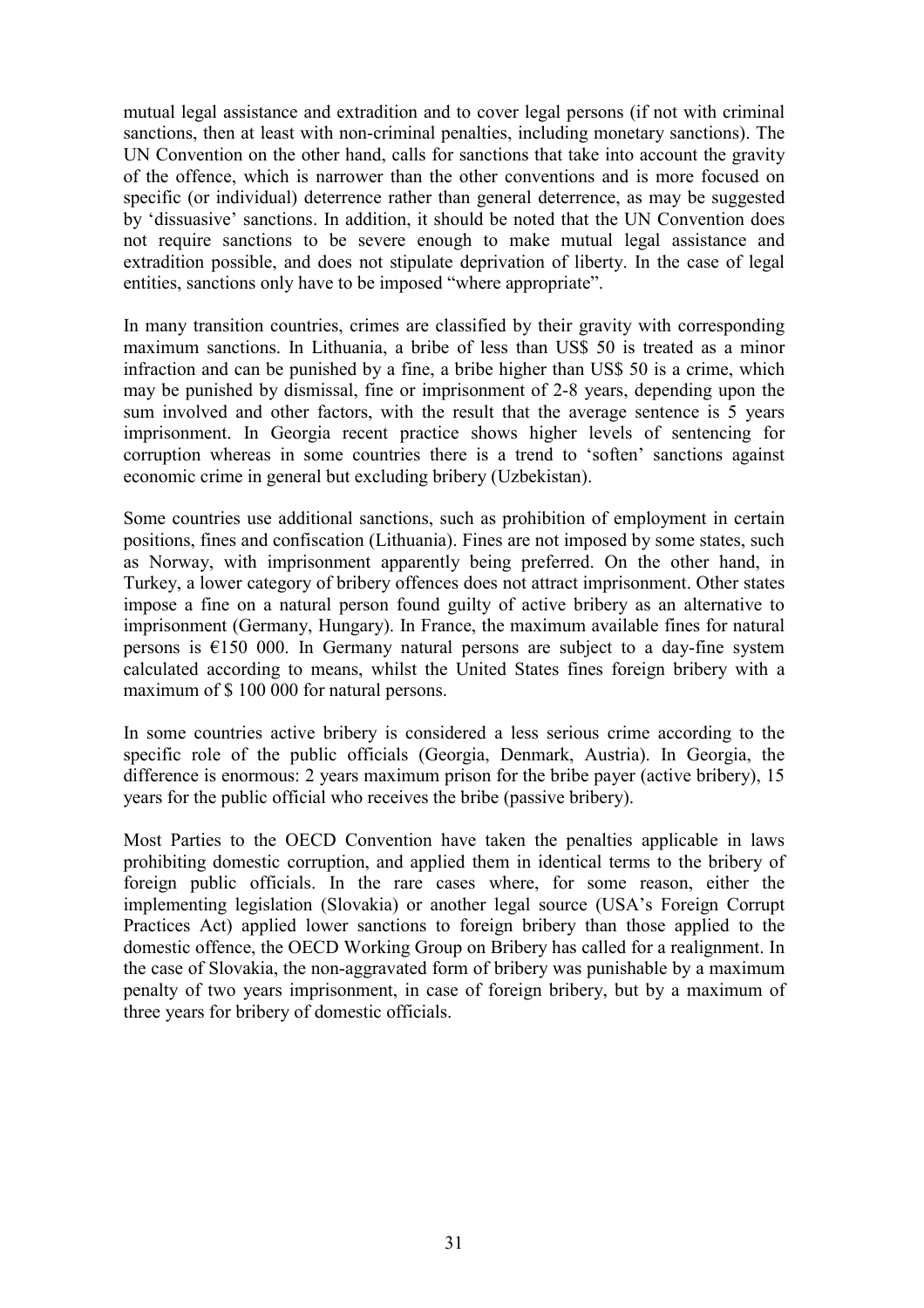# **8. CONFISCATION OF PROCEEDS**

### **8.1 OECD Convention**

The confiscation clause in the OECD Convention is expressed – like in the Council of Europe Convention – in general terms (**Article 3 (3)**):

'Each Party shall take such measures as may be necessary to provide that the bribe and the proceeds of the bribery of a foreign public official, or property the value of which corresponds to that of such proceeds, are subject to seizure and confiscation or that monetary sanctions of comparable effect are applicable.'

The provision addresses the confiscation of what has been used (namely, the **bribe** in the hands of the briber) for the purpose of committing the offence of bribing a foreign public official; as well as the **proceeds** obtained as a result of the offence.

If it is not possible to effect confiscation in this manner, **monetary sanctions of comparable effect** must be applied. Commentary 21 to the Convention defines "proceeds" of bribery as the profits or other benefits derived by the briber from the transaction or other improper advantage obtained or retained through bribery".

The provision is not addressing other property unrelated to the offence, unless the actual bribe or proceeds are no longer available to be confiscated because, for instance, they have been transferred to a *bona fide* third person or have been spent. It is only then that it would be necessary to confiscate property of the same value or impose a monetary sanction of a comparable effect.

# **8.2 Council of Europe Convention**

**Article 19** of the Council of Europe Convention deals with sanctions and measures and includes the following paragraph on confiscation (para 3):

'Each Party shall adopt such legislative and other measures as may be necessary to enable it to confiscate or otherwise deprive the instrumentalities and proceeds of criminal offences established in accordance with this Convention, or property the value of which corresponds to such proceeds.'

In the wording of this paragraph, it is taken into account that the national legal systems may show differences as to what property can be confiscated in relation to an offence. Parties to the Convention are under no obligation to provide for the criminal confiscation of substitute assets as the words "otherwise deprive" allow for their civil forfeiture also.

According to the Explanatory Report No 93 *et seq* to the Council of Europe Convention, this paragraph must be examined in view of the background of the Council of Europe Convention on Laundering, Search, Seizure and Confiscation of the Proceeds of Crime.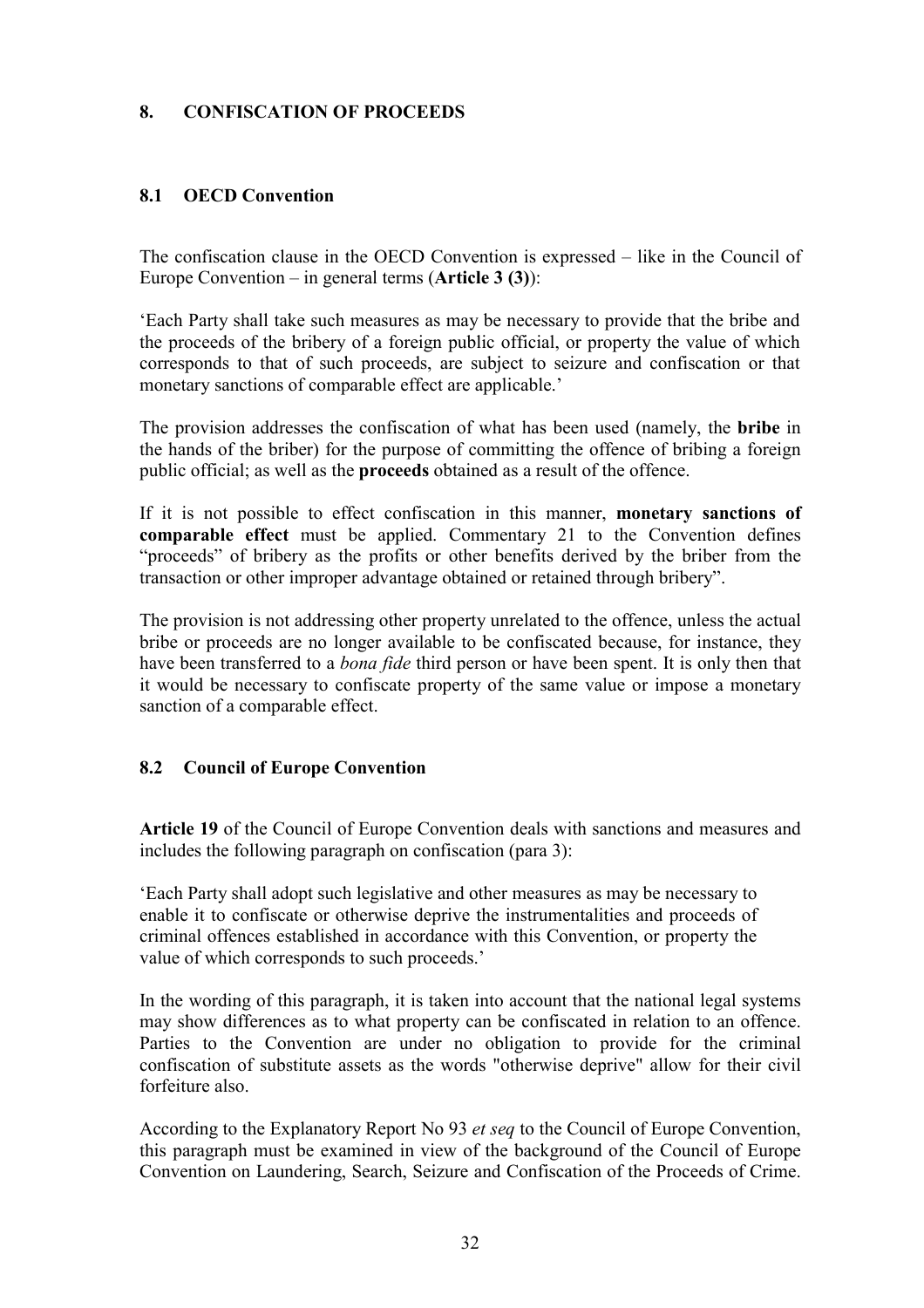Article 1 of the Laundering Convention is instrumental in the interpretation of the following terms used in this Article:

"Confiscation' refers to any criminal sanction or measure ordered by a court following proceedings in relation to a criminal offence resulting in the final deprivation of property. "Instrumentalities" cover the broad range of objects that are used or intended to be used, in any way, to commit the relevant criminal offences. "Proceeds" means any economic advantage as well as any savings by means of reduced expenditure derived from such offence.'

Confiscation may be possible for objects that (directly) form the proceeds of the offence, or of other property belonging to the offender that – although not (directly) gained by the offence – equals the value of the directly gained illegal proceeds, the so called "substitute assets". The concept of 'property' has to be interpreted in this context, as including property of any description (material /immaterial, movable/immovable, legal documents etc.).

It is important to note that confiscation is applicable to both the passive and the active side.

In contrast to the respective provision in the OECD Convention the Council of Europe provision foresees as an alternative to the confiscation of proceeds with the **deprivation of instrumentalities**. Also in contrast to the OECD Convention, the Council of Europe Convention does not provide the possibility of imposing monetary sanctions instead of seizure and confiscation. Both Conventions have in common that it is not mandatory to implement provisions on confiscation, but only "as may be necessary".

Unlike the OECD Convention, the Council of Europe Convention addresses the procedural side as well, and proposes in **Article 23** a catalogue of measures to facilitate the gathering of evidence and the confiscation of proceeds. This article states:

'1. Each Party shall adopt such legislative and other measures as may be necessary, including those permitting the use of special investigative techniques, in accordance with national law, to enable it to facilitate the gathering of evidence related to criminal offences established in accordance with Article 2 to 14 of this Convention and to identify, trace, freeze and seize instrumentalities and proceeds of corruption, or property the value of which corresponds to such proceeds, liable to measures set out in accordance with paragraph 3 of Article 19 of this Convention.

2. Each Party shall adopt such legislative and other measures as may be necessary to empower its courts or other competent authorities to order that bank, financial or commercial records be made available or be seized in order to carry out the actions referred to in paragraph 1 of this article.'

#### **8.3 UN Convention**

The provisions in relation to confiscation of proceeds are very **extensive** in the UN Convention and are similar to those under the UN Convention on Transnational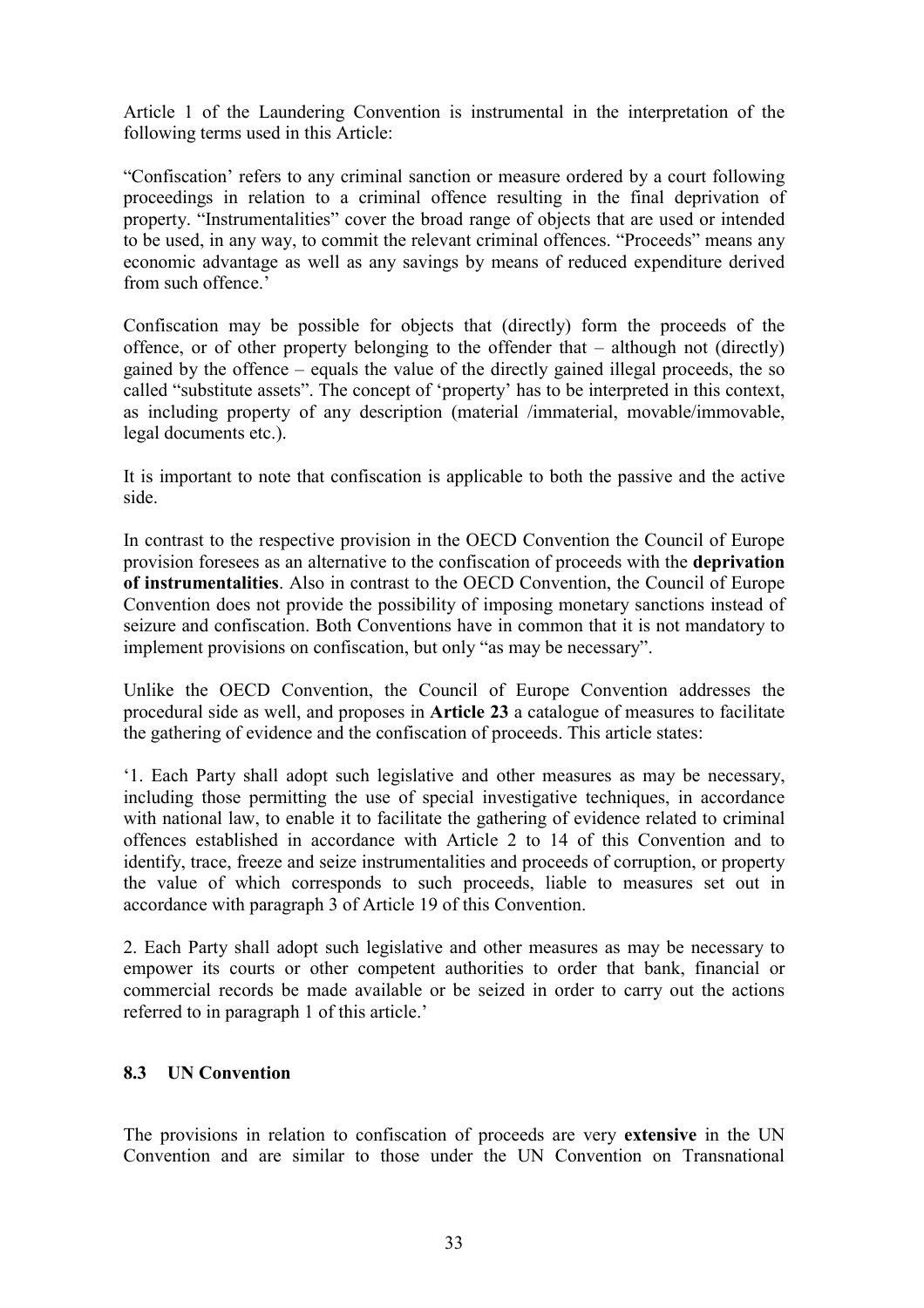Organized Crime which in turn were inspired by the UN Convention against Illicit Traffic in Narcotic Drugs and Psychotropic Substances, 1988.

**Article 2** of the UN Convention defines the various elements as follows:

'(d) "Property" shall mean any property derived from or obtained, directly, or indirectly, through the commission of an offence;

(e) "Proceeds of crime" shall mean any property derived from or obtained, directly or indirectly, through the commission of an offence;

(g)"Confiscation", which includes forfeiture where applicable, shall mean the permanent deprivation of property by order of a court or other competent authority.'

**Article 31**, entitled **freezing, seizure and confiscation**, is the main provision of the Convention in regard to confiscation at the national level. It states that each State shall enable the confiscation of proceeds of crimes, of property, equipment or other instrumentalities (para 1). Even proceeds that have been transformed or converted (para 4) or intermingled with legitimate property (para 5), as well as income and benefits derived from those proceeds (para 6) shall be liable to confiscation For the purposes of **Article 31** and of **Article 55**; "International cooperation for the purposes of confiscation", each State party shall empower its courts or other competent authorities to order that bank, financial or commercial records be made available or be seized and bank secrecy shall not provide legal grounds to decline to act under these provisions (para 7).

**Article 54** (Mechanisms for recovery of property through international cooperation in confiscation) and **Article 55** (international cooperation for purposes of confiscation) deal with international cooperation in confiscation, for which the existence of powers to freeze, seize and confiscate at the national level are a prerequisite. These articles are to be found in Chapter V on **Asset Recovery**.

One of the core articles of this chapter is **Article 57** on the "**return and disposal of assets**", which goes further than any other Convention dealing with international cooperation related to the confiscation of the proceeds of crime. In other words, further than the abovementioned UN Conventions on Drugs and Organized Crime, and the European Money Laundering Convention. In particular, in the case of embezzlement of public funds and of laundering of embezzled public funds, State Parties are, in principle, obliged on the basis of a final judgment in the requesting State Party, to return the confiscated property to the requesting State Party (**Article 57 par. 3 (a)**). In the case of proceeds of any other offence covered by the Convention (like that of bribery), the property would be returned providing the proof of ownership or recognition of the damage caused to the requesting State on the basis of a final judgment, too (**Article 57 par. 3 (b)**). In all other cases, priority consideration shall be given to the return of confiscated property to the requesting State in order to return it to the prior legitimate owner or to use it for the compensation of victims.

To help countries implement these provisions, the UN has developed model legislation and analysis of best practices on asset recovery $32$ .

 $32$  See www.unodc.org/unodc/en/legal\_advisory\_tools.html.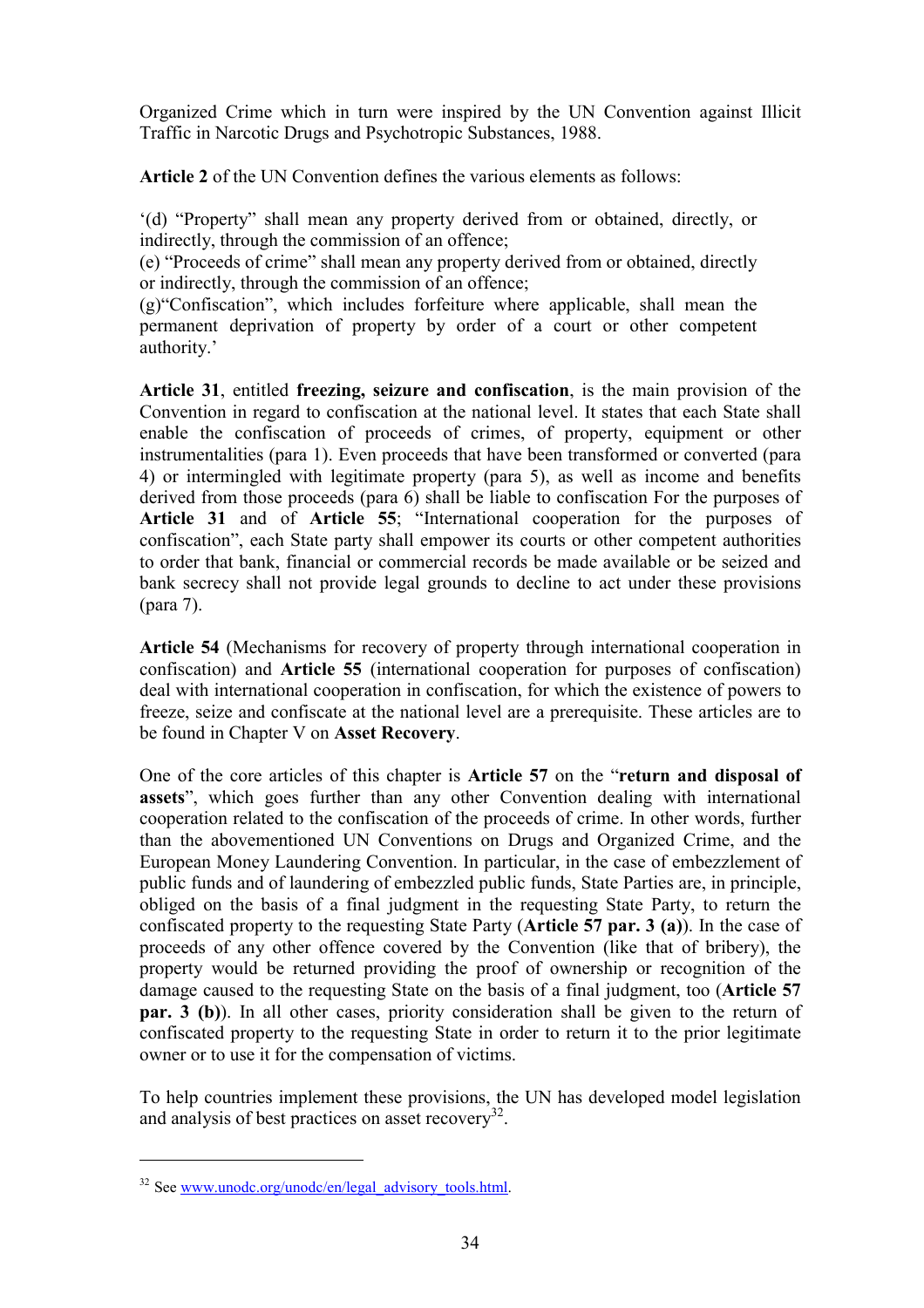### **8.4 Commentary**

Taking into account the material nature of the offence, **seizure and confiscation** are two **essentia**l aspects in combating corruption. It is therefore obvious that measures resulting in the deprivation of property related to, or gained by the offence, should be available. For the confiscation to be effective, it must be available from the natural person convicted of the foreign bribery offence, as well as third persons, including a legal person which has received the proceeds. Otherwise the offender can avoid confiscation by using corporate vehicles (legal entities). In addition, for confiscation to be effective, the rules determining whether a third party is in *bona fide* possession of the bribe or the proceeds must be clear, and where *bona fide* possession is proven, monetary sanctions of a comparable effect must be available from the offender.

The use to which revenues from confiscation can be put is of practical importance: It is essential that the use of confiscated revenues be well regulated and transparent. In the USA for example, they cannot be used for paying salaries, but can be used for such programmes as witness protection and prevention of the misuse of drugs.

Confiscation of property as an *additional sanction* without link to the offence involved (such as confiscating property for the offence of murder) is not compatible with the protection of property as laid down in Article 1 of the First Protocol to the European Human Rights Convention. In the past this kind of sanction was common in all the Istanbul Action Plan countries. In Tajikistan confiscation is still used as an additional punishment for serious crime, but country recommendations require that this provision be changed. Other countries have abandoned the practice of confiscation as an additional punishment (Uzbekistan).

# **8.5 Issues for the Istanbul Action Plan Countries**

The constitutions of some of the Istanbul Action Plan countries prohibit confiscation of a person's property on conviction of a crime. However, these constitutional provisions seem to address a very different principle – prohibition of the confiscation of *all* of a person's property, as well as confiscation of property that is not related to the crime for which the person has been convicted. So these are areas that need to be re-examined by the countries when developing their legislation in this field.

Confiscation of illegal property is allowed in the new Criminal Procedure Code of the Kyrgyz Republic, whilst many countries have provisions for the confiscation of the tools of crime (instrumentalities) (Georgia, Tajikistan).

Other countries make the link to damage (Azerbaijan, Uzbekistan, Tajikistan), however value based confiscation and **confiscation from third persons** are **new and not well defined** areas of legislation in the region, although in Georgia confiscation from third persons and value based confiscation are now possible.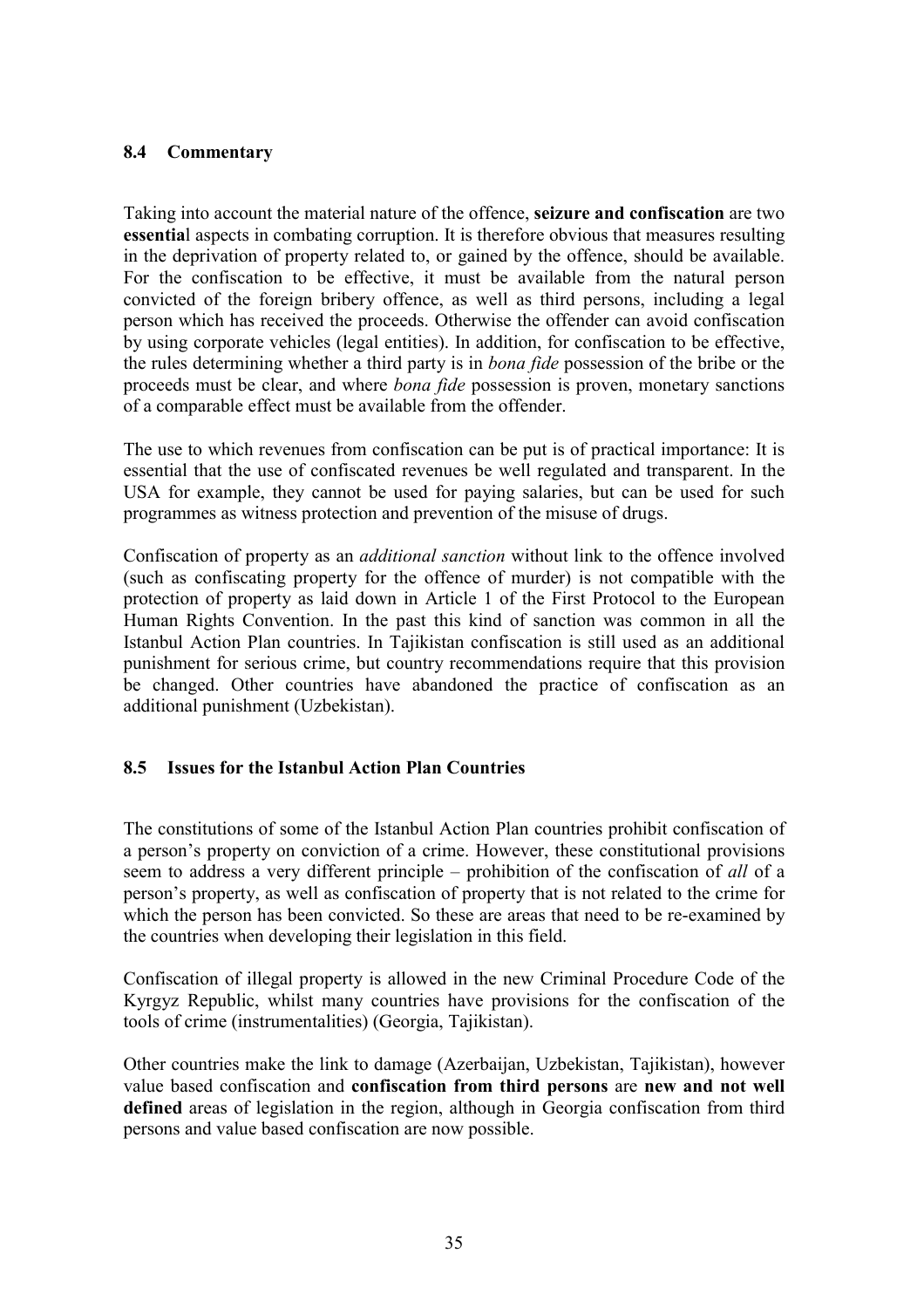Where a defendant has died, this may present problems for many countries in the region as technically there a criminal case cannot be prosecuted and the bribe cannot be confiscated from a third person unless a claim is made. Azerbaijan is considering broadening the powers of the prosecutor to be able to implement the UN convention in such cases.

# **9. DEFENCES AND IMMUNITIES**

# **9.1 OECD Convention**

# *Defences*

Parties to the Convention implementing the foreign bribery offence are not permitted to establish a defence or exception not contemplated by the Convention. The Commentaries to the OECD Convention provide only two possible exceptions $^{33}$ .

Payments made to obtain services that are legally due, namely small facilitation payments (Commentary 9). Local custom and tolerance or the alleged necessity cannot be raised as a defence.

If an advantage is permitted or required by written law, regulation or the case law of the foreign country, then an offender might be exempted from liability (Commentary 8). Note for example that the USA, Canada and Australia all provide express defences under their legislation for these two concepts.

If a country chooses to adopt the exception under Commentary 8, it must be careful to ensure the exception cannot apply in cases where the law of the foreign public official's country simply does not establish an offence of foreign bribery, or domestic bribery for that matter. This approach was taken by Australia, and will be reviewed in the Phase 2 monitoring. In addition, some Parties have failed to stipulate that the advantage must be permitted in written law. Again, this is not considered in compliance with the OECD **Convention** 

Social custom is not a defence under the OECD Convention. Commentary 7 states that an offence is committed "irrespective of, *inter alia*, the value of the advantage, its results, perceptions of local custom, the tolerance of such payments by local authorities, or the alleged necessity of the payment in order to obtain or retain business or other improper advantage". If duress can be used as a defence, its application must be limited to cases where the bribe was offered, promised or given under the pressure of an unlawful and demonstrable threat of serious physical or psychological harm.

The applicability of general defences established under criminal codes or case law is acknowledged. But the use of the defences of 'necessity', 'extortion' or 'duress' cannot usually be raised even if a public official has exerted pressure. The General section of the Commentary states; 'The Convention does not utilize the term 'active bribery' simply to avoid it being misread by the non technical reader as implying that the briber

 $33$  See also section 5 above on this topic.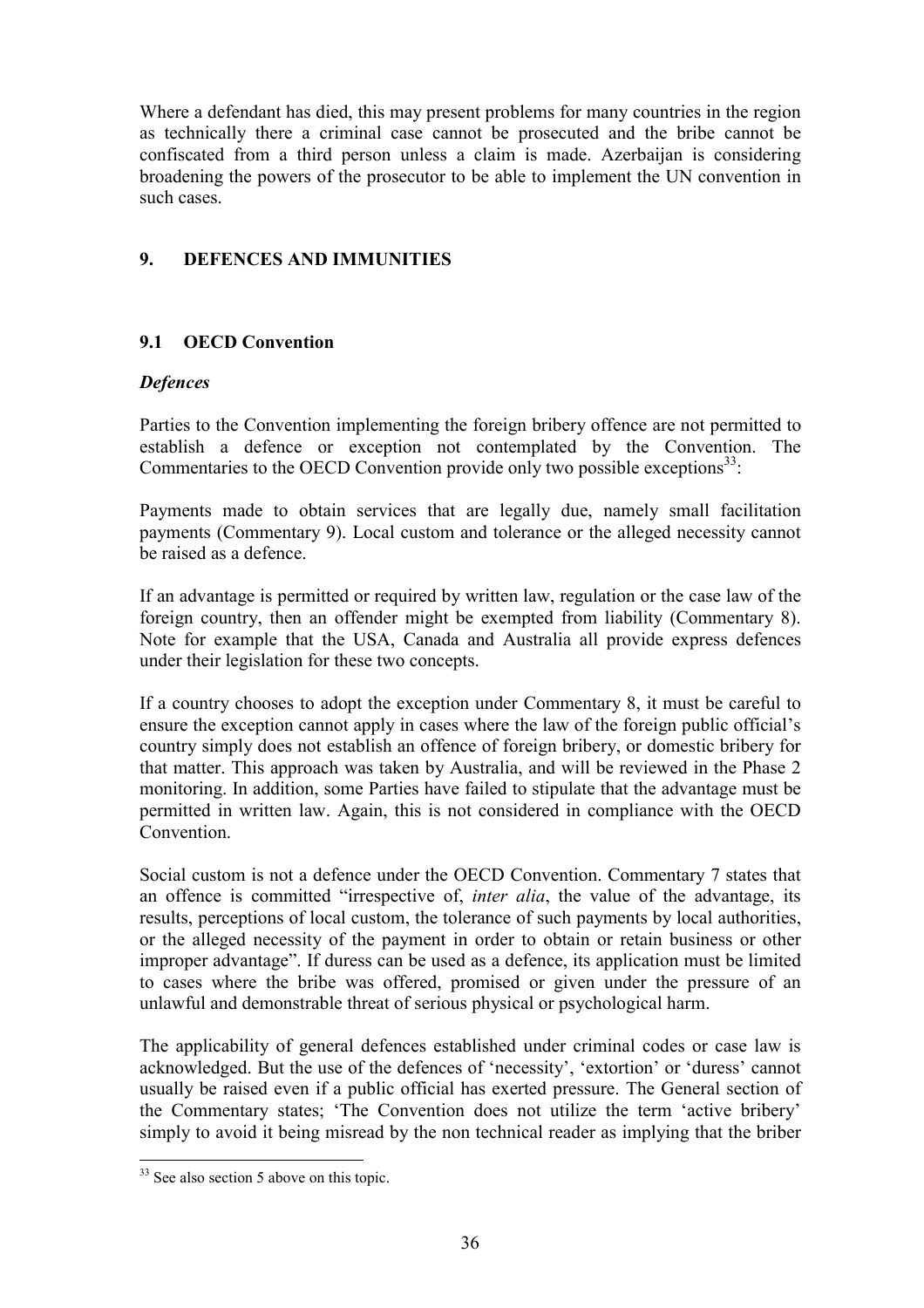has taken the initiative and the recipient is a passive victim. In fact, in a number of situations, the recipient will have induced or pressured the briber and will have been, in that sense the more active.'

Specific defences and exceptions for active bribery, such as **blackmail, effective regret** and **provocation**, have sometimes been incorporated into the implementing legislation of Parties, usually because the defences and exceptions applicable to the domestic bribery offence were automatically extended to foreign bribery. If these go beyond general defences then they are regarded as being possible loopholes which could be used by a defendant to circumvent liability.

#### *Immunities*

The OECD Convention does not specifically refer to the issue of immunities. However, this issue arises in the context of the Phase 2 examinations, because immunity from investigation and prosecution of the bribery of a foreign public official are related to the effectiveness of the legal and institutional framework for enforcing the offence. According to **Article 1** of the OECD Convention, the offence can be committed by '**any person**' which would suggest that no one may be immune from prosecution, but the reality is that monarchs, or members of government may indeed enjoy immunity – from prosecution, the latter at least whilst they are in office.

# **9.2 Council of Europe Convention**

# *Defences*

The Council of Europe Convention allows the use of general defences. Advantages permitted by the law or by administrative rules (for example, allowing the acceptance of small gifts within certain limits) are not considered as "undue advantages" and therefore not as an illegal act of bribery. What constitutes an "undue" advantage is therefore of central importance in relation to the implementation of the Convention into national law.

"Undue" for the purposes of the Convention should be interpreted as something that the recipient is not lawfully entitled to accept or receive. For the drafters of the Council of Europe Convention, the adjective "undue" aims at excluding advantages permitted by the law or by administrative rules as well as minimum gifts, gifts of very low value or socially acceptable gifts. Socially acceptable gifts are permitted but there are no international standards to give guidance here.

#### *Immunities*

Art. 16 of the Convention deals with this aspect of exceptions:

'The provisions of this Convention shall be without prejudice to the provisions of any Treaty, Protocol or Statute, as well as their implementing texts, as regards the withdrawal of immunity.'

Thus **Article 16** acknowledges **customary international law** which is not excluded and may in particular, concern members of staff in public international or supranational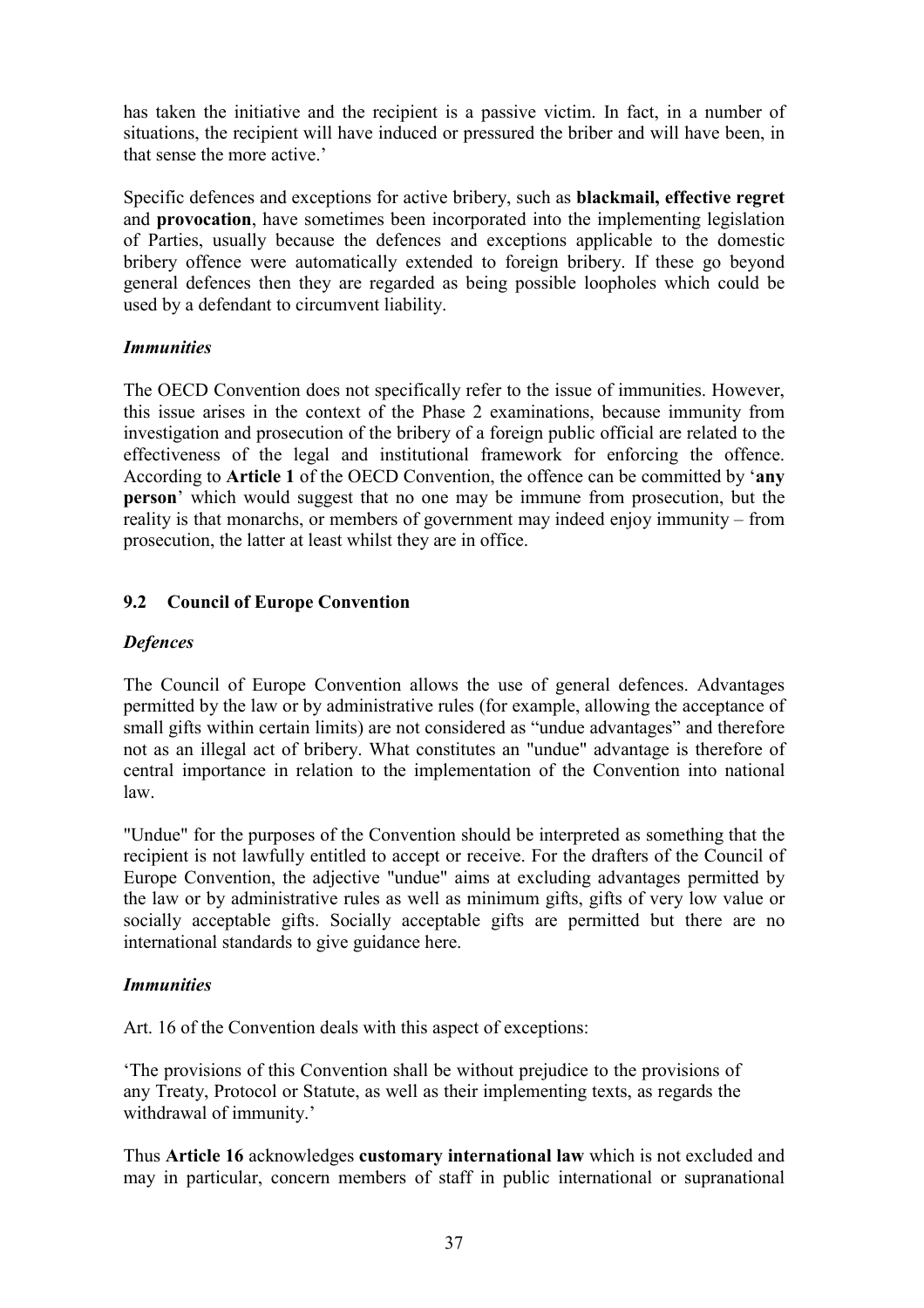organisations (**Article 9**), members of international parliamentary assemblies (**Article 10**) as well as judges and officials of international courts (Article 11). **Withdrawal of immunity** is thus a prior condition for exercising jurisdiction, according to the particular rules applying to each of the above-mentioned categories of persons. The Convention recognises the obligation of each of the institutions concerned to give effect to the provisions governing privileges and immunities.

In addition,  $N^{\circ}$  6 of the Twenty Guiding Principles recommends that States should; 'limit immunity from investigation, prosecution or adjudication of corruption offences (i.e. diplomatic and domestic immunities) to the degree necessary in a democratic society'. The implementation of this Principle has been the subject of GRECO evaluations and recommendations.

In a different contest, immunity from prosecution is also possible under **Article 22** of the Council of Europe Convention. The topic of the protection of collaborators of justice and witnesses is addressed in this article, and in the Explanatory Report No. 108 it states:

'…in order to fight corruption effectively, "an appropriate system of protection for witnesses and other persons co-operating with the judicial authorities should be introduced, including not only an appropriate legal framework, but also the financial resources needed to achieve the result." Moreover, "provisions should be made for the granting of immunity or the adequate reduction of penalties in respect of persons charged with corruption offences who contribute to the investigation, disclosure or prevention of crime".'

# **9.3 UN Convention**

# *Defences*

The UN Convention refers to defences in **Article 30(9)** on prosecution, adjudication and sanctions:

'Nothing contained in this Convention shall affect the principle that the description of the offences (...) and of the applicable legal defences or other legal principles controlling the lawfulness of conduct is reserved to the domestic law of a State Party (...).'

The same article deals with immunities and jurisdictional privileges in paragraph 2:

'Each State Party shall take such measures as may be necessary to establish or maintain, in accordance with its legal system and constitutional principles, an appropriate balance between any immunities or jurisdictional privileges accorded to its public officials for the performance of their functions and the possibility, when necessary, of effectively investigating, prosecuting and adjudicating offences established in accordance with this Convention.'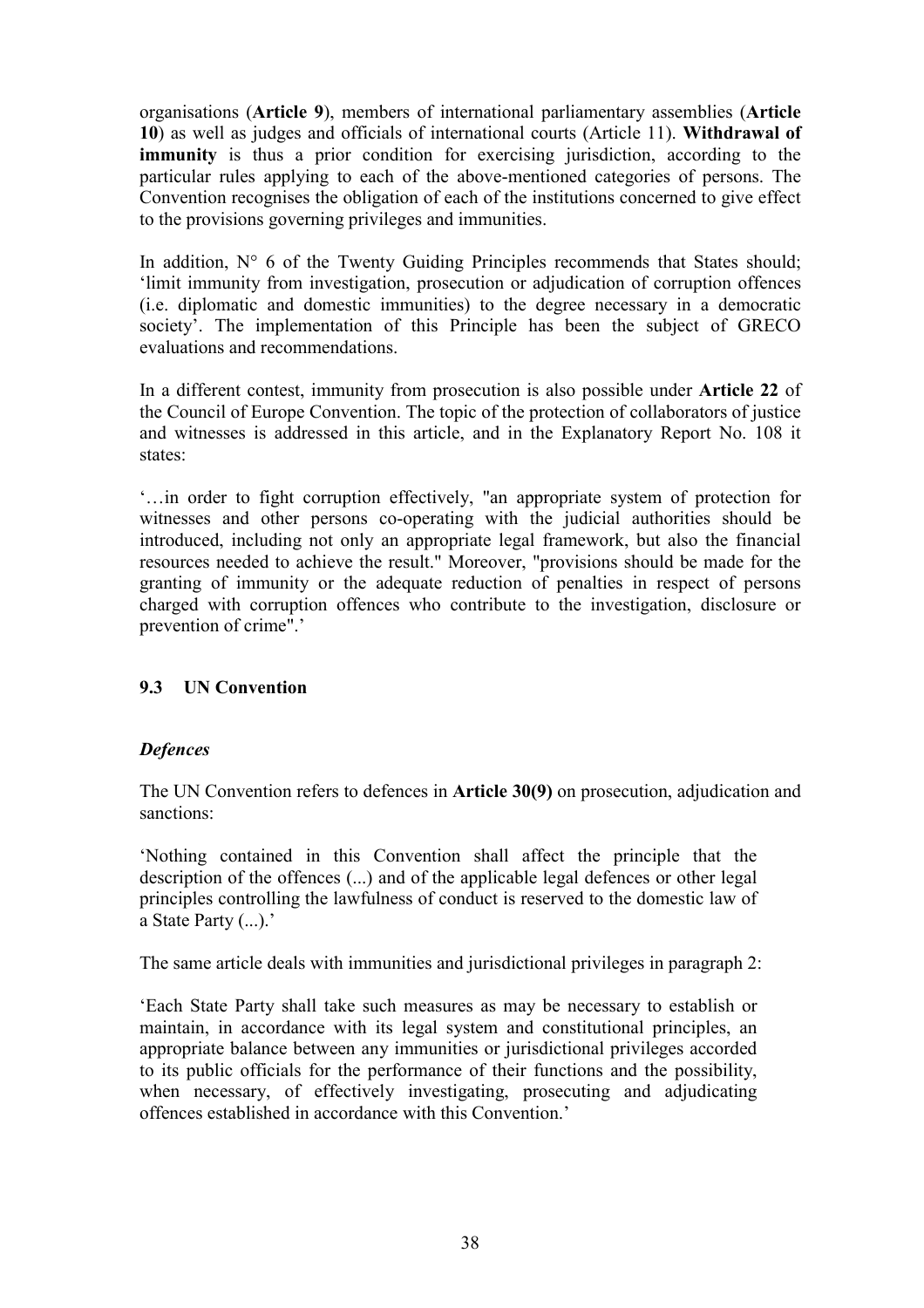# *Immunities*

**Article 37 (3)** addresses the possibility for parties to grant immunity from prosecution to a person who provides substantial cooperation in the investigation or prosecution of an offence:

'Each State Party shall consider providing for the possibility, in accordance with fundamental principles of its domestic law, of granting immunity from prosecution to a person who provides substantial cooperation in the investigation or prosecution of an offence established in accordance with this Convention.'

# **9.4 Commentary**

# *Defences*

Defences are provisions in law which can be raised under certain circumstances by an accused person (natural or legal) to nullify or reduce liability and/or punishment. For a defence to be applicable, the person has must have committed acts constituting an offence, but will not be punished (or will receive a reduced penalty) for these acts because a defence exists. Whereas all countries recognize defences, their status and extent is not the same everywhere and not all countries know the same defences. For instance, while numerous countries have only general defences, some countries have specific defences available only for a limited list of offences.

Defences and exceptions that are not normally available should not be created inadvertently: For example, mistake in law as a defence would not normally pose a problem. However, it is important that the government does not issue misleading interpretations of the foreign bribery offence, that could then be relied upon by a company or individual who gives an advantage to a foreign public official. For example, in Japan, misleading information was given by a government publication concerning the availability of the defence for small facilitation payments, (Guidebook and Guidelines on the bribery of foreign public officials issued by the Ministry of Economy, Trade and Industry), thereby opening the way for offenders to raise the defence of mistake in law.

Specific defences and exceptions have also sometimes been incorporated into the implementing legislation of Parties – usually because the defences and exceptions applied to the domestic bribery offence, and the Party has simply extended the domestic offence to foreign bribery, including the defences and exceptions. These defences and exceptions can be misused and are regarded as serious obstacles to the effective implementation of the OECD Convention.

Such an example includes the purported defence of **blackmail** (the unlawful demand of money or property under threat to do bodily harm or injure property). Since a person who has given an advantage under threat of blackmail has not committed a crime – it is the blackmailer who is the perpetrator – there is no need to create an additional defence (originally permitted in Bulgaria, later repealed).

The OECD Working Group on Bribery considers blackmail as an inappropriate defence for bribery of foreign public officials, and provides scope for abuse. The Working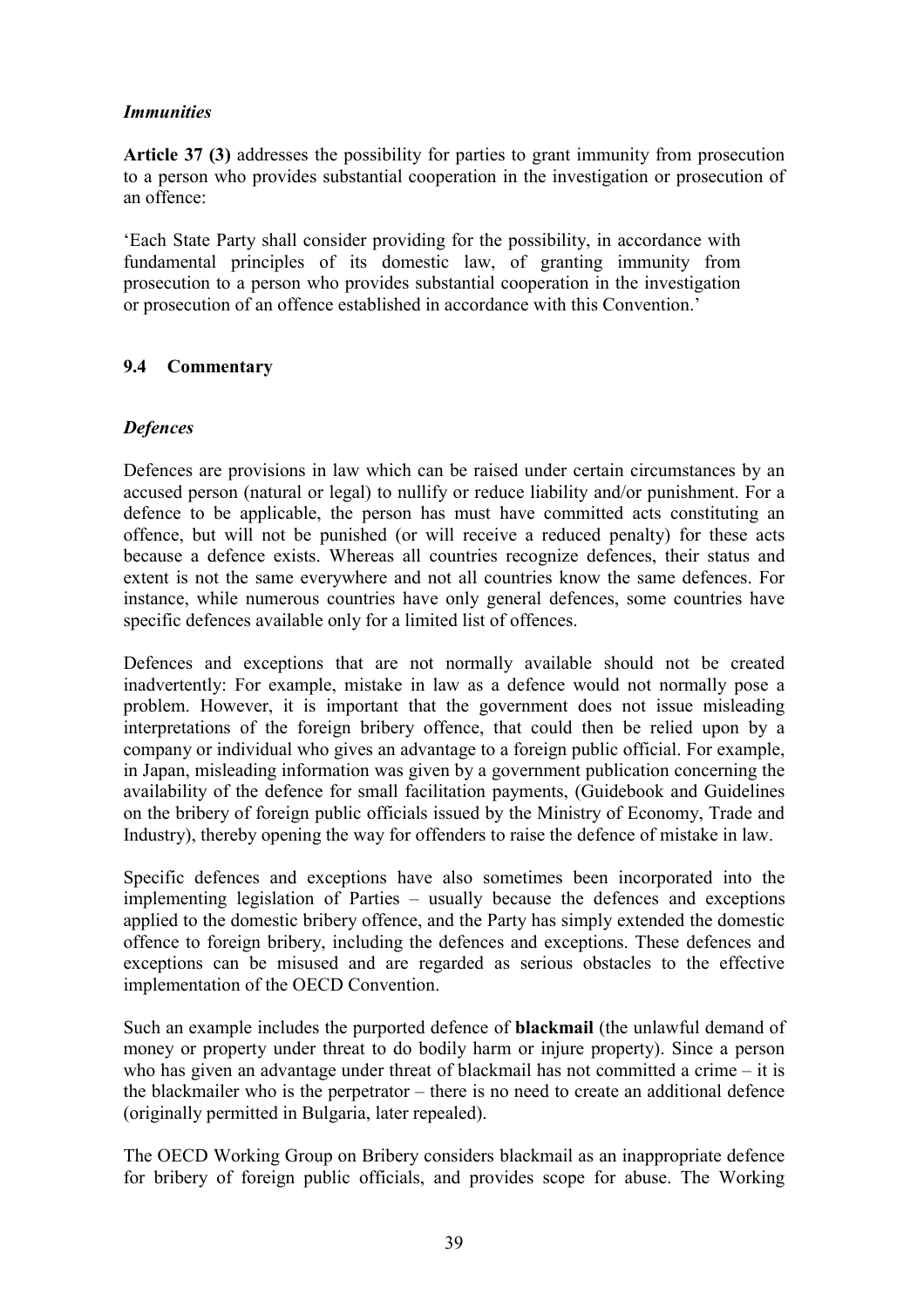Group has further considered the defence of **effective regret** (namely, a person who has given a bribe shall not be punished if - of his/her own accord - he/she has informed the authorities) should only be considered at the sentencing stage of the process (was repealed in Bulgaria, was used in Czech Republic and Slovak Republic). This defence might play an important role in relation to the bribery of a domestic public official in that it enables the law enforcement authorities to pursue the domestic official who solicited or accepted the bribe, which is often seen as being more in the public interest from a domestic perspective than going after the briber.

**Provocation** of the giving or receiving of a bribe is not accepted by the OECD Working Group as a defence, (was repealed in Bulgaria). The defence is normally raised in cases of entrapment by the police, but the OECD Working Group is concerned it could be interpreted more broadly.

Another defence which was not contemplated by the OECD Convention, namely **unlawful disadvantage** refers to the situation where the advantage was given or promised upon the initiative of the official person in fear of unlawful disadvantage (Hungary – repealed). This can be very broadly interpreted to include cases where the official states, for instance, that he/she will award a particular contract without a bribe.

Similar concerns have been raised by the OECD Working Group in respect of the defence of *concussione* in Italy. Under Italian criminal law a person is not guilty of foreign bribery if a public official abuses his/her functions or power to oblige or induce the individual to give or promise money or other assets to the official. In such a case, instead, the official is guilty of *concussione*. The OECD Working Group believes that this defence may weaken the effectiveness of the Convention because it is not clearly limited in scope, and might apply where, for instance, a public official will not consider a tender for a public procurement contract without a payment.

# *Immunities*

The purpose of immunities is to shield the beneficiaries of this status – normally highranking government officials, the monarch or president – from malicious or frivolous prosecutions, in order to protect their independence. Persons that may benefit from these protections include the President, monarch, members of parliament, members of the judiciary, prosecutors and investigating magistrates. The immunities normally only apply for the duration of the person's office, but due to the operation of the statute of limitations, the immunities can in practice result in a complete bar to prosecution. The process for lifting the immunities in certain circumstances generally involves a Parliamentary or Constitutional Court process.

Therefore, immunities from the investigation and/or prosecution of the bribery of foreign public officials can act as obstacles to the effective detection, investigation and prosecution of foreign bribery offences. The application of immunities to members of the judiciary as well as other members of the law enforcement apparatus, including prosecutors and investigating magistrates, can undermine the credibility of the law enforcement and judicial system, and undermine the respect for the legal institutions and the rule of law.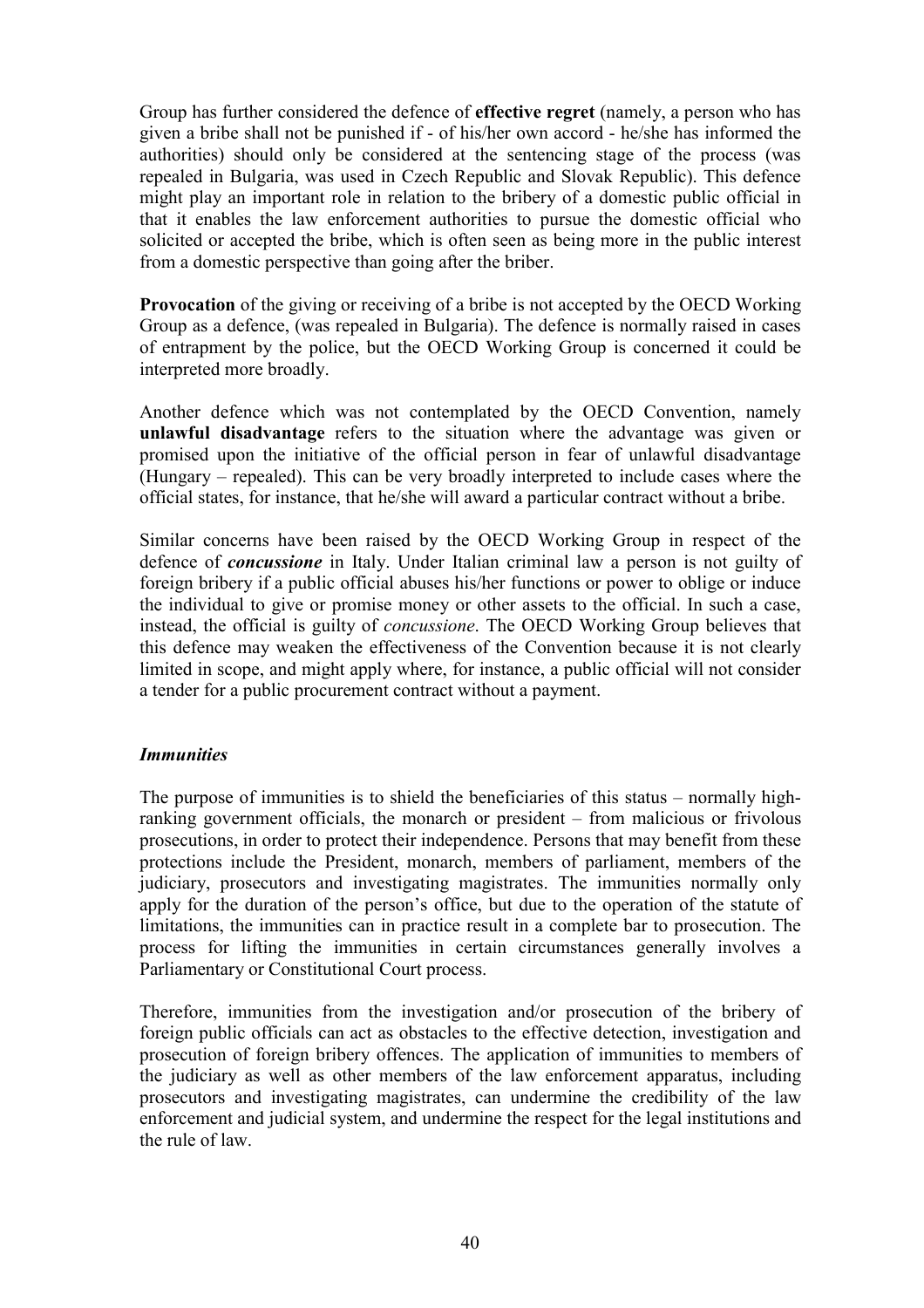For these reasons it is essential that if immunities are afforded to certain officials, they are restricted to a system based on "functional immunity" – that is **immunity for acts carried out in the performance of the official's duties**. It is also essential that there is an effective and efficient system for lifting the immunities for serious crimes, including corruption-related offences, and the process for lifting immunities should be transparent and publicly accountable. Moreover, the immunities should cease to operate once the official is no longer in office.

In addition, the lifting of immunity must be supported by a mechanism to obtain evidence on which to base the request for lifting immunity: In other words it must be possible to obtain evidence for this purpose through normal investigative techniques such as the search and seizure of bank and financial records and the interviewing of witnesses.

Another measure that could be taken to ensure that the immunities do not prevent the eventual prosecution of the official (after he/she is no longer in office) is suspension of the statute of limitations while he/she continues in office.

# **9.5 Issues for the Istanbul Action Plan Countries**

# *Defences*

In some cases, a criminal procedure can be replaced by disciplinary procedure in case of low damage and insignificant size of the bribe (Georgia). Azeri legislation does not set the size of a bribe, but insignificant acts are not subject to criminal prosecution. In Lithuania acts of low importance can be released from responsibility, e.g. if the amount of a bribe is less than 50 USD, the act can be treated as an infraction, not a crime.

The Kyrgyz and Kazakh laws seem most stringent about gifts - the Kyrgyz law on civil service does not allow any gifts, apart from symbolic souvenirs at official events. The Kazakh law of the fight against corruption bans any gifts, apart from souvenirs. At the same time Article 311 of the Criminal Code provides for a defence for accepting gift up to 15 USD. For the first offence, disciplinary measures are used, thereafter penalties may increase up to dismissal from the position.

In Georgia, a gift in the amount of around 50 USD is allowed, if it is not linked to an act of an official and the number of gifts is not specified. In Azerbaijan, gifts above the amount of about US\$50 and linked to the exercise of duties, should be returned to the State or their equivalent value.

Article 311 of Criminal Code of Armenia states that receiving a gift for a legal act already completed by the official is not a crime, and applies to gifts with a value not higher than 5 minimal salaries and no preliminary agreement about the gift giving. Armenia was recommended to change this provision.

During one year a Tajik official can accept a total amount of gifts up to 50 minimal salaries (8 USD x  $50 = 400$  USD), which on a relative basis seems very high.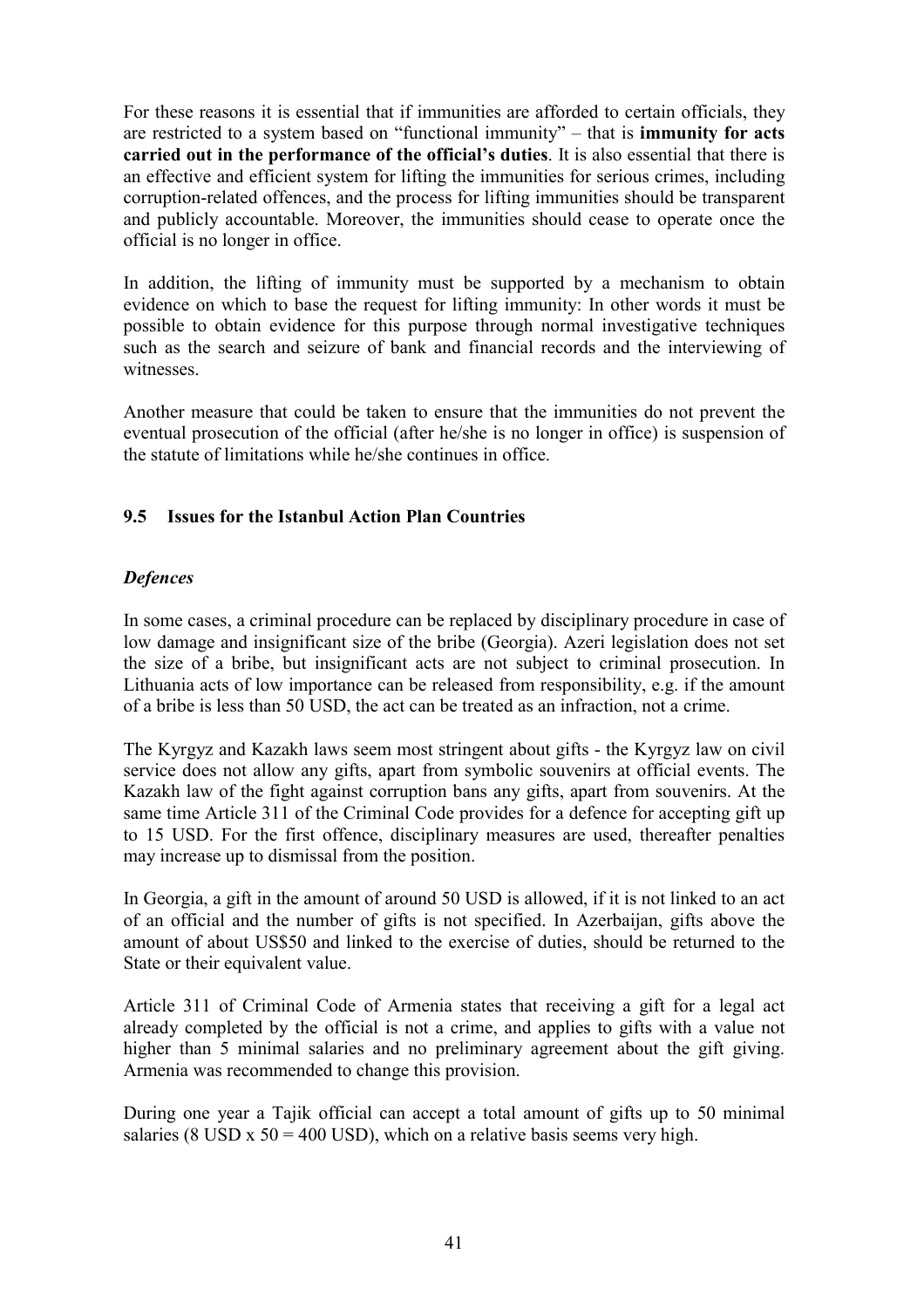There are areas of concern, which are not regulated in transition economies, such as gifts accepted by teachers or doctors, who are not considered civil servants (for example in Lithuania, doctors are not considered public officials and are allowed to accept gifts from their patients, if their value does not exceed 1 minimal subsistence allowance (about 50 USD)). The number of gifts is not limited.

#### *Immunities*

Most countries have rules for lifting immunities of members of parliament and judges (but immunities of judges are often hard to lift, such as in Azerbaijan where the Criminal Procedure Code states that the investigation of persons who enjoy immunities can be authorised by the court. But the courts are limited as to what they can order in terms of covert evidence gathering. In practice, there have not been any cases of lifting immunity of MPs for prosecution for corruption in Azerbaijan, although there were such cases for other types of crime.

In Uzbekistan, the Prosecutor General can lift the immunity of a judge if there is sufficient evidence.

The Judiciary Council of Tajikistan can remove the immunity of the judges for disciplinary investigations, but not for criminal ones.

In the Kyrgyz Republic immunities are functional in nature and do not present an obstacle for collecting evidence and investigation, and there have been cases when an investigation against MPs and judges required the lifting of immunity, and this was then carried out. On the other hand, cases were reported when the Parliament did not allow the lifting of the immunity of MPs.

In Georgia there is no immunity from investigation, but before the revolution, there were no cases, while recently more than 20 judges and several MPs were convicted when their immunity was lifted.

In Kazakhstan, every year several judges are prosecuted for corruption. Recently, a member of parliament was imprisoned for 5 years for corruption, and parliament agreed to lift immunity.

# **10. STATUTE OF LIMITATION**

#### **10.1 OECD Convention**

**Article 6** of the OECD Convention on the statute of limitations states:

'Any statute of limitations applicable to the offence of bribery of a foreign public official shall allow an adequate period of time for the investigation and prosecution of the offence.'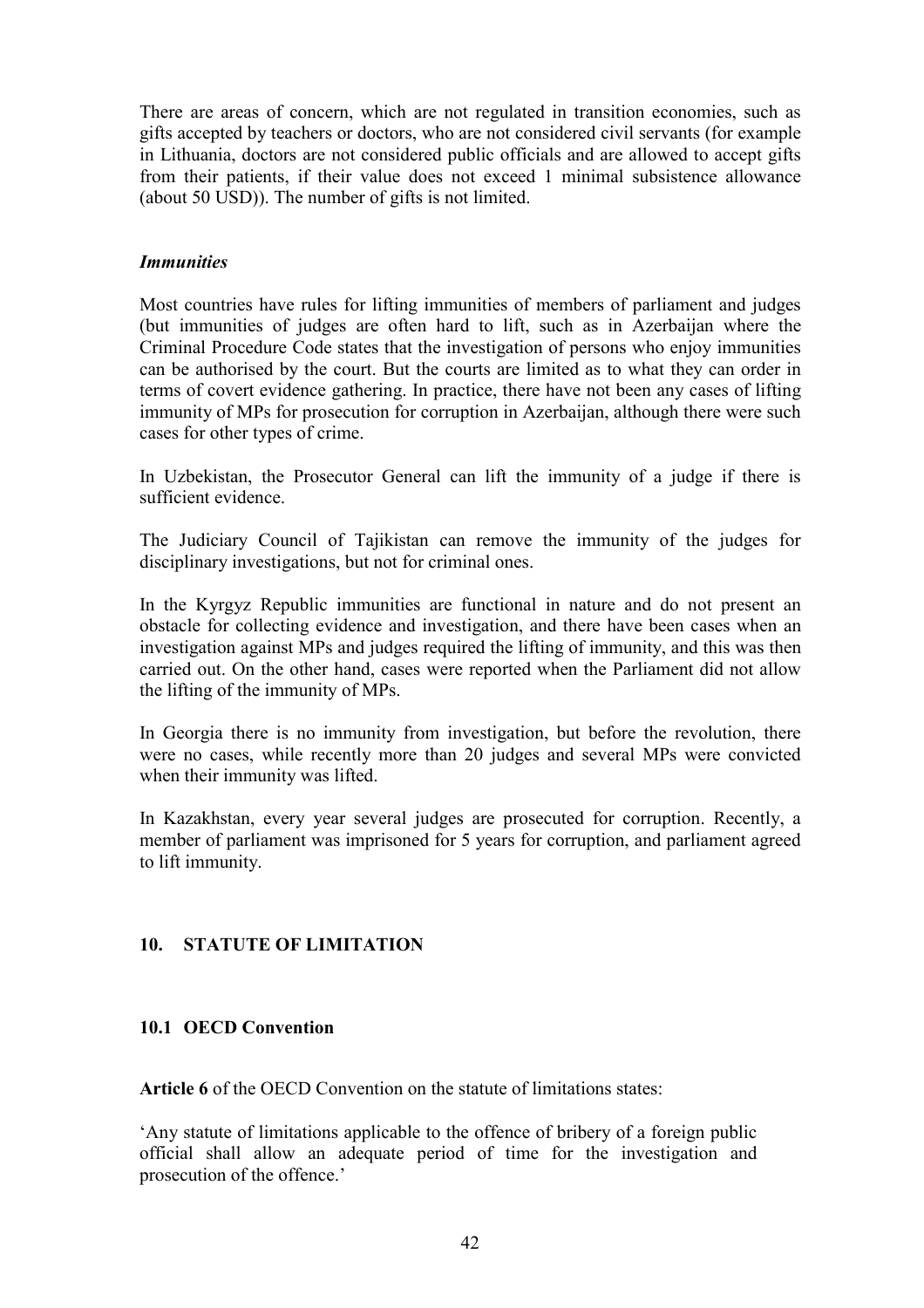In practice, the Working Group looks at the triggering event for the running of the limitations period and the circumstances under which the running of the period is suspended and interrupted (e.g. is it suspended or interrupted when the offender is abroad evading prosecution, and is it suspended or interrupted when mutual legal assistance has been requested but not yet fulfilled).

It is also important to consider whether there is an overall limitations period (e.g. Italy) which puts a limit on the length of the limitations period, including suspensions and interruptions. In addition, there may be a separate limitations period for investigations (e.g. Italy – where investigations may not take longer than 2 years), which in practice severely limits the overall effect of the statute of limitations. Moreover, all this must be considered in view of the complicated nature of bribery cases which may not come to light for many years, such as until a regime change occurs, or an official leaves his/her post. Complex evidence may need to be gathered such as in-depth accounting and financial analyses, and in many cases evidence from abroad will also need to be obtained.

In the OECD monitoring process discussions on the appropriate length (taking into account also possibilities of suspension and interruption) have taken place. Some national rules were not held to be sufficient (e. g. 2/3 years; sometimes even concern was expressed in relation to five years), and longer periods were recommended.

#### **10.2 Council of Europe Convention**

The issue of statute of limitation is not addressed expressly by the Convention. The general practice is about 5 years, 7-10 years in aggravated cases, excluding necessary suspensions or interruptions.

#### **10.3 UN Convention**

**Article 29** contains the provisions of the UN Convention on the statute of limitations:

'Each State Party shall, where appropriate, establish under its domestic law a long statute of limitations period in which to commence proceedings for any offence established in accordance with this Convention and establish a longer statute of limitations period or provide for the suspension of the statute of limitations where the alleged offender has evaded the administration of justice.'

"Where appropriate" acknowledges the fact that some countries do not have statutes of limitations and article 29 does not require them to establish one.

The UN Convention takes a different approach to the OECD Convention and concentrates on two issues: The **time** in which proceedings shall be commenced (a 'long' period) and a longer time and/or the possibility of **suspension** in the case of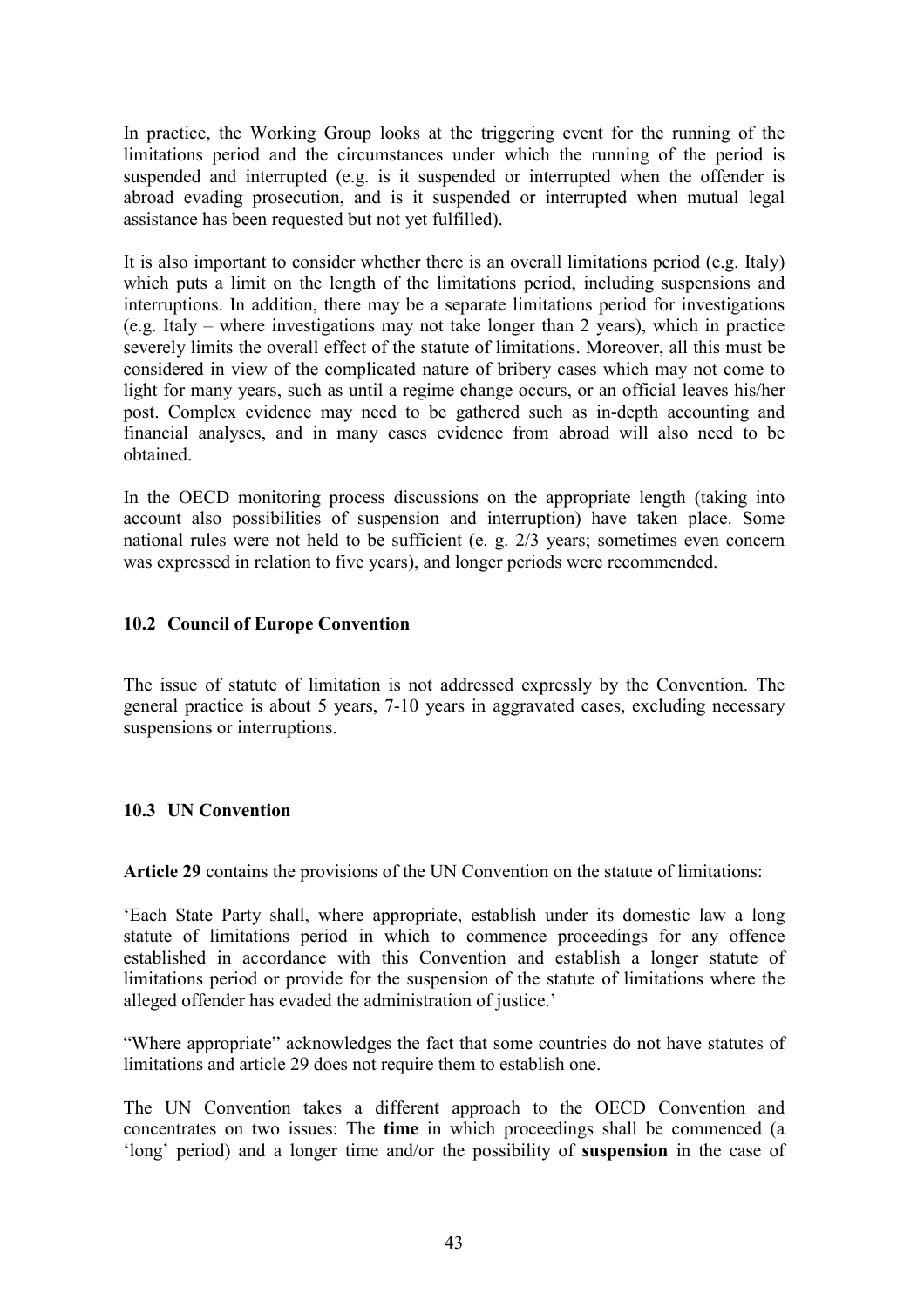evasion. This means that this provision does not relate to all stages of investigation, prosecution and court proceedings.

### **10.4 Commentary**

To date, the practical effects of statutes of limitation in the prosecution of corruption are not well studied, and would benefit from further analysis and statistical data showing for example the number of cases which had to be abandoned due to the application of the statue of limitation.

In common law countries it is not usual to impose any time limitations for the investigation, prosecution and adjudication of criminal offences, although where there is a discretion by the prosecuting authorities as to whether or not to commence proceedings in a corruption case (UK) the staleness of the case and the possibility of obtaining evidence will be relevant factors in the exercise of that discretion.

# **11. RESPONSIBILITY OF LEGAL PERSONS**

The topic of responsibility of legal persons and corruption is a relatively new and still developing area for many countries - and not only for the Istanbul Action Plan countries, but for many other countries as well - it is recognised as a complex and controversial area. This it is covered in rather more detail with the aim of elucidating some of the main concepts underpinning the notion of the liability of legal persons and how they are tackled in the different conventions and jurisdictions.

# **11.1 Definition of legal persons**

The UN Convention, the main text of the OECD Convention and its commentaries do not include a definition of 'legal persons'. The EU 2<sup>nd</sup> Protocol to the Convention on the Protection of the European Communities' financial interests (Article 1(1.4))and the Council of Europe Convention (Article 1(d)) provide for the same definition and put the onus upon domestic legislation to clarify the point:

'Legal person' shall mean any entity having such status under the applicable national law, except for States or other public bodies in the exercise of State authority and for public international organizations.'

# **(a) Private entities**

Parties to the OECD Convention as well as EU countries include private incorporated companies as legal persons liable for bribery.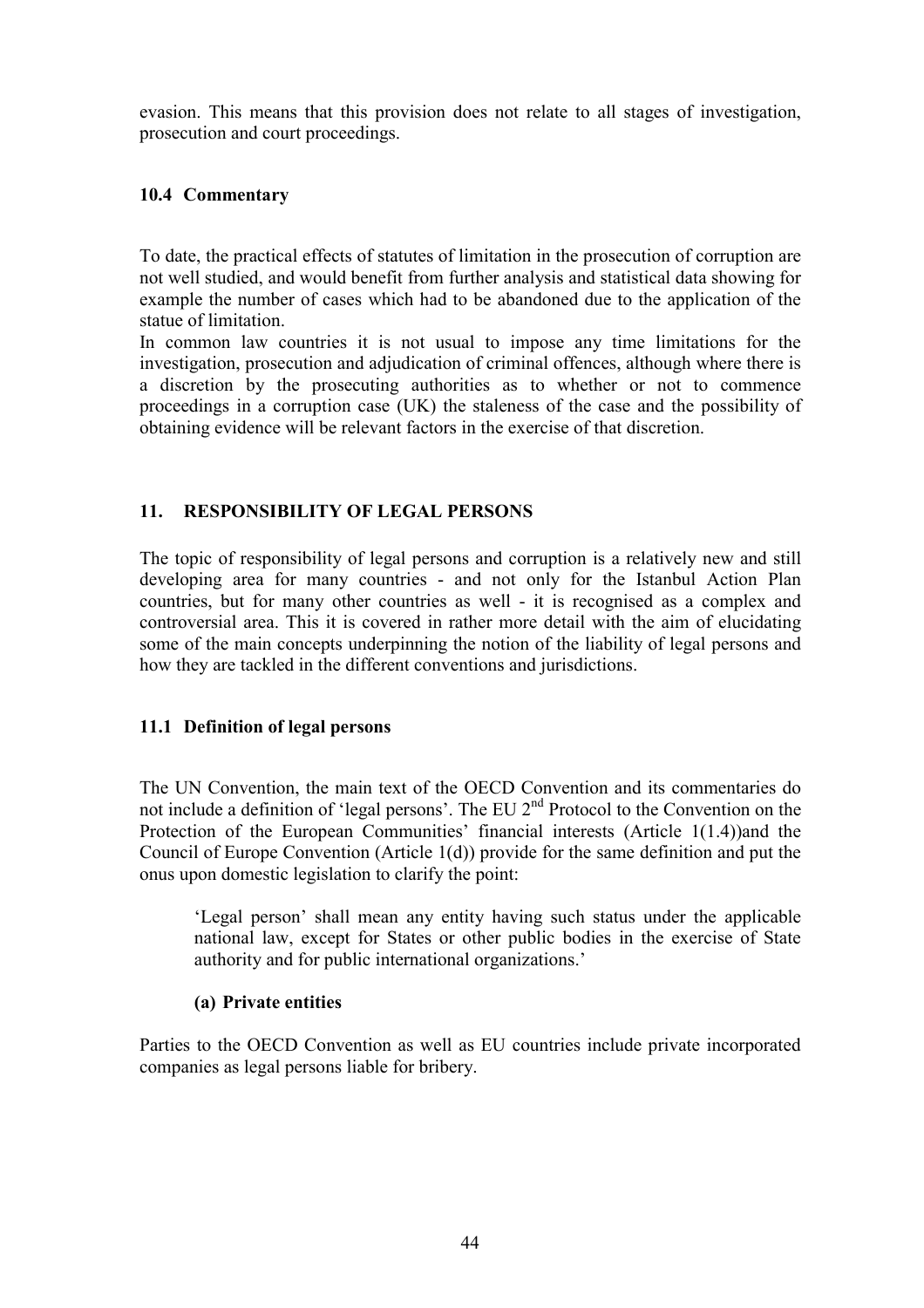### **(b) Public entities**

The exclusion of public entities in the EU and Council of Europe instruments is clarified in the Explanatory Report of the former<sup>34</sup>. 'State or other public bodies exercising State authority, such as ministries or local government bodies as well as public international organizations such as the Council of Europe' are expressly excluded from the scope of the definition of legal persons potentially liable for bribery. Furthermore, 'the exception refers to the different levels of government: State, Regional or local entities exercising public powers.' This exemption is included in the legislation of most EU and other OECD countries (for example: Belgium, Greece, Italy, Mexico (which excludes all public authorities) and the US. In France the liability is not applicable to the State but can be applied to local authorities).

The report states the rationale in the following terms: 'The reason is that the responsibilities of public entities are subject to specific regulations or agreements/treaties, and in the case of public international organization, are usually embodied in administrative law.[...] A contracting State may, however, go further as to allow the imposition of criminal law or administrative law sanctions on public bodies as well.' In relation to the question of how to treat state owned and state-controlled enterprises, the report states that the exclusion of public entities 'is not aimed at excluding responsibility of public enterprises.' It does not however define a public enterprise.

# **11.2 Standard of liability**

The OECD and UN Conventions are similar in their approaches.

**Article 26** UN Convention provides that:

'1. Each State Party shall adopt such measures as may be necessary, consistent with its legal principles, to establish the liability of legal persons for participation in the offences established in accordance with this Convention.'

**Article 2** of the OECD Convention provides that:

'Each Party shall take such measures as may be necessary, in accordance with its legal principles, to establish the liability of legal persons for the bribery of a foreign public official.'

The European provisions develop a more comprehensive approach to the required standard, and there is no significant difference between **Article 18** of the Council of Europe Convention (and Article 3 of the EU  $2<sup>nd</sup>$  Protocol), which reads as follows:

'1. Each Party shall take the necessary measures to ensure that legal persons can be held liable for fraud, active corruption and money laundering committed for their benefit by

 $\overline{a}$  $34$  Explanatory Report on the  $2<sup>nd</sup>$  Protocol to the Convention on the protection of the European Communities' financial interests, Official Journal C 091, 31 March 1999.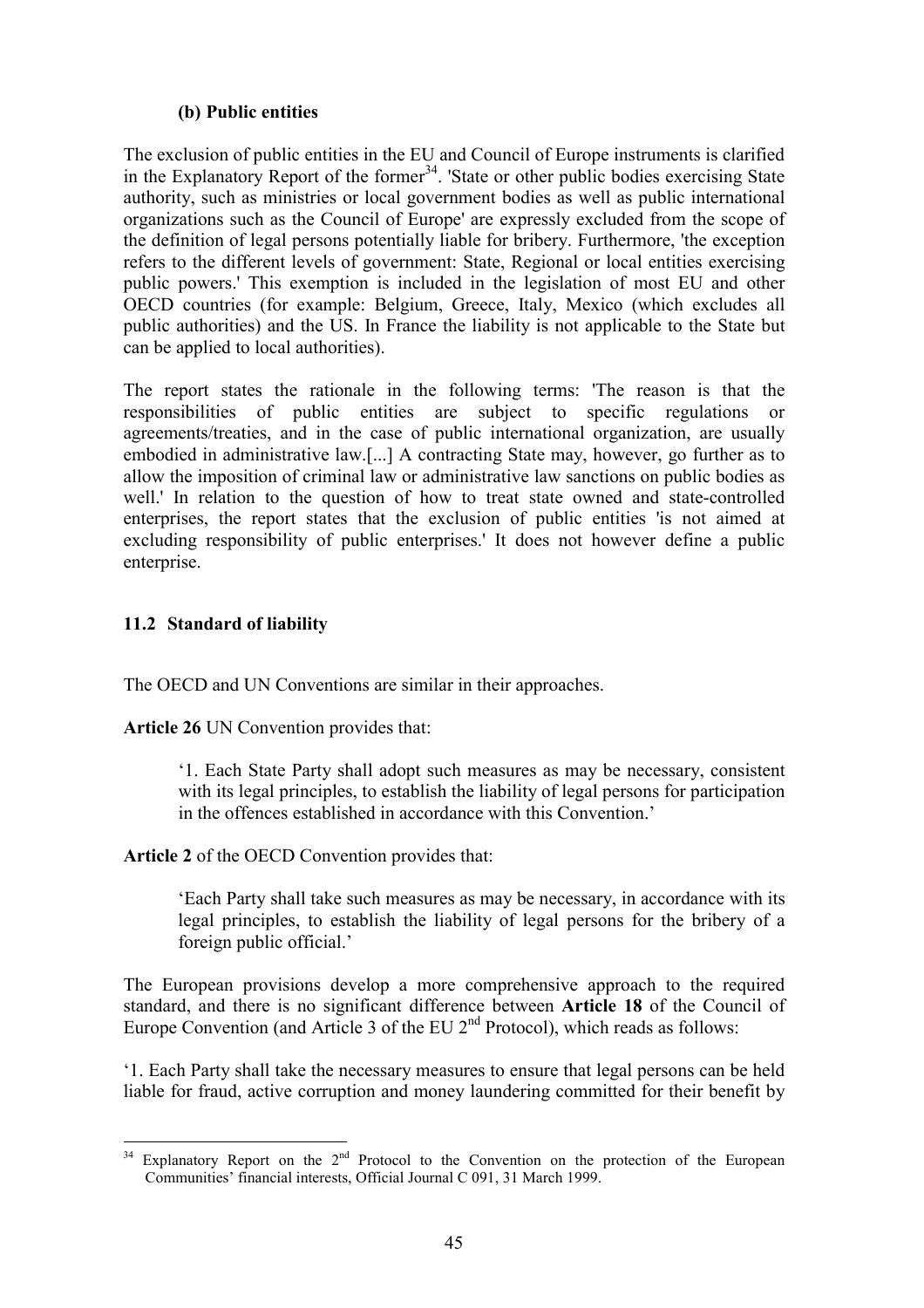any person, acting either individually or as part of an organ of the legal person, who has a leading position within the legal person, based on

- a power of representation of the legal person, or
- an authority to take decisions on behalf of the legal person, or
- an authority to exercise control within the legal person,

as well as for involvement as accessories or instigators in such fraud, active corruption or money laundering or the attempted commission of such fraud.

2. Apart from the cases already provided for in paragraph 1, each Member State shall take the necessary measures to ensure that a legal person can be held liable where the lack of supervision or control by a person referred to in paragraph 1 has made the commission of a fraud or an act of active corruption or money laundering for the benefit of that legal person by a person under its authority.

3. Liability of a legal person under paragraphs 1 and 2 shall not exclude criminal proceedings against natural persons who are perpetrators, instigators or accessories in the fraud, active corruption or money laundering.'

# **(a) "for the benefit of the legal person" criterion**

According to the Council of Europe provisions (and also EU provisions), and in contrast to the OECD Convention, there are certain criteria to be met in order for a legal person to be held liable for bribery offences. There are three interpretations of these criteria at the national level. The first refers to the objective of the act: committed for the benefit of, or on behalf of the legal person. The second criterion is either used cumulatively with the first, or alternatively, requires that the act be 'in connection/relative to the business' of the legal person. Thirdly, in some jurisdictions the narrower criterion of the infringement of duties by the perpetrator is used. Each of these interpretations will be examined below.

#### **(i) of benefit to the legal person**

This is a common requirement in many jurisdictions (such as the US, Iceland, Italy and Canada where the phrase has been interpreted to mean 'by design, or result partly for the benefit of'). German law states that the 'legal entity [...] has gained, or was supposed to have gained, a profit'. Other countries like Belgium, France, Norway and Poland use the term 'on behalf of', drawing on the language of the Council of Europe explanatory report. Under French law, criminal responsibility will be incurred if the acts have been committed on behalf of the company in the broadest sense, namely in the course of activities intended to advance the organization, operation or objectives of the legal person, even where there is no resultant benefit or advantage. Greece, on the other hand, requires clear proof that the benefit is actually realized. Several States (Belgium, France, Italy, Norway and the US) justify this causal link to differentiate the situation where the natural person is acting purely in his/her own interest or even against the interest of the legal person.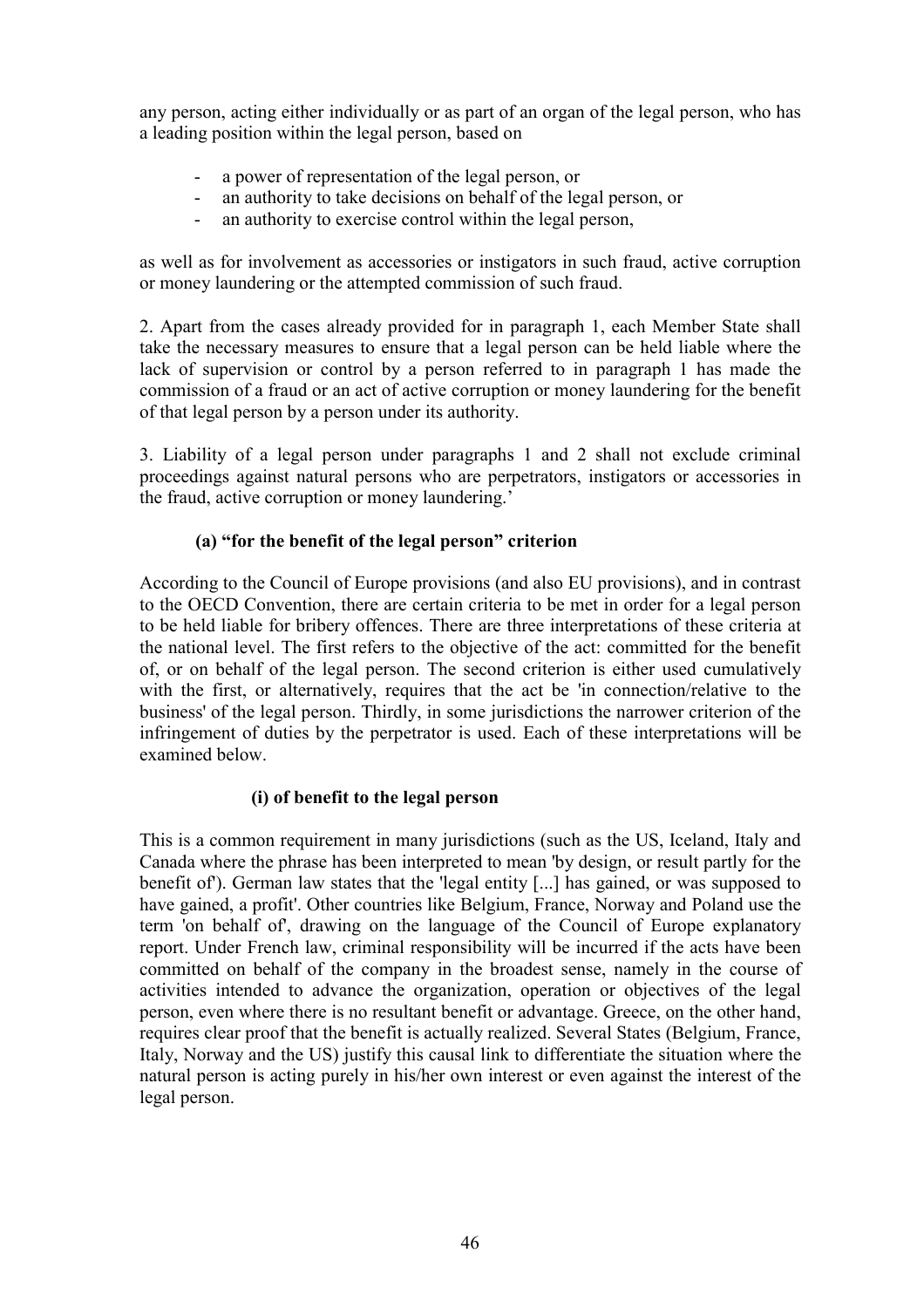#### **(ii) in connection/relation to the business of the legal person**

This requirement is found in some national laws either as an alternative (in Japan, Korea and the UK) or in addition (Canada, US) to the benefit to the legal person mentioned above. In the UK, the criterion finds expression in case law that states that the offence be committed 'in connection with the business of the legal person and 'within the scope of the authority of the representative.' Mexico adds the requirement that the offence must have been committed in the name or on behalf of the legal entity using means provided by the entity itself.

The distinction between (i) and (ii) above is not always clear. For example, Finnish law provides that the offence has to be committed 'in [the legal person's] operations', referring to the sphere in which the crime has to occur. This is further defined such that the 'offence shall be deemed to have been committed in the operation of a corporation if the offender has acted on behalf of, or for the benefit of the corporation': in other words, back to the aim of the offence.

#### (**iii) infringement of duties**

An additional criterion in some countries (Germany, Italy, Sweden) is the requirement of infringement of duties. German law states, as an alternative to acts committed on behalf of the legal person, that 'legal entities can be liable for fines, if a 'person' has committed a crime or an administrative offence by means of which duties incumbent upon the legal entity or association have been violated.' Italy refers to 'duties connected with the functions of the responsible person.' Finally, Swedish law provides that the illegal act committed when carrying out business activities 'entailed gross disregard for the special obligations associated with the business activities or to be otherwise of a serious kind'.

# (**b) the "leading person" criterion**

The 'identification' doctrine underwent most of its development within the Anglo-Saxon tradition in a series of cases reported in  $1944^{35}$ . The process was first set in motion by a civil liability decision of the House of Lords in 1915 in *Lennard's Carrying Co. Ltd36.* The law in the UK up until the 1940s dealt with the criminal responsibility of corporations on the basis of vicarious liability. In contrast to strict liability offences (where the company was liable for the conduct of its employees without proof of any criminal state of mind) the courts began to extend vicarious liability to cover offences where some mental element was required. The culmination of the doctrine in *Tesco Supermarkets Ltd v Nattrass<sup>37</sup>*established that the principle of identification applied to all offences not based on vicarious liability. The House of Lords held that a corporation could be convicted of a non-regulatory offence requiring proof of *mens rea* if the natural person who had committed the *actus reus* of the offence could be identified with the company.

 <sup>35</sup>*D.P.P.v. Kent & Sussex Contractors, Ltd* [1944] 1K.B.146; *R.v. I.C.R. Haulage Co Ltd* [1944] K.B. 551 (1944) 30 Cr. App.R 31; *Moore v. I. Bresler Ltd* [1944] 2 K.B. 515.

<sup>36</sup> *Lennard's Carrying Co.Ltd. v. Asiatic Petroleum Co*., [1915] A.C. 705 H.L.

<sup>37 [1972]</sup>A.C.153 ; [1971]2 W.L.R 1166 HL.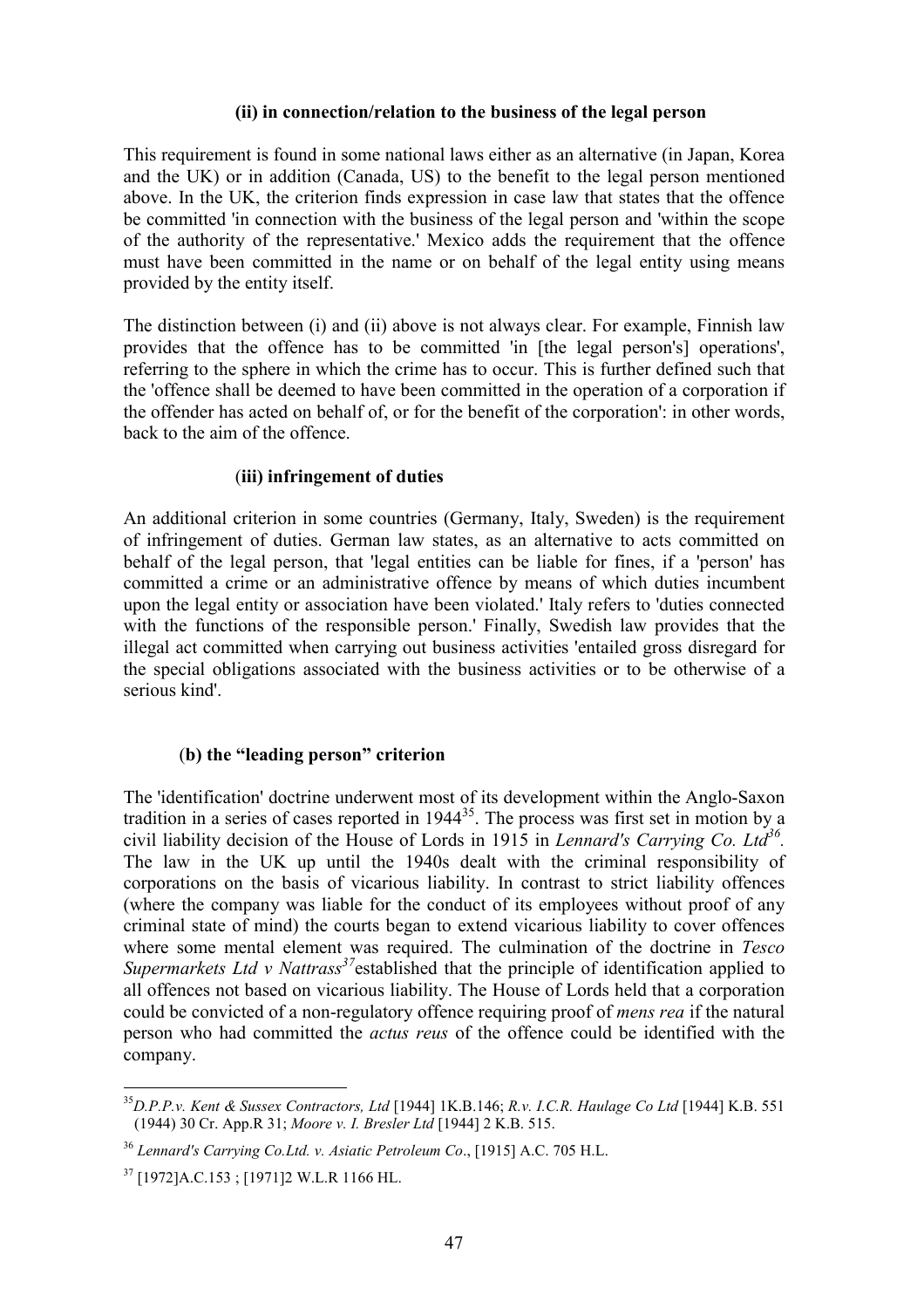This criterion has been picked up in both civil law and common law systems (for example by France and Canada). The triggering of corporate liability requires that a relationship exist between the natural and the legal person. This can include the natural person him/herself or a person under his/her authority. Where the latter case arises the acts of the subordinate must have been made possible by 'the lack of supervision or control by a person having a leading position.' Some national laws provide a standard of liability that is based on both the EU and Council of Europe instruments and draws together the acts committed or condoned by management and personalized management failure, originally an approach of French law (for example, Australia, Finland, France, Germany, Greece, Italy and Poland). Canada and the UK confine themselves to the 'directing mind' definition, although the Canadian approach is relatively broader since it includes the board of directors, superintendent, the manager, or anyone else to whom the board has delegated the governing executive authority of the corporation. Canada is reportedly also considering the case where these senior company officers were aware of or willfully blind to criminal behaviour by their subordinates.<sup>38</sup>

Many countries accept that the misdeeds of any employee can trigger corporate liability. In some instances agents or other parties are explicitly included (for example, Denmark, Iceland, Korea, Switzerland and the US). Whereas the US employs a strict liability approach such that participation, acquiescence, knowledge or authorization by higher level employees or officers is relevant to determining the sanction, other States such as Finland, Korea, Japan, Switzerland and Sweden require that a standard of objective corporate liability be met. In Japan and Korea this has resulted in the burden of proof for the absence of negligence being put onto the corporation. Thus in Japan the principle is based on the premise that the company did not exercise due care in the supervision or selection of an officer or employee to prevent the criminal act.

The identification concepts within corporate liability have been criticized for being overly focused on the behaviour of senior officials.<sup>39</sup> Given the complexity of corporate structures and different modes of organization in today's multinational enterprises, the rather simplistic 'chain of command' model based on anatomical analogy is no longer a realistic metaphor. Decision-making may be more diffuse both geographically and/or functionally, making it more realistic to use an aggregation model that looks at combined and cumulative behaviour for the purposes of corporate criminal liability.<sup>40</sup>

The critique of the identification doctrine may be particularly apposite for acts of bribery by a company. The collective and cumulative behaviour of a range of employees may provide the corporate climate in which the payment of bribes may occur. Dispersing managerial responsibilities (such as authorizing purchases and payments, opening bank accounts, advising on tax arrangements, selecting and employing

<sup>&</sup>lt;sup>38</sup> See the Phase 1 and Phase 2 Reports on Canada conducted by the OECD Working Group on Bribery, available online at www.oecd.org/dataoecd/20/51/31643074.pdf.

<sup>&</sup>lt;sup>39</sup> Celia Wells, *Corporations and Criminal Responsibility*, (2<sup>nd</sup> ed., OUP Oxford, 2001); B. Fisse, *Reconstructing Corporate Criminal Law: Deterrence, Retribution, Fault and Sanctions* (1983), 56 Calif. L.Rev. 1141.

<sup>40</sup> Gerry Ferguson, *Corruption and Corporate Criminal Liability*, Seminar on New Global and Canadian Standards on Corruption and Bribery in Foreign Business Transactions, February 1998, p. 14.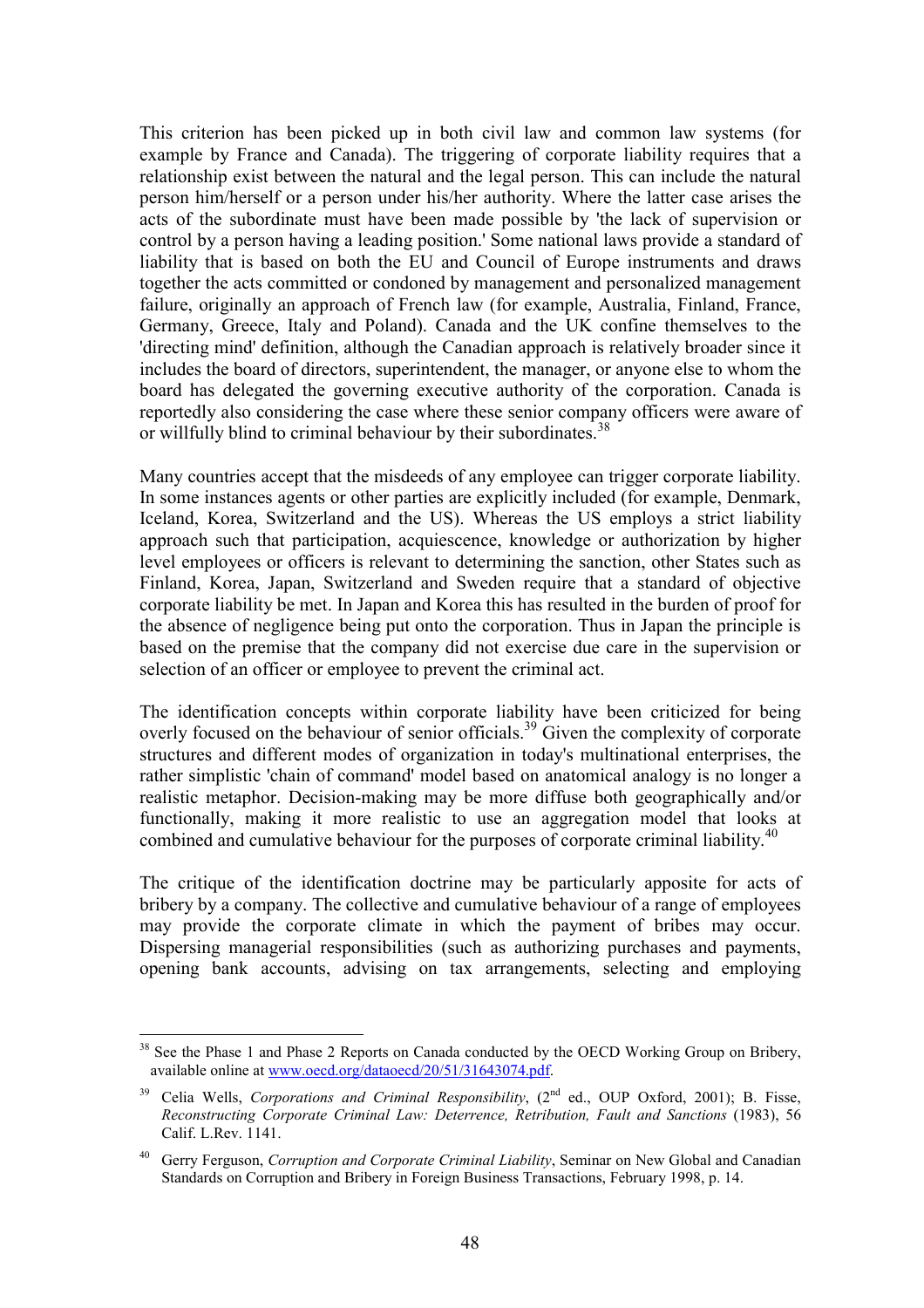intermediaries as well as using under-regulated financial centres to effect payments to third parties) may make it difficult to pin the blame on a single directing  $mind<sup>41</sup>$ .

In contrast to the 'alter ego' concepts, some jurisdictions have moved towards an objective focus on the fault of the corporation itself. Under the 1995 Australian Criminal Code a corporation can be held responsible for the acts of an agent, employee or officer, where, for crimes requiring a mental element, the 'fault element must be attributed to a body corporate that expressly, tacitly or impliedly authorized or permitted the commission of the offence'. Authorization or permission can be fulfilled in three ways: (a) the traditional identification liability; (b) by extending the imputation to acts and omissions of 'high managerial agents'; or (c) a 'corporate culture' 'that directed, encouraged, tolerated or led to non-compliance with the relevant provisions'.

Swiss law also provides a clear example of an objective approach in its law of October 1<sup>st</sup> 2003, which states that the crime has to be as a result of 'the lack of reasonable organizational measures'.<sup>42</sup>

#### **(c) the link between proceedings against natural and legal persons**

The UN Convention and Council of Europe instruments address the link between legal proceedings against the natural person and the legal entity

UN Convention **Article 26** provides that:

'Such liability shall be without prejudice to the criminal liability of the natural persons who have committed the offences.'

On this point the Council of Europe Convention is similar to the EU  $2<sup>nd</sup>$  Protocol and states that:

'3. Liability of a legal person under paragraphs 1 and 2 shall not exclude criminal proceedings against natural persons who are perpetrators, instigators of, or accessories to, the criminal offence mentioned in paragraph 1.'

Both the EU and Council of Europe Explanatory Reports examine only one side of this equation (the consequences of the prosecution of the legal person on the prosecution of the natural person) but not vice versa. According to the EU Explanatory Report, measures taken against an entity for whose benefit a fraud has been committed by a manager, shall not exclude criminal prosecution of that manager. The Council of Europe Explanatory Report provides that, 'In a concrete case, different spheres of liability may be established at the same time, for example the responsibility of an organ etc. separately from the liability of the legal person as a whole. Individual liability may be combined with any of these categories of liability.'

 $41$ See OECD Working Group on Bribery Phase 2 Review of Bulgaria at p.26, available online at www.oecd.org/dataoecd/8/19/2790505.pdf.

<sup>42</sup> Mark Pieth, *Die Strafrechtliche Verantwortung des Unternehmens* (ZStrR Band 121, p.353-375, 2003). Phase 1 examination of Switzerland by the OECD Working Group on Bribery, available online at www.oecd.org/dataoecd/16/45/2390117.pdf.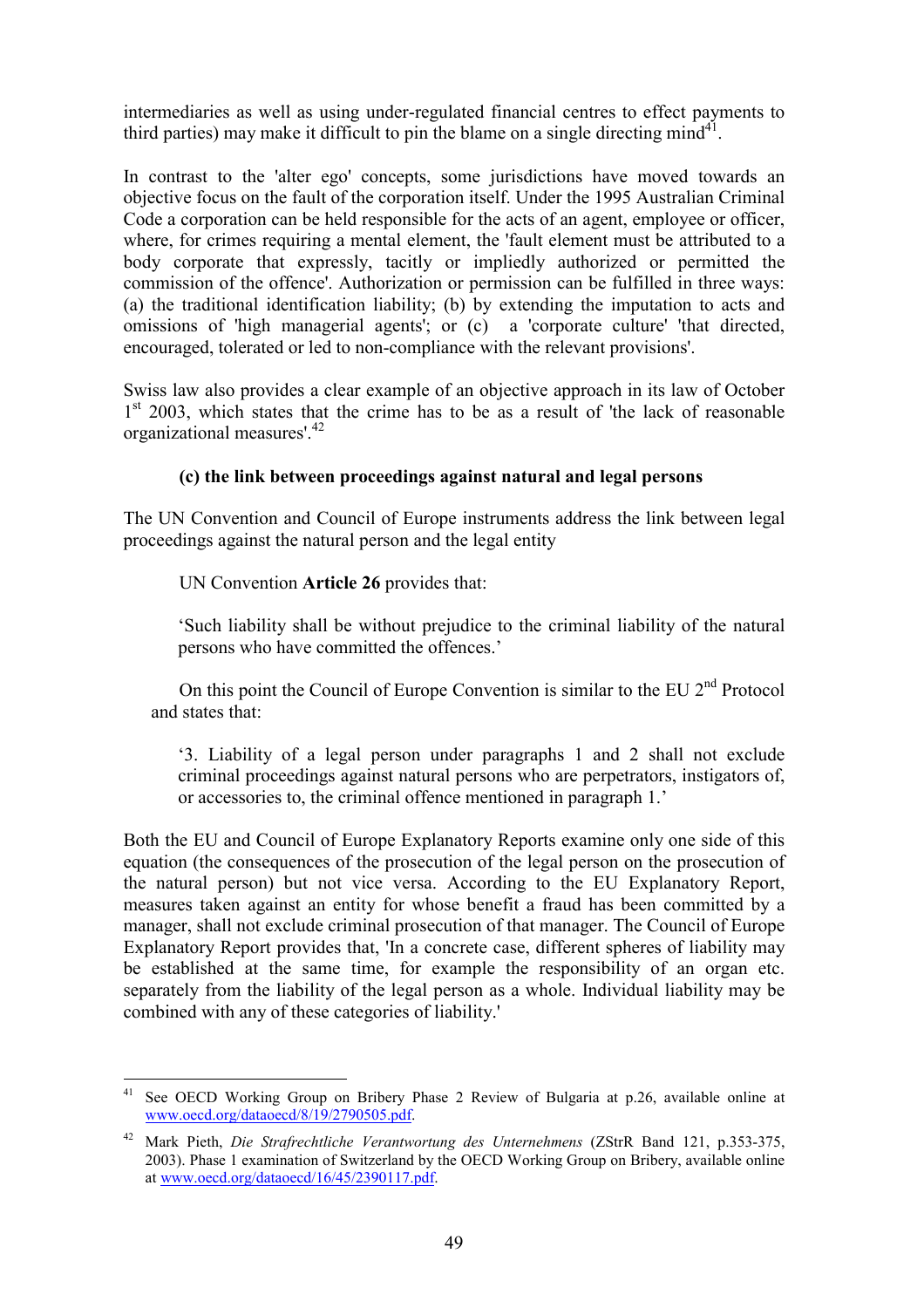The OECD Convention is silent on this issue. However, if corporate liability is meant to be 'effective, proportionate and dissuasive' it would be hard to see how national laws could permit anything less than the UN or European instruments. In fact most of the OECD Convention members do not require the conviction of the natural person in order to prosecute or convict the legal person (Canada, Denmark, Finland, France, Greece, Germany, Iceland, Italy, Japan, Korea, the Netherlands, Sweden and the UK). The OECD has criticized two countries that require the conviction of an individual before proceedings against a corporation can commence.43 The conviction of a natural person is a requirement to establish the liability of a legal person in Mexico and in Poland a final judgment against a natural person is a prerequisite to start proceedings against the legal person.

In several countries the culpability of the legal person does not preclude the individual responsibility of the natural person who intended to commit the bribery (Denmark, France (explicitly), and Greece, Japan and Mexico (implicitly)).

Under Finnish law, the prosecution of the legal person may be waived if the offender is a member of the management of the legal person and has already been sentenced (subject to the size of the corporation and the share held by the offender). A similar provision exists in Norway where the proximity between the natural and legal person is such that it may not be necessary to fine the company.

#### **11.3 Commentary**

Responsibility of legal persons for corruption is a complex and new area and not only for the Istanbul Action Plan countries, and as the description above indicates there is not one prescribed model that has to be followed. There is also no doubt that the criminalization of corporations is still a controversial topic and there are those who find it inappropriate to apply criminal sanctions to a corporate entity. On the other hand there are opinions that hold that corporations are an integral part of society and some wield enormous power in the world and should therefore be held to account for their actions including in terms of criminal culpability. It should also be stressed that the conventions do not oblige states to make liability a criminal matter: Administrative or civil responsibility are possible alternatives.

There is no doubt that the money management of corruption invariably makes use of corporate structures and entities to enable funds to be collected illicitly (so called slush or black funds), sometimes in other jurisdictions, thereafter the funds are accessed and corporate entities may also be used to facilitate the transfer of bribes. For these reasons the conventions envisage measures relating to book keeping and accounting, criminalizing money laundering and not permitting bank secrecy to obstruct criminal investigations.

 $43$ See OECD Working Group on Bribery Phase 1 reports online at www.oecd.org/dataoecd/15/30/2388858.pdf and www.oecd.org/dataoecd/39/45/2020928.pdf. The critique was upheld by the Working Group in the Phase 2 evaluation in June 2004.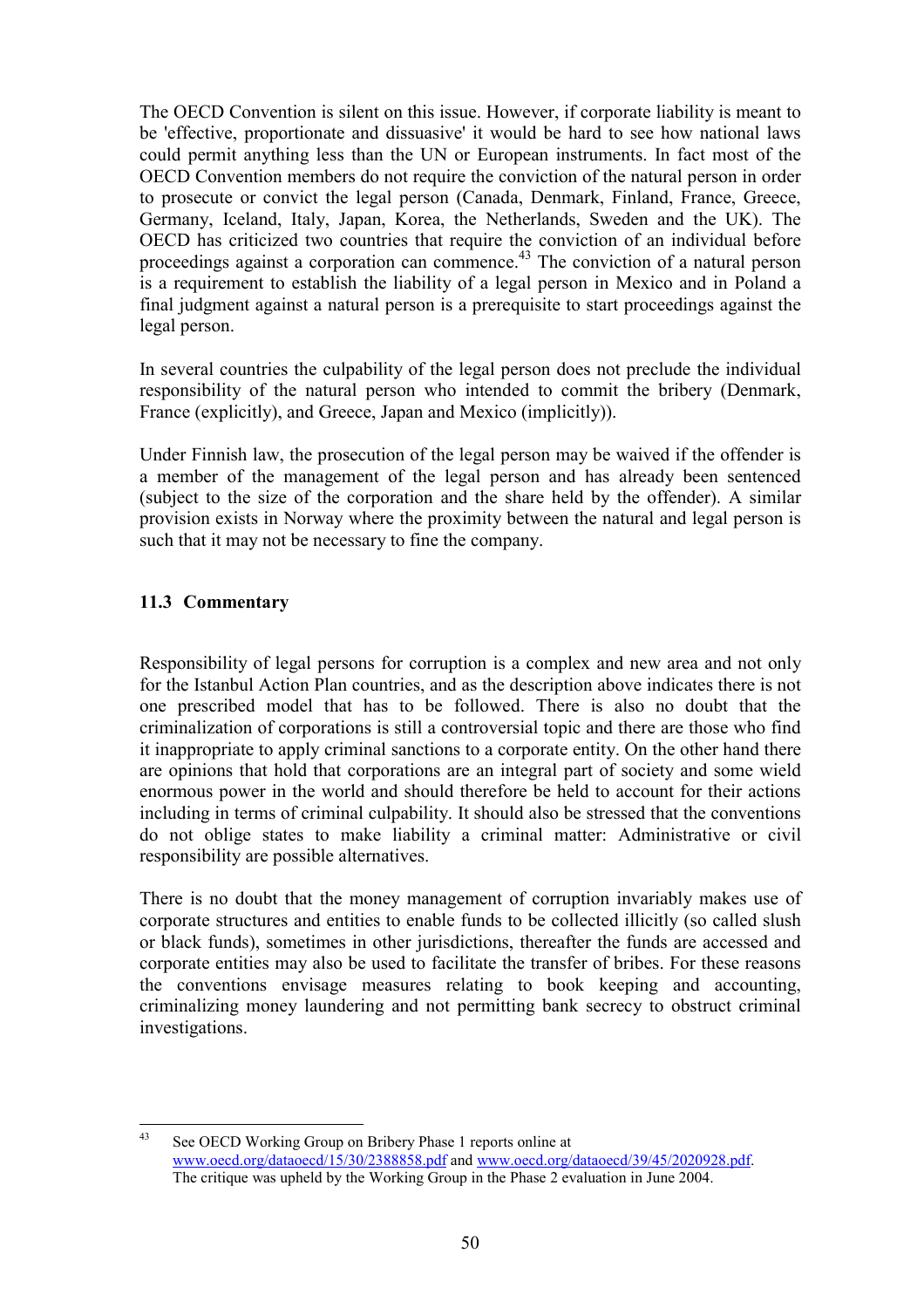# **12. MUTUAL LEGAL ASSISTANCE**

# **12.1 OECD Convention**

One of the goals of the OECD Convention is to facilitate improved judicial co-operation between Parties in relation to the offence of active foreign bribery. **Article 9** links the criminalisation of the bribery offence under the Convention with the provision of effective mutual legal assistance and extradition. Art. 9 (1), sentence 1:

'Each Party shall (...) provide prompt and effective legal assistance to another Party for the purpose of criminal investigations and proceedings  $(...).'$ 

It has to be noted that this is also the basis for mutual legal assistance involving prosecution of legal persons.

Paragraph 2 addresses the issue of identity of norms in the concept of dual criminality. Parties with statutes as diverse as a statute prohibiting the bribery of agents generally and a statute directed specifically at bribery of foreign public officials should be able to co-operate fully regarding cases whose facts fall within the scope of the offences described in this Convention. Art 9(2) states:

'Where a Party makes mutual legal assistance conditional upon the existence of dual criminality, dual criminality shall be deemed to exist if the offence for which the assistance is sought is within the scope of this Convention.'

According to Art. 9(3), mutual legal assistance cannot be declined for criminal matters within the scope the the Convention on the ground of bank secrecy:

'A Party shall not decline to render mutual legal assistance for criminal matters within the scope of this Convention on the ground of bank secrecy.'

From the point of view of responding to request for mutual legal assistance concerning the offence of bribing a foreign public official, there are two important issues:

Commentary 30 on the Convention states that Parties shall 'explore and undertake means to improve the efficiency of mutual legal assistance'. In addition to the measures already discussed, this should also involve initiatives to enter into more bilateral and multilateral treaties concerning mutual legal assistance for the foreign bribery offence.

#### **12.2 Council of Europe Convention**

Mutual legal assistance is addressed by instruments on international co-operation in criminal matters including the Council of Europe Conventions on Extradition, Mutual Assistance in Criminal Matters and its Additional Protocols. The Council of Europe Convention also provides for international cooperation in investigation and prosecution: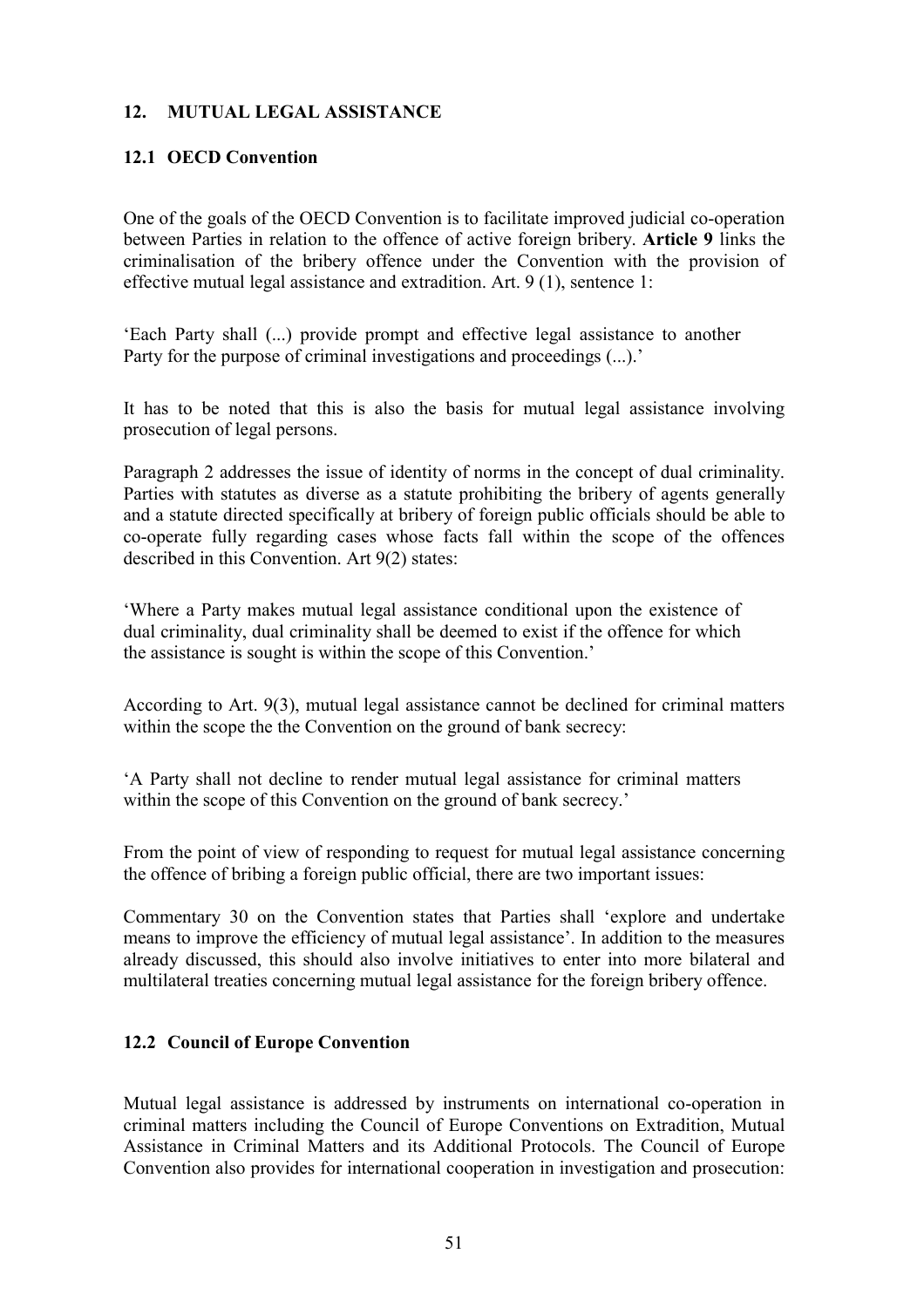Mutual legal assistance is addressed in a general manner in **Article 25** (General principles and measures of international cooperation) and **Article 26** (Mutual assistance). These provisions are supplemented by a provision on spontaneous information, i.e. without request (**Article 28**). The rules of the Council of Europe Convention are like their counterparts in the OECD Convention subsidiary to other treaties and relevant national laws.

In connection with mutual assistance, **Article 26 (1)**, provides that parties shall afford one another the widest measure of mutual assistance by processing requests from appropriate authorities. This provision contains the additional requirement of processing the request promptly. **Art. 26 (1)**:

'The Parties shall afford one another the widest measure of mutual assistance by promptly processing requests from authorities that, in conformity with their domestic laws, have the power to investigate or prosecute criminal offences established in accordance with this Convention.'

Mutual assistance may be refused if the request undermines the fundamental interests, national sovereignty, national security or *ordre public* of the requested party, **Art. 26 (2)**:

'Mutual legal assistance under paragraph 1 of this article may be refused if the requested Party believes that compliance with the request would undermine its fundamental interests, national sovereignty, national security or *ordre public*.'

According to **Art. 26(3)**, State Parties to the Convention cannot invoke bank secrecy as a ground to refuse international cooperation:

'Parties shall not invoke bank secrecy as a ground to refuse any co-operation under this chapter. Where its domestic law so requires, a Party may require that a request for co-operation which would involve the lifting of bank secrecy be authorised by either a judge or another judicial authority, including public prosecutors, any of these authorities acting in relation to criminal offences.'

#### **12.3 UN Convention**

The UN Convention addresses mutual legal assistance in **Chapter 4 on International Cooperation and in Chapter 5 on Asset Recovery**. **Article 46** on Mutual legal assistance follows the rules laid down in the UN Convention on Transnational Organized Crime of 2000, which has a different scope of offences.

On the basis of the general article on "international cooperation" (Art. 43), Art. 46 is – with its thirty subparagraphs – nearly a convention on mutual legal assistance in its own right.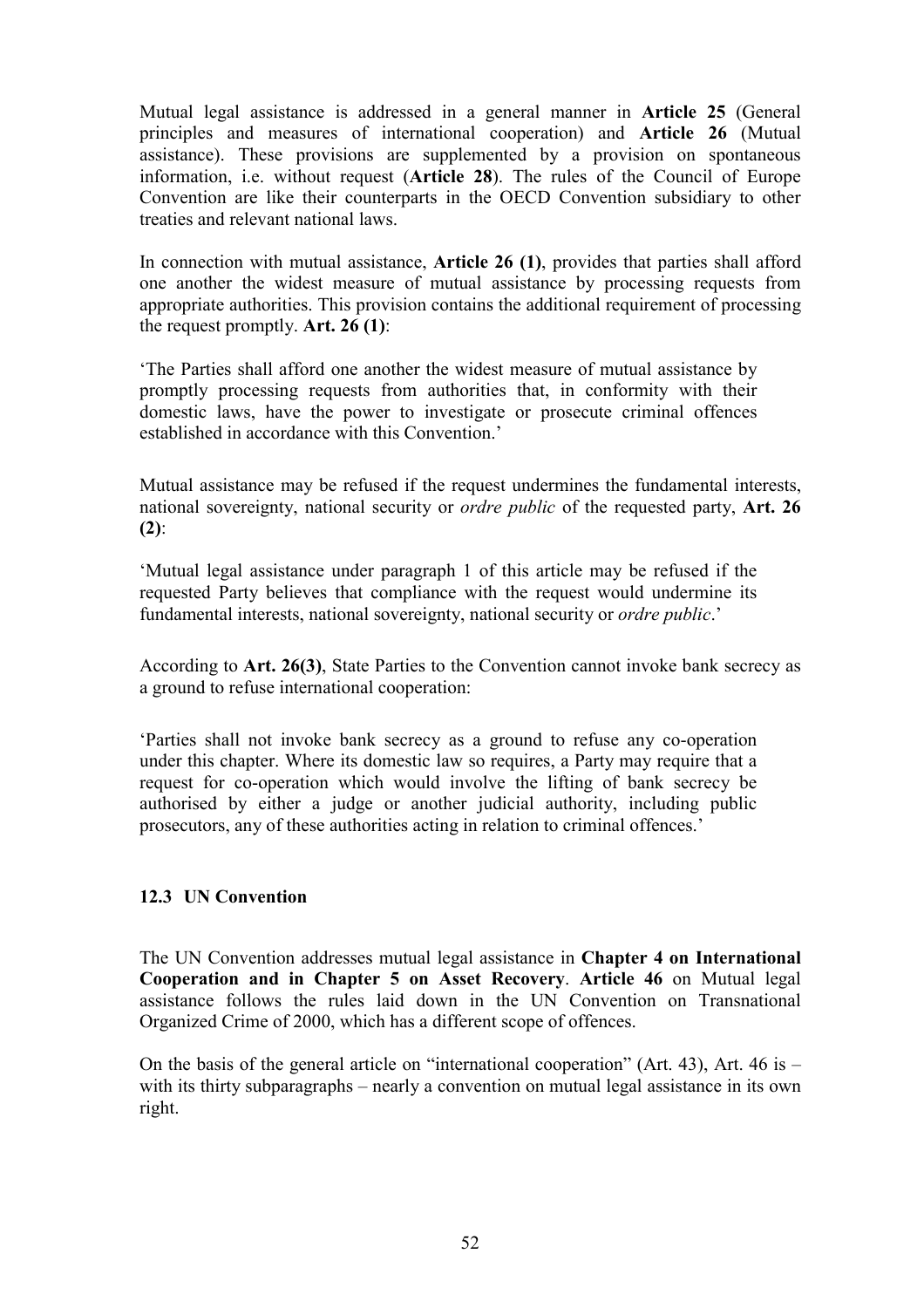Paragraph 1 states that

'States Parties shall afford one another the widest measure of mutual legal assistance in investigations, prosecutions and judicial proceedings in relation to the offences covered by this Convention*.*'

The provision also covers legal persons (para. 2):

'Mutual legal assistance shall be afforded to the fullest extent possible under relevant laws, treaties, agreements and arrangements of the requested State Party with respect to investigations, prosecutions and judicial proceedings in relation to the offences for which a legal person may be held liable in accordance with article 26 of this Convention in the requesting State Party.'

The article further rules on the purposes for which mutual legal assistance is to be provided (para. 3), on transmitting information without further request (para. 4 *et seq*.), on requests made by State Parties not bound by a treaty of mutual legal assistance (para. 7, 9-29).

Para. 9 introduces new provisions concerning response to a mutual legal assistance request in the absence of dual criminality, requiring parties when considering a request for mutual legal assistance to take into account and give full effect to the purposes of the convention and to render assistance in the absence of dual criminality when assistance does not involve Council of Europercive action. The principle of dual criminality was a controversial issue during the drafting of the treaty. The negotiations led to a certain restriction in relation to the equivalent provision in the UN Organized Crime Convention. See Art. 46 (9) UNCAC:

'(…) However, a requested State Party shall, where consistent with the basic concepts of its legal system, render assistance that does not involve Council of Europercive action. Such assistance may be refused when requests involve matters of *de minimis* nature or matters for which the cooperation or assistance sought is available under other provisions of this Convention.'

This is real progress in relation to the rules in other instruments which are thereby supplemented.

In addition, the provisions of this article shall not affect obligations under other treaties on mutual legal assistance (para. 6) and mutual legal assistance cannot be denied on the ground of bank secrecy (para 8).

Chapter V on asset recovery contains provisions on the prevention of money laundering in the specific context of corruption (in addition to provisions on money laundering under **Article 14**) and on international confiscation of proceeds. **Article 57** defines the modality of returning confiscated property to a requesting state, depending on the nature of the offence (embezzlement of public funds, other offences).

In summary, the State Parties to the Convention agreed to cooperate with one another in every aspect of the fight against corruption, including prevention, investigation, and the prosecution of offenders. State Parties to the Convention are bound by the Convention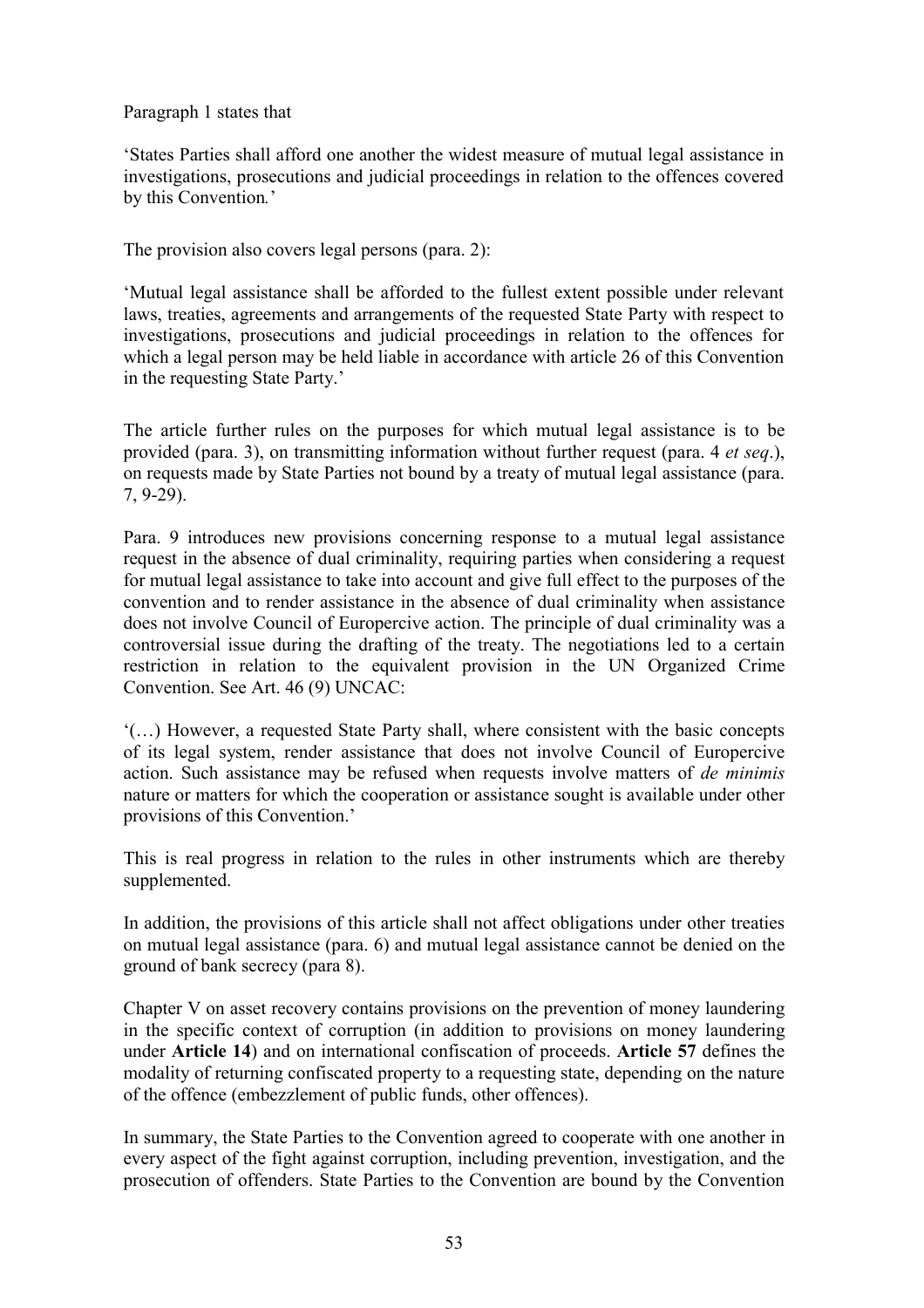to render specific forms of mutual legal assistance in gathering and transferring evidence for use in court and to extradite offenders. State Parties to the Convention are also required to undertake measures which will support the tracing, freezing, seizure and confiscation of the proceeds of corruption.

# **12.4 Commentary**

Mutual legal assistance is an international cooperation process by which States seek and provide assistance in gathering evidence for use in the investigation and prosecution of criminal cases, and, in tracing, freezing, seizing and ultimately confiscating criminally derived wealth. It covers a wide and ever expanding range of assistance. They include: Search and seizure; production of documents; taking of witness statements by video conference; and temporary transfer of prisoners or other witnesses to give evidence It differs from traditional cooperation between law enforcement agencies.

Law enforcement cooperation enables a wide range of intelligence and information sharing, including from witnesses providing they agree to give information, documents or other evidentiary materials voluntarily. If the witness is unwilling, Council of Europercive measures will be needed, usually in the form of a court order.

Mutual legal assistance also differs from extradition, although many of the legal principles underlying mutual legal assistance are derived from extradition law and practice. Extradition involves the surrender of a person from one sovereign jurisdiction to another and fundamentally affects the liberty and possibly life of that person. Accordingly, extradition law, practice and procedure typically enable less flexibility and room for discretion in granting a request than mutual legal assistance.

Observations in relation to the OECD Convention on this topic include the following: The availability of **effective** mutual legal assistance for the foreign bribery offences means that the mutual legal assistance must be provided **promptly**, and that the criteria for providing it, such as dual criminality and/or reciprocity, must be interpreted flexibly. In particular, the requirement of dual criminality should be considered satisfied if the country from which mutual legal assistance is requested has an offence of the active bribery of a domestic public official. Criteria such as dual criminality and/or reciprocity must be interpreted flexibly. In particular, the requirement of dual criminality should be considered satisfied if the country from which mutual legal assistance is requested has an offence of the active bribery of a domestic public official (i.e. when one of its own officials is bribed);

The country must be able to provide bank information without undue delays. In order to be able to do this, the country's legal framework needs an efficient mechanism for the obtaining of search warrants (when they are necessary for obtaining access to bank records) and the lifting of bank secrecy. Deadlines for the courts to decide on the **lifting of bank secrecy** can be useful for this purpose. If there is an appeal process for the lifting of bank secrecy, it should be clearly understood by the law enforcement authorities. It should also be clear what the standard of proof is for the lifting of bank secrecy so that the body responsible for lifting it cannot delay the process by requesting more and more information. It should also be possible to block the bank account in question subject to the body's decision on whether to lift bank secrecy.